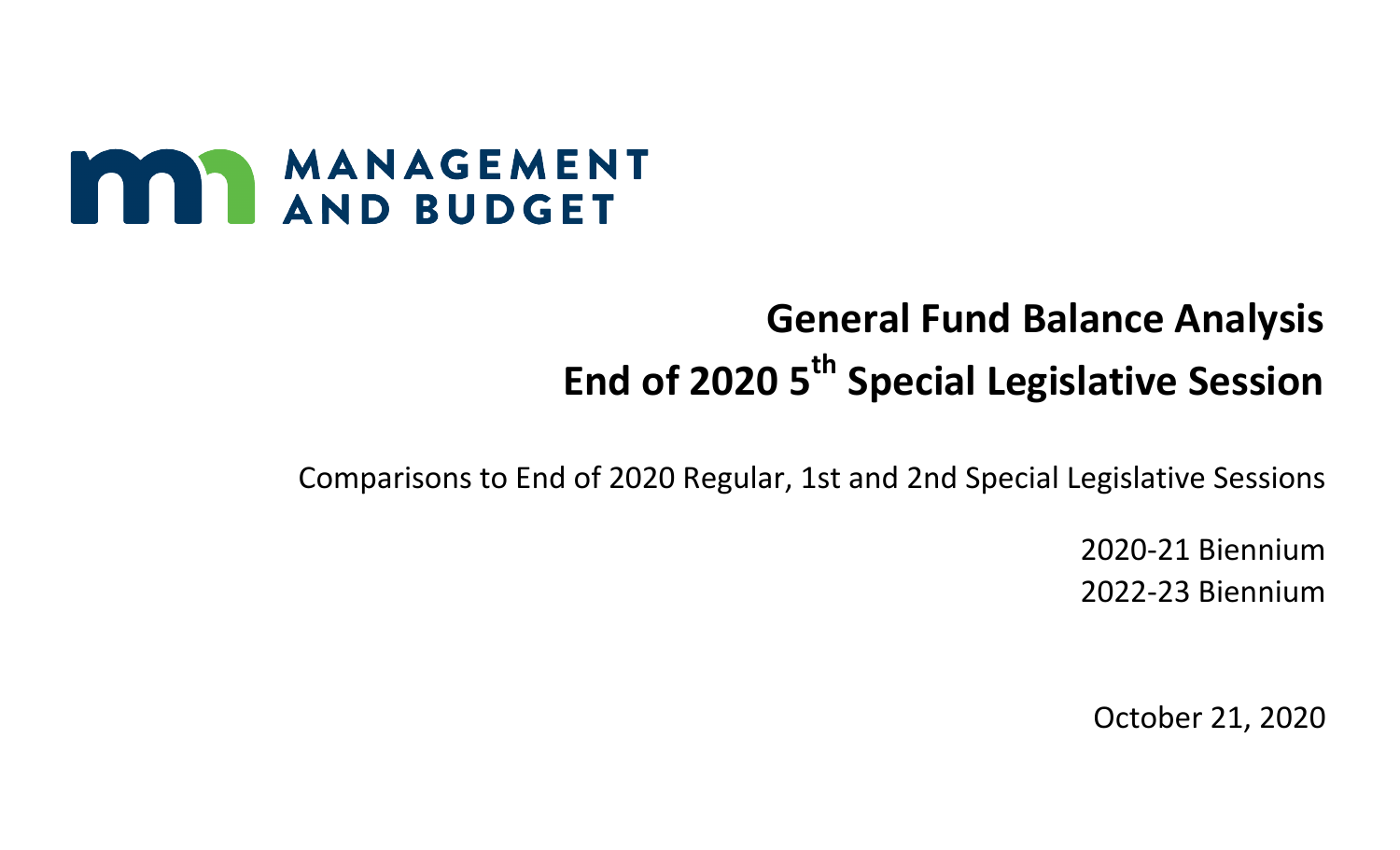## Table of Contents

|                                           | Page           |
|-------------------------------------------|----------------|
| Summary of Resources and Expenditures     | 1              |
| Revenues/Resources                        |                |
| Non-Dedicated                             | $\overline{2}$ |
| Dedicated                                 | 4              |
| <b>Transfers From Other Funds</b>         | 4              |
| Prior Year Adjustments                    | 5              |
| <b>New Legislation Revenues</b>           | 6              |
| Expenditures/Uses                         |                |
| E-12 Education                            | 7              |
| <b>Higher Education</b>                   | 9              |
| Property Tax Aids & Credits               | 10             |
| <b>Health &amp; Human Services</b>        | 12             |
| Public Safety & Judiciary                 | 14             |
| Transportation                            | 15             |
| Environment                               | 16             |
| <b>Agriculture &amp; Housing</b>          | 17             |
| Jobs, Economic Development & Commerce     | 18             |
| <b>State Government &amp; Veterans</b>    | 19             |
| Debt Service                              | 22             |
| Capital Projects & Grants                 | 23             |
| <b>Cancellation Estimates</b>             | 23             |
| Reserves & Appropriations Carried Forward | 23             |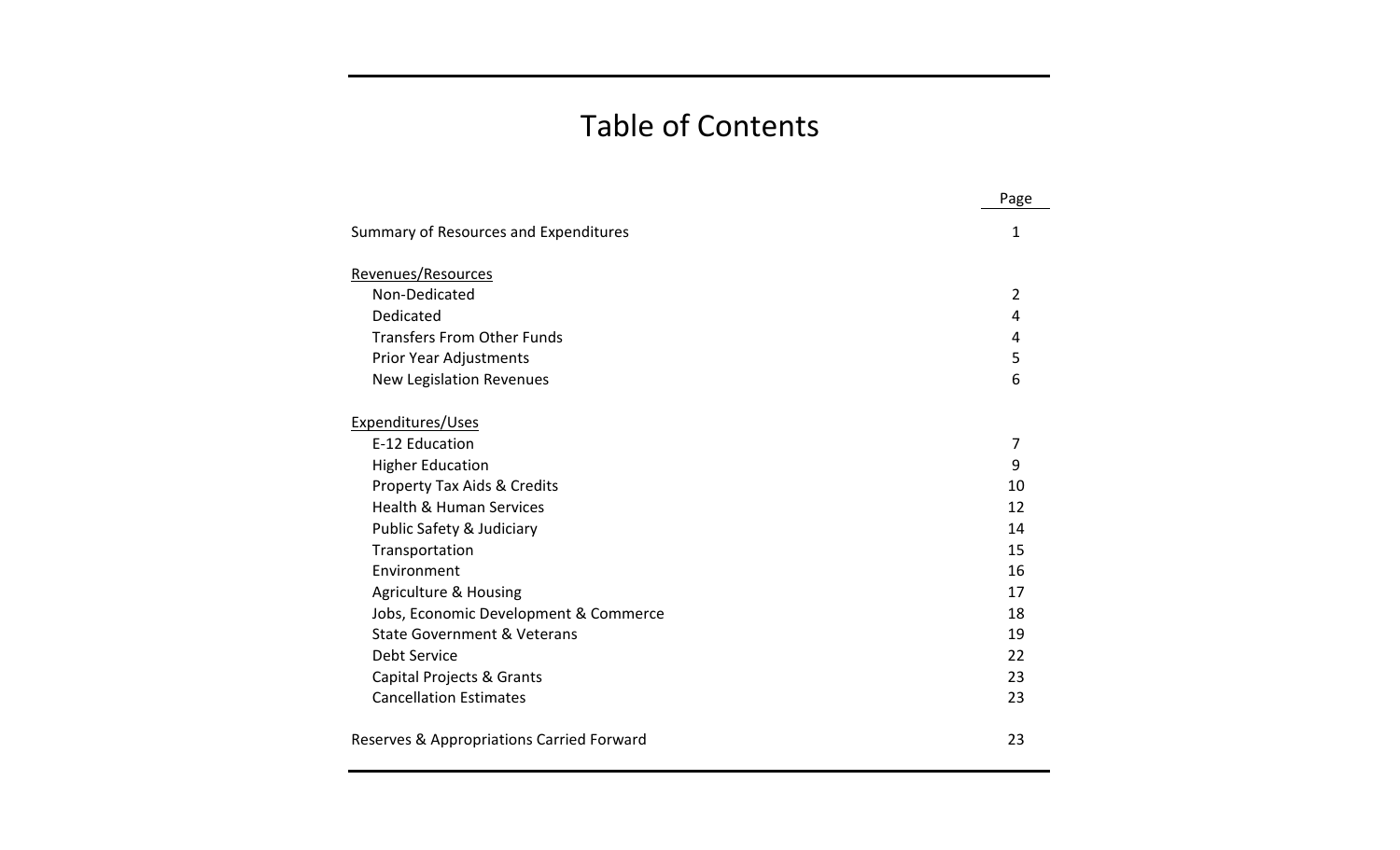| <b>General Fund - Fund Balance Analysis</b> | <b>August EOS/Executive</b><br><b>Actions</b> | <b>August EOS/Executive</b><br><b>Actions</b> | Oct SS     | Oct SS       | Oct SS       | <b>Oct SS vs August</b> | Oct SS       | Oct SS       | Oct SS       | <b>Oct SS vs August</b> |
|---------------------------------------------|-----------------------------------------------|-----------------------------------------------|------------|--------------|--------------|-------------------------|--------------|--------------|--------------|-------------------------|
| (\$ in Thousands)                           | FY 2020-21                                    | FY 2022-23                                    | FY 2020    | FY 2021      | FY 2020-21   | FY 2020-21              | FY 2022      | FY 2023      | FY 2022-23   | FY 2022-23              |
| <b>General Fund Summary</b>                 |                                               |                                               |            |              |              |                         |              |              |              |                         |
| <b>Actual &amp; Estimated Resources</b>     |                                               |                                               |            |              |              |                         |              |              |              |                         |
| Balance Forward From Prior Year             | 3,971,359                                     | 450,869                                       | 3,971,359  | 2,910,781    | 3,971,359    |                         | 479,683      | $-2,244,915$ | 479,683      | 28,814                  |
| <b>Current Resources:</b>                   |                                               |                                               |            |              |              |                         |              |              |              |                         |
| <b>Tax Revenues</b>                         | 43,158,324                                    | 44,999,075                                    | 22,180,466 | 20,887,858   | 43,068,324   | $-90,000$               | 21,958,419   | 22,922,556   | 44,880,975   | $-118,100$              |
| Non-Tax Revenues                            | 1,482,005                                     | 1,390,004                                     | 766,866    | 718,748      | 1,485,614    | 3,609                   | 699,015      | 690,989      | 1,390,004    |                         |
| <b>Subtotal Non-Dedicated Revenues</b>      | 44,640,329                                    | 46,389,079                                    | 22,947,332 | 21,606,606   | 44,553,938   | $-86,391$               | 22,657,434   | 23,613,545   | 46,270,979   | $-118,100$              |
| Transfers From Other Funds                  | 455,986                                       | 183,460                                       | 155,936    | 405,050      | 560,986      | 105,000                 | 147,451      | 30,771       | 178,222      | $-5,238$                |
| Prior Year Adjustments                      | 63,645                                        | 74,486                                        | 26,660     | 36,985       | 63,645       |                         | 37,243       | 37,243       | 74,486       |                         |
| Subtotal Other Revenue                      | 519,631                                       | 257,946                                       | 182,596    | 442,035      | 624,631      | 105,000                 | 184,694      | 68,014       | 252,708      | $-5,238$                |
| <b>New Legislation Revenues</b>             | $-12$                                         | $-21$                                         | 0          | 18,609       | 18,609       | 18,621                  | $-69,938$    | $-53,400$    | $-123,338$   | $-123,317$              |
| <b>Subtotal Current Resources</b>           | 45,159,960                                    | 46,647,025                                    | 23,129,928 | 22,048,641   | 45,178,569   | 18,609                  | 22,842,128   | 23,681,559   | 46,523,687   | $-123,338$              |
| <b>Total Resources Available</b>            | 49,131,319                                    | 47,097,894                                    | 27,101,287 | 24,959,422   | 49,149,928   | 18,609                  | 23,321,811   | 21,436,644   | 47,003,370   | $-94,524$               |
| <b>Actual &amp; Estimated Expenditures</b>  |                                               |                                               |            |              |              |                         |              |              |              |                         |
| E-12 Education                              | 19,998,663                                    | 20,744,929                                    | 9,853,360  | 10,145,285   | 19,998,645   | -18                     | 10,295,633   | 10,449,256   | 20,744,889   | $-40$                   |
| <b>Higher Education</b>                     | 3,406,152                                     | 3,406,128                                     | 1,698,853  | 1,707,299    | 3,406,152    |                         | 1,703,064    | 1,703,064    | 3,406,128    |                         |
| Property Tax Aids & Credits                 | 3,883,178                                     | 4,170,233                                     | 1,872,901  | 2,010,277    | 3,883,178    |                         | 2,070,072    | 2,100,001    | 4,170,073    | $-160$                  |
| Health & Human Services                     | 14,721,570                                    | 16,720,429                                    | 7,262,133  | 7,429,272    | 14,691,405   | $-30,165$               | 8,286,000    | 8,471,172    | 16,757,172   | 36,743                  |
| Public Safety & Judiciary                   | 2,551,079                                     | 2,536,564                                     | 1,284,418  | 1,279,536    | 2,563,954    | 12,875                  | 1,269,938    | 1,272,448    | 2,542,386    | 5,822                   |
| Transportation                              | 348,637                                       | 246,996                                       | 210,447    | 142,349      | 352,796      | 4,159                   | 124,996      | 124,556      | 249,552      | 2,556                   |
| Environment                                 | 342,180                                       | 332,276                                       | 174,898    | 169,394      | 344,292      | 2,112                   | 166,177      | 166,099      | 332,276      |                         |
| Agriculture & Housing                       | 248,959                                       | 242,842                                       | 128,833    | 120,126      | 248,959      |                         | 121,421      | 121,421      | 242,842      |                         |
| Jobs, Economic Development & Commerce       | 382,384                                       | 329,082                                       | 211,867    | 170,517      | 382,384      |                         | 162,918      | 166,164      | 329,082      |                         |
| State Government & Veterans                 | 1,415,693                                     | 1,172,213                                     | 827,681    | 578,012      | 1,405,693    | $-10,000$               | 584,975      | 587,238      | 1,172,213    |                         |
| Debt Service                                | 1,130,051                                     | 1,204,966                                     | 540,081    | 557,872      | 1,097,953    | $-32,098$               | 633,960      | 642,377      | 1,276,337    | 71,371                  |
| Capital Projects & Grants                   | 271,904                                       | 304,110                                       | 130,034    | 184,800      | 314,834      | 42,930                  | 152,572      | 163,840      | 316,412      | 12,302                  |
| <b>Cancellation Estimates</b>               | $-20,000$                                     | $-20,000$                                     | $-5,000$   | $-15,000$    | $-20,000$    |                         | $-5,000$     | $-15,000$    | $-20,000$    | 0                       |
| Subtotal by Appropriation Bill              | 48,680,450                                    | 51,390,768                                    | 24,190,506 | 24,479,739   | 48,670,245   | $-10,205$               | 25,566,726   | 25,952,636   | 51,519,362   | 128,594                 |
| <b>Total Expenditures &amp; Transfers</b>   | 48,680,450                                    | 51,390,768                                    | 24,190,506 | 24,479,739   | 48,670,245   | $-10,205$               | 25,566,726   | 25,952,636   | 51,519,362   | 128,594                 |
| <b>Balance Before Reserves</b>              | 450,869                                       | $-4,292,874$                                  | 2,910,781  | 479,683      | 479,683      | 28,814                  | $-2,244,915$ | $-4,515,992$ | $-4,515,992$ | $-223,118$              |
| Cash Flow Account                           | 350,000                                       | 350,000                                       | 350,000    | 350,000      | 350,000      |                         | 350,000      | 350,000      | 350,000      |                         |
| <b>Budget Reserve</b>                       | 2,377,319                                     | 1,885,950                                     | 2,358,698  | 2,377,319    | 2,377,319    |                         | 1,885,950    | 1,885,950    | 1,885,950    |                         |
| Stadium Reserve                             | 66,255                                        | 100,942                                       | 56,052     | 66,255       | 66,255       |                         | 80,827       | 100,942      | 100,942      |                         |
| <b>Budgetary Balance</b>                    | $-2,342,705$                                  | $-6,629,766$                                  | 146,031    | $-2,313,891$ | $-2,313,891$ | 28,814                  | $-4,561,692$ | $-6,852,884$ | $-6,852,884$ | $-223,118$              |

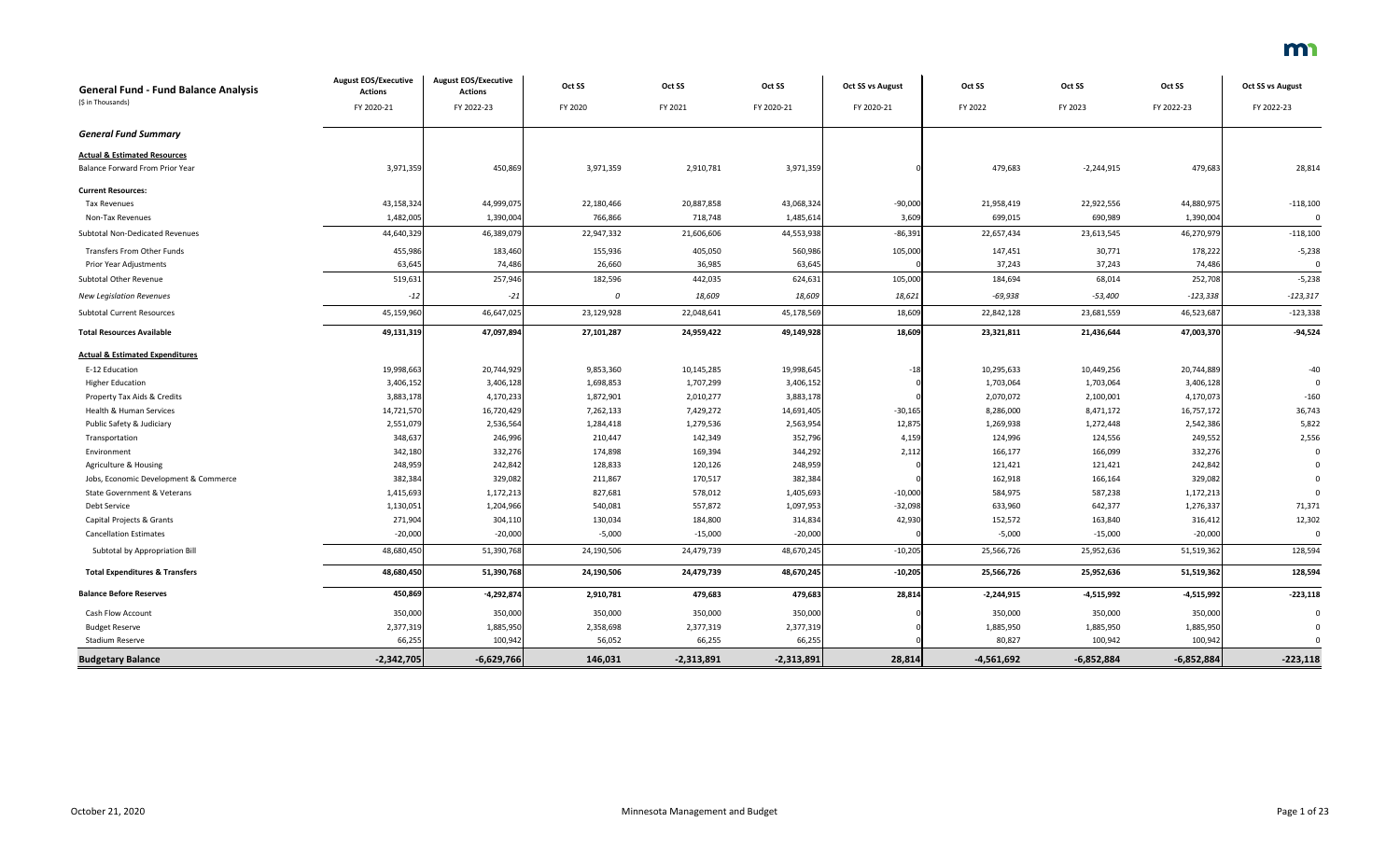| <b>General Fund - Fund Balance Analysis</b>                             | <b>August EOS/Executive</b><br><b>Actions</b> | <b>August EOS/Executive</b><br><b>Actions</b> | Oct SS                  | Oct SS                  | Oct SS       | <b>Oct SS vs August</b> | Oct SS       | Oct SS                  | Oct SS       | <b>Oct SS vs August</b> |
|-------------------------------------------------------------------------|-----------------------------------------------|-----------------------------------------------|-------------------------|-------------------------|--------------|-------------------------|--------------|-------------------------|--------------|-------------------------|
| (\$ in Thousands)                                                       | FY 2020-21                                    | FY 2022-23                                    | FY 2020                 | FY 2021                 | FY 2020-21   | FY 2020-21              | FY 2022      | FY 2023                 | FY 2022-23   | FY 2022-23              |
| <b>Non-Dedicated Revenue</b>                                            |                                               |                                               |                         |                         |              |                         |              |                         |              |                         |
| <b>Tax Revenues:</b>                                                    |                                               |                                               |                         |                         |              |                         |              |                         |              |                         |
| Individual Income Tax                                                   | 27,583,700                                    | 27,786,000                                    | 14,130,000              | 13,453,700              | 27,583,700   |                         | 13,771,600   | 14,014,400              | 27,786,000   |                         |
| Individual Income Tax Refunds                                           | $-3,255,100$                                  | $-2,594,900$                                  | $-1,852,600$            | $-1,402,500$            | $-3,255,100$ |                         | $-1,410,300$ | $-1,184,600$            | $-2,594,900$ |                         |
| 20, SS5, CH 3 - Inc Tax - Retro Sec 179 for Like-Kind Exchange Property |                                               |                                               | -0                      | $-900$                  | $-900$       | $-900$                  | 200          | 200                     | 400          | 400                     |
| 20, SS5, CH 3 - Inc Tax - Full Sec 179 Expensing for All Properties     |                                               |                                               | 0                       | $-63,800$               | $-63,800$    | $-63,800$               | $-47,300$    | $-39,100$               | $-86,400$    | $-86,400$               |
| <b>Individual Income Tax</b>                                            | 24,328,600                                    | 25,191,100                                    | 12,277,400              | 11,986,500              | 24,263,900   | $-64,700$               | 12,314,200   | 12,790,900              | 25,105,100   | $-86,000$               |
| Corporate Income Tax                                                    | 3,211,928                                     | 3,250,530                                     | 1,788,089               | 1,423,839               | 3,211,928    |                         | 1,523,992    | 1,726,538               | 3,250,530    |                         |
| Corporate Income Tax Refunds                                            | $-502,427$                                    | $-356,071$                                    | $-233,267$              | $-269,160$              | $-502,427$   |                         | $-199,128$   | $-156,943$              | $-356,071$   |                         |
| 20, SS5, CH 3 - Corp Tax - Retro Sec 179 for Like-Kind Exchange Proper  |                                               |                                               |                         | $-1,100$                | $-1,100$     | $-1,100$                | 300          | 300                     | 600          | 600                     |
| 20, SS5, CH 3 - Corp Tax - Full Sec 179 Expensing for All Properties    |                                               |                                               |                         | $-24,200$               | $-24,200$    | $-24,200$               | $-17,900$    | $-14,800$               | $-32,700$    | $-32,700$               |
| <b>Corporate Income Tax</b>                                             | 2,709,501                                     | 2,894,459                                     | 1,554,822               | 1,129,379               | 2,684,201    | $-25,300$               | 1,307,264    | 1,555,095               | 2,862,359    | $-32,100$               |
|                                                                         |                                               |                                               |                         |                         |              |                         |              |                         |              |                         |
| Sales Tax                                                               | 11,051,614                                    | 11,733,512                                    | 5,858,497               | 5,193,117               | 11,051,614   |                         | 5,777,892    | 5,955,620               | 11,733,512   |                         |
| Sales Tax Refunds                                                       | $-355,203$                                    | $-352,002$                                    | $-173,702$              | $-181,501$              | $-355,203$   |                         | $-176,500$   | $-175,502$              | $-352,002$   |                         |
| Sales Tax Refunds, Indian Sales Tax                                     | $-25,000$                                     | $-25,800$                                     | $-12,400$               | $-12,600$               | $-25,000$    |                         | $-12,800$    | $-13,000$               | $-25,800$    |                         |
| 12, CH 299 MPLS Sales Tax to MSFA                                       | 4,543                                         | 5,503                                         | 2,120                   | 2,423                   | 4,543        |                         | 2,609        | 2,894                   | 5,503        |                         |
| MPLS Sales Tax w/Holding for NFL Stadium                                | 17,183                                        | 36,737                                        |                         | 17,183                  | 17,183       |                         | 18,224       | 18,513                  | 36,737       |                         |
| Sales Tax                                                               | 10,693,137                                    | 11,397,950                                    | 5,674,515               | 5,018,622               | 10,693,137   |                         | 5,609,425    | 5,788,525               | 11,397,950   |                         |
| <b>Statewide Property Tax</b>                                           | 1,550,106                                     | 1,535,635                                     | 726,660                 | 823,446                 | 1,550,106    |                         | 767,814      | 767,821                 | 1,535,635    |                         |
| <b>Statewide Property Tax</b>                                           | 1,550,106                                     | 1,535,635                                     | 726,660                 | 823,446                 | 1,550,106    |                         | 767,814      | 767,821                 | 1,535,635    |                         |
| <b>Estate Tax</b>                                                       | 336,000                                       | 362,700                                       | 168,000                 | 168,000                 | 336,000      |                         | 175,700      | 187,000                 | 362,700      |                         |
| <b>Estate Tax Refunds</b>                                               | $-11,900$                                     | $-17,000$                                     | $-4,100$                | $-7,800$                | $-11,900$    |                         | $-8,200$     | $-8,800$                | $-17,000$    |                         |
| <b>Estate Tax</b>                                                       | 324,100                                       | 345,700                                       | 163,900                 | 160,200                 | 324,100      |                         | 167,500      | 178,200                 | 345,700      |                         |
|                                                                         | 193,470                                       | 200,440                                       | 96,060                  | 97,410                  |              |                         | 99,070       | 101,370                 | 200,440      |                         |
| Liquor, Wine & Beer Tax                                                 | $-1,600$                                      | $-1,500$                                      | $-800$                  | $-800$                  | 193,470      |                         | $-750$       | $-750$                  | $-1,500$     |                         |
| Liquor, Wine & Beer Tax Refunds                                         |                                               |                                               |                         |                         | $-1,600$     |                         |              |                         |              |                         |
| Liquor, Wine & Beer Tax                                                 | 191,870                                       | 198,940                                       | 95,260                  | 96,610                  | 191,870      |                         | 98,320       | 100,620                 | 198,940      |                         |
| Cigarette & Tobacco Products Tax                                        | 1,165,350                                     | 1,136,140                                     | 587,570                 | 577,780                 | 1,165,350    |                         | 570,010      | 566,130                 | 1,136,140    |                         |
| Cigarette & Tobacco Products Tax Refunds                                | $-20,900$                                     | $-21,400$                                     | $-10,300$               | $-10,600$               | $-20,900$    |                         | $-10,700$    | $-10,700$               | $-21,400$    |                         |
| <b>Cigarette &amp; Tobacco Products Tax</b>                             | 1,144,450                                     | 1,114,740                                     | 577,270                 | 567,180                 | 1,144,450    |                         | 559,310      | 555,430                 | 1,114,740    |                         |
| <b>Taconite Occupation Tax</b>                                          | 39,400                                        | 38,700                                        | 19,700                  | 19,700                  | 39,400       |                         | 19,700       | 19,000                  | 38,700       |                         |
| <b>Mortgage Registry Tax</b>                                            | 273,894                                       | 256,435                                       | 146,376                 | 127,518                 | 273,894      |                         | 126,794      | 129,641                 | 256,435      |                         |
| Deed Transfer Tax                                                       | 299,175                                       | 317,775                                       | 145,257                 | 153,918                 | 299,175      |                         | 157,086      | 160,689                 | 317,775      |                         |
| <b>Deed Transfer Tax</b>                                                | 299,175                                       | 317,775                                       | 145,257                 | 153,918                 | 299,175      |                         | 157,086      | 160,689                 | 317,775      |                         |
| Insurance Gross Earn & Fire Marshall                                    | 849,429                                       | 896,183                                       | 423,727                 | 425,702                 | 849,429      |                         | 435,412      | 460,771                 | 896,183      |                         |
| Insurance Gross Earn & Fire Marshall Refunds                            | $-4,500$                                      | $-5,000$                                      | $-2,000$                | $-2,500$                | $-4,500$     |                         | $-2,500$     | $-2,500$                | $-5,000$     |                         |
| <b>Insurance Gross Earn &amp; Fire Marshall</b>                         | 844,929                                       | 891,183                                       | 421,727                 | 423,202                 | 844,929      |                         | 432,912      | 458,271                 | 891,183      |                         |
|                                                                         |                                               |                                               |                         |                         |              |                         |              |                         |              |                         |
| <b>Controlled Substance Tax</b>                                         | 10                                            | 10                                            | $\overline{\mathbf{5}}$ | $\overline{\mathbf{5}}$ | 10           |                         | 5            | $\overline{\mathbf{5}}$ | 10           |                         |

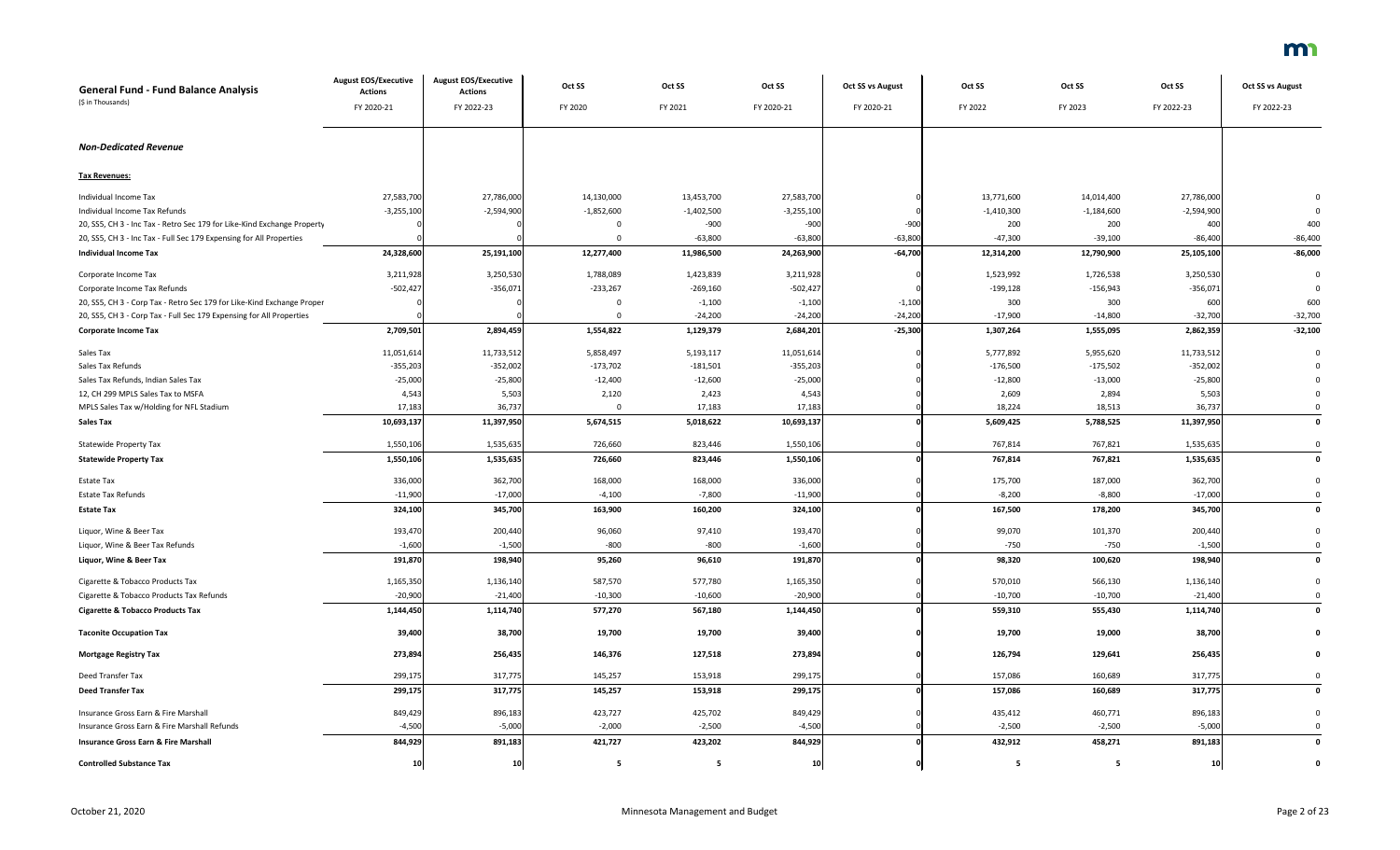| <b>General Fund - Fund Balance Analysis</b>                           | <b>August EOS/Executive</b><br><b>Actions</b> | <b>August EOS/Executive</b><br><b>Actions</b> | Oct SS     | Oct SS     | Oct SS     | <b>Oct SS vs August</b> | Oct SS     | Oct SS         | Oct SS     | <b>Oct SS vs August</b>                                                                                                                                                                                                                                                                                                                                                                                                                                                                                                                                                                            |
|-----------------------------------------------------------------------|-----------------------------------------------|-----------------------------------------------|------------|------------|------------|-------------------------|------------|----------------|------------|----------------------------------------------------------------------------------------------------------------------------------------------------------------------------------------------------------------------------------------------------------------------------------------------------------------------------------------------------------------------------------------------------------------------------------------------------------------------------------------------------------------------------------------------------------------------------------------------------|
| (\$ in Thousands)                                                     | FY 2020-21                                    | FY 2022-23                                    | FY 2020    | FY 2021    | FY 2020-21 | FY 2020-21              | FY 2022    | FY 2023        | FY 2022-23 | FY 2022-23                                                                                                                                                                                                                                                                                                                                                                                                                                                                                                                                                                                         |
| <b>Other Gross Earnings</b>                                           | 100                                           | 100                                           | 50         | 50         | 100        |                         | 50         | 50             | 100        |                                                                                                                                                                                                                                                                                                                                                                                                                                                                                                                                                                                                    |
| Lawful Gambling Comb Rcpts Tax                                        | 152,300                                       | 157,400                                       | 80,000     | 72,300     | 152,300    |                         | 75,900     | 81,500         | 157,400    |                                                                                                                                                                                                                                                                                                                                                                                                                                                                                                                                                                                                    |
| <b>Gambling Tax Refunds</b>                                           | $-500$                                        | $-500$                                        | $-250$     | $-250$     | $-500$     |                         | $-250$     | $-250$         | $-500$     |                                                                                                                                                                                                                                                                                                                                                                                                                                                                                                                                                                                                    |
| <b>Lawful Gambling Taxes</b>                                          | 151,800                                       | 156,900                                       | 79,750     | 72,050     | 151,800    |                         | 75,650     | 81,250         | 156,900    | $\mathbf 0$                                                                                                                                                                                                                                                                                                                                                                                                                                                                                                                                                                                        |
| Lawful Gambling Taxes - February 2012 Base                            | [73, 800]                                     | [73,800]                                      | [36,900]   | [36,900]   | [73,800]   | [0]                     | [36,900]   | [36,900]       | [73,800]   | $[0] % \begin{center} % \includegraphics[width=\linewidth]{imagesSupplemental_3.png} % \end{center} % \caption { % Our method can be used for the use of the image. % Note that the \emph{DefNet}~\cite{bib66} as a function of the \emph{DefNet}~\cite{bib66} as a function of the \emph{DefNet}~\cite{bib66} as a function of the \emph{DefNet}~\cite{bib66} as a function of the \emph{DefNet}~\cite{bib66} as a function of the \emph{DefNet}~\cite{bib66} as a function of the \emph{DefNet}~\cite{bib66} as a function of the \emph{DefNet}~\cite{bib66} as a function of the \emph{DefNet}$ |
| Lawful Gambling Taxes - Stadium                                       | [142, 100]                                    | [83, 100]                                     | [42,850]   | [35, 150]  | [142, 100] | [0]                     | [38, 750]  | [44, 350]      | [83, 100]  | [0]                                                                                                                                                                                                                                                                                                                                                                                                                                                                                                                                                                                                |
| <b>Medical Assistance Surcharges</b>                                  | 618,608                                       | 670,154                                       | 303,777    | 314,831    | 618,608    |                         | 327,742    | 342,412        | 670,154    |                                                                                                                                                                                                                                                                                                                                                                                                                                                                                                                                                                                                    |
| <b>Other Tax Refunds</b>                                              | $-11,356$                                     | $-10,706$                                     | $-6,003$   | $-5,353$   | $-11,356$  |                         | $-5,353$   | $-5,353$       | $-10,706$  |                                                                                                                                                                                                                                                                                                                                                                                                                                                                                                                                                                                                    |
| <b>Tax Revenues</b>                                                   | 43,158,324                                    | 44,999,075                                    | 22,180,466 | 20,887,858 | 43,068,324 | $-90,000$               | 21,958,419 | 22,922,556     | 44,880,975 | $-118,100$                                                                                                                                                                                                                                                                                                                                                                                                                                                                                                                                                                                         |
| <b>Non-Tax Revenues:</b>                                              |                                               |                                               |            |            |            |                         |            |                |            |                                                                                                                                                                                                                                                                                                                                                                                                                                                                                                                                                                                                    |
| <b>Investment Income</b>                                              | 80,000                                        | 20,000                                        | 70,000     | 10,000     | 80,000     |                         | 10,000     | 10,000         | 20,000     |                                                                                                                                                                                                                                                                                                                                                                                                                                                                                                                                                                                                    |
| <b>Lottery Revenue</b>                                                | 124,755                                       | 127,102                                       | 61,500     | 63,255     | 124,755    |                         | 63,551     | 63,551         | 127,102    |                                                                                                                                                                                                                                                                                                                                                                                                                                                                                                                                                                                                    |
| <b>Tobacco Settlements</b>                                            | 308,495                                       | 303,239                                       | 154,254    | 154,241    | 308,495    |                         | 154,447    | 148,792        | 303,239    |                                                                                                                                                                                                                                                                                                                                                                                                                                                                                                                                                                                                    |
| <b>Fees</b>                                                           |                                               |                                               |            |            |            |                         |            |                |            |                                                                                                                                                                                                                                                                                                                                                                                                                                                                                                                                                                                                    |
| <b>Departmental Earnings</b>                                          | 408,368                                       | 399,753                                       | 207,197    | 201,171    | 408,368    |                         | 200,515    | 199,238        | 399,753    |                                                                                                                                                                                                                                                                                                                                                                                                                                                                                                                                                                                                    |
| 20, CH 116 - E-12 License Fee Delay                                   |                                               |                                               | $-342$     | 342        |            |                         | 0          |                |            |                                                                                                                                                                                                                                                                                                                                                                                                                                                                                                                                                                                                    |
| 20, CH 106 - Exempting Hairstylists and Makeup Artists from Licensing | $-12$                                         | $-24$                                         | 0          | $-12$      | $-12$      |                         | $-12$      | $-12$          | $-24$      |                                                                                                                                                                                                                                                                                                                                                                                                                                                                                                                                                                                                    |
| 20, CH 71 - Simplifying Licensing for Water Sources for Food Sales    |                                               |                                               | $\Omega$   | $\Omega$   |            |                         |            | $\overline{2}$ |            |                                                                                                                                                                                                                                                                                                                                                                                                                                                                                                                                                                                                    |
| <b>Departmental Earnings</b>                                          | 408,356                                       | 399,732                                       | 206,855    | 201,501    | 408,356    |                         | 200,504    | 199,228        | 399,732    | 0                                                                                                                                                                                                                                                                                                                                                                                                                                                                                                                                                                                                  |
| DHS MSOP Collections                                                  | 28,000                                        | 28,000                                        | 14,000     | 14,000     | 28,000     |                         | 14,000     | 14,000         | 28,000     |                                                                                                                                                                                                                                                                                                                                                                                                                                                                                                                                                                                                    |
| <b>DHS MSOP Collections</b>                                           | 28,000                                        | 28,000                                        | 14,000     | 14,000     | 28,000     |                         | 14,000     | 14,000         | 28,000     |                                                                                                                                                                                                                                                                                                                                                                                                                                                                                                                                                                                                    |
| DHS SOS Collections                                                   | 159,800                                       | 162,300                                       | 78,650     | 81,150     | 159,800    |                         | 81,150     | 81,150         | 162,300    |                                                                                                                                                                                                                                                                                                                                                                                                                                                                                                                                                                                                    |
| 20, SS5, CH 3 - DHS SOS Revenue                                       |                                               |                                               | 0          | 3,609      | 3,609      | 3,609                   |            |                |            |                                                                                                                                                                                                                                                                                                                                                                                                                                                                                                                                                                                                    |
| <b>DHS SOS Collections</b>                                            | 159,800                                       | 162,300                                       | 78,650     | 84,759     | 163,409    | 3,609                   | 81,150     | 81,150         | 162,300    | 0                                                                                                                                                                                                                                                                                                                                                                                                                                                                                                                                                                                                  |
| Fines & Surcharges                                                    | 147,990                                       | 150,576                                       | 74,965     | 73,025     | 147,990    |                         | 75,434     | 75,142         | 150,576    |                                                                                                                                                                                                                                                                                                                                                                                                                                                                                                                                                                                                    |
| <b>Fine &amp; Surcharges</b>                                          | 147,990                                       | 150,576                                       | 74,965     | 73,025     | 147,990    |                         | 75,434     | 75,142         | 150,576    | $\mathbf{0}$                                                                                                                                                                                                                                                                                                                                                                                                                                                                                                                                                                                       |
| Fees                                                                  | 744,146                                       | 740,608                                       | 374,470    | 373,285    | 747,755    | 3,609                   | 371,088    | 369,520        | 740,608    | 0                                                                                                                                                                                                                                                                                                                                                                                                                                                                                                                                                                                                  |
| <b>Other Non-Dedicated Revenue</b>                                    |                                               |                                               |            |            |            |                         |            |                |            |                                                                                                                                                                                                                                                                                                                                                                                                                                                                                                                                                                                                    |
| Assigned Risk Plan Surplus                                            | 18,621                                        |                                               | 0          | 18,621     | 18,621     |                         | 0          | $\Omega$       |            |                                                                                                                                                                                                                                                                                                                                                                                                                                                                                                                                                                                                    |
| All Other Non-Dedicated Revenue                                       | 205,988                                       | 199,055                                       | 106,642    | 99,346     | 205,988    |                         | 99,929     | 99,126         | 199,055    |                                                                                                                                                                                                                                                                                                                                                                                                                                                                                                                                                                                                    |
| All Other Non-Dedicated Revenue                                       | 224,609                                       | 199,055                                       | 106,642    | 117,967    | 224,609    |                         | 99,929     | 99,126         | 199,055    | 0                                                                                                                                                                                                                                                                                                                                                                                                                                                                                                                                                                                                  |
| <b>Non-Tax Revenues</b>                                               | 1,482,005                                     | 1,390,004                                     | 766,866    | 718,748    | 1,485,614  | 3,609                   | 699,015    | 690,989        | 1,390,004  | 0                                                                                                                                                                                                                                                                                                                                                                                                                                                                                                                                                                                                  |
| <b>Net Non-Dedicated Revenue</b>                                      | 44,640,329                                    | 46,389,079                                    | 22,947,332 | 21,606,606 | 44,553,938 | $-86,391$               | 22,657,434 | 23,613,545     | 46,270,979 | $-118,100$                                                                                                                                                                                                                                                                                                                                                                                                                                                                                                                                                                                         |

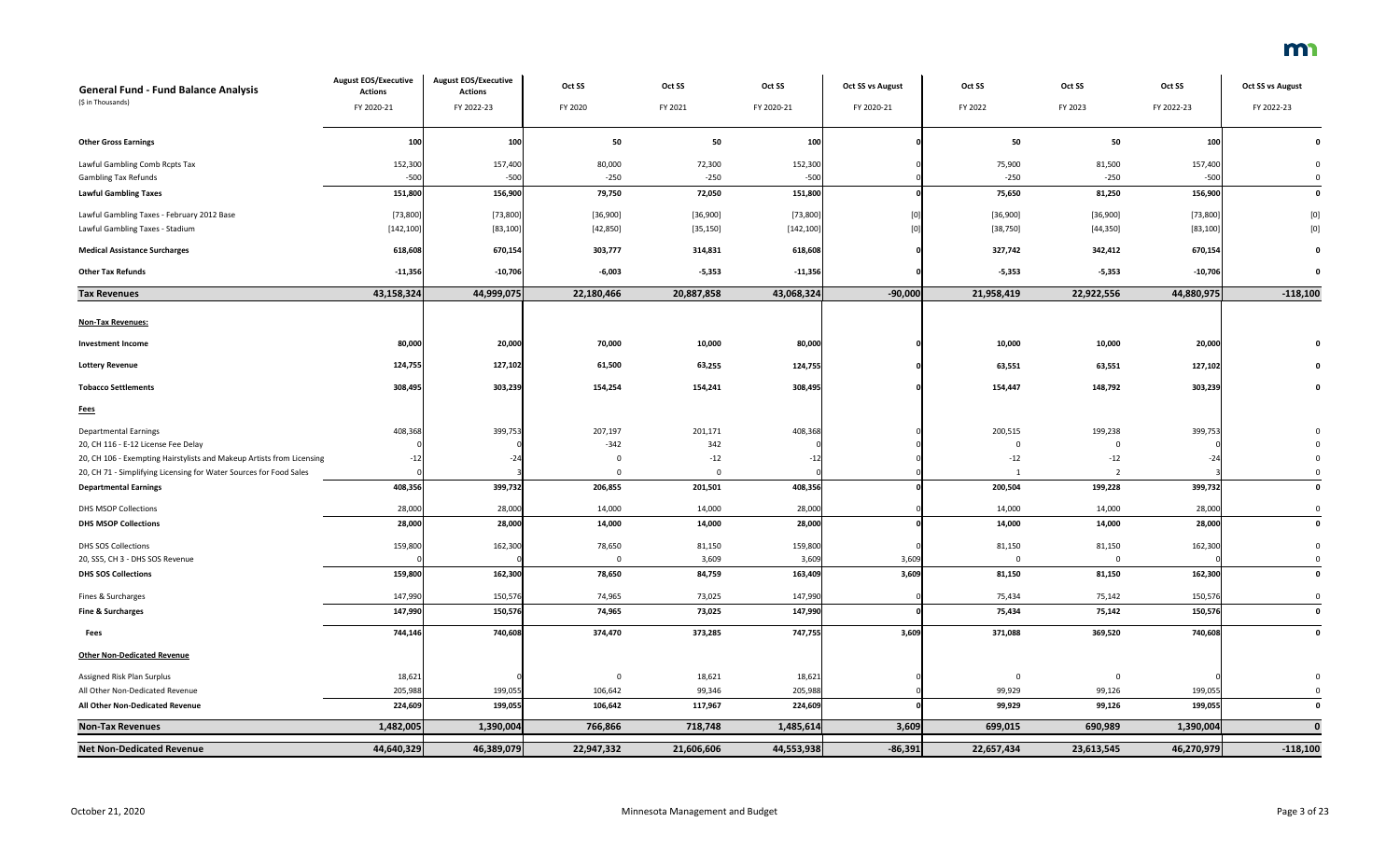| <b>General Fund - Fund Balance Analysis</b>                       | <b>August EOS/Executive</b><br><b>Actions</b> | <b>August EOS/Executive</b><br><b>Actions</b> | Oct SS       | Oct SS       | Oct SS     | <b>Oct SS vs August</b> | Oct SS       | Oct SS       | Oct SS     | <b>Oct SS vs August</b> |
|-------------------------------------------------------------------|-----------------------------------------------|-----------------------------------------------|--------------|--------------|------------|-------------------------|--------------|--------------|------------|-------------------------|
| (\$ in Thousands)                                                 | FY 2020-21                                    | FY 2022-23                                    | FY 2020      | FY 2021      | FY 2020-21 | FY 2020-21              | FY 2022      | FY 2023      | FY 2022-23 | FY 2022-23              |
| <b>Dedicated Revenues</b>                                         |                                               |                                               |              |              |            |                         |              |              |            |                         |
| All Other Dedicated Revenues                                      |                                               |                                               | $\mathbf 0$  | $\mathbf{0}$ |            |                         | $\Omega$     | 0            |            |                         |
| <b>Dedicated Revenue</b>                                          |                                               |                                               | $\mathbf{0}$ | $\mathbf{0}$ |            |                         | $\mathbf{0}$ | $\mathbf{0}$ |            |                         |
| <b>Transfers From Other Funds</b>                                 |                                               |                                               |              |              |            |                         |              |              |            |                         |
| Other special Revenue Funds                                       | 5,666                                         | 5,734                                         | 2,867        | 2,799        | 5,666      |                         | 2,867        | 2,867        | 5,734      |                         |
| <b>Other Special Revenue Funds</b>                                | 5,666                                         | 5,734                                         | 2,867        | 2,799        | 5,666      |                         | 2,867        | 2,867        | 5,734      |                         |
| <b>All Other Transfers</b>                                        | 19,280                                        | 19,280                                        | 9,640        | 9,640        | 19,280     |                         | 9,640        | 9,640        | 19,280     |                         |
| <b>Admin Dept-Plant Mgmt</b>                                      | 5,774                                         | 6,012                                         | 2,887        | 2,887        | 5,774      |                         | 2,965        | 3,047        | 6,012      |                         |
| 97, CH 239-Public Safety Alcohol Monitoring                       | 17,994                                        | 17,926                                        | 8,963        | 9,031        | 17,994     |                         | 8,963        | 8,963        | 17,926     |                         |
| Laws 1997, Transfer In                                            | 17,994                                        | 17,926                                        | 8,963        | 9,031        | 17,994     |                         | 8,963        | 8,963        | 17,926     |                         |
| M.S 16B.24 - Admin FR&R Transfers                                 | 9,176                                         | 9,176                                         | 4,588        | 4,588        | 9,176      |                         | 4,588        | 4,588        | 9,176      |                         |
| 08, CH 364 - MDH Tr fr SGSR Fund                                  | 154                                           | 154                                           | 77           | 77           | 154        |                         | 77           | 77           | 154        |                         |
| Laws 2008, Transfers In                                           | 154                                           | 154                                           | 77           | 77           | 154        |                         | 77           | 77           | 154        |                         |
| 10, CH 215 - DNR Tr fr Spec Rev Fund                              | 1,193                                         | 1,190                                         | 598          | 595          | 1,193      |                         | 595          | 595          | 1,190      |                         |
| Laws 2010, Transfers In                                           | 1,193                                         | 1,190                                         | 598          | 595          | 1,193      |                         | 595          | 595          | 1,190      |                         |
| M.S 16A. 724 - Tr fr HCAF Fund                                    | 244,000                                       |                                               | 122,000      | 122,000      | 244,000    |                         | 0            |              |            |                         |
| 19, SS1, Ch 6 - Extend Provider Tax - Tr fr HCAF                  |                                               | 122,000                                       | 0            | 0            |            |                         | 122,000      |              | 122,000    |                         |
| 20, SS5, Reduced Tr fr HCAF - EO Extension of MNCare Coverage Mod |                                               |                                               |              |              |            |                         | $-5,238$     |              | $-5,238$   | $-5,238$                |
| M.S 16A. 724 - Tr fr HCAF Fund                                    | 244,000                                       | 122,000                                       | 122,000      | 122,000      | 244,000    |                         | 116,762      | 0            | 116,762    | $-5,238$                |
| 15, CH 77 - Parking Internal Service Fund                         | 1,988                                         | 1,988                                         | 994          | 994          | 1,988      |                         | 994          | 994          | 1,988      | $\Omega$                |
| Laws 2015, Transfers In                                           | 1,988                                         | 1,988                                         | 994          | 994          | 1,988      |                         | 994          | 994          | 1,988      |                         |
| 19, SS1, Ch 9 - Transfer from Premium Security Plan Account       | 142,000                                       |                                               | $\Omega$     | 142,000      | 142,000    |                         |              |              |            |                         |
| 19, Ch 60 - Tr from Opiate Epidemic Response Account              | 5,439                                         |                                               | 0            | 5,439        | 5,439      |                         |              |              |            |                         |
| 19, SS1, CH 9 - Transfer from Long Term Care Options Account      | 3,242                                         |                                               | 3,242        |              | 3,242      |                         |              |              |            |                         |
| 19, SS1, CH11 - PELSB Licensure Fees (SPRECREV)                   | 80                                            |                                               | 80           |              | 80         |                         |              |              |            |                         |
| Laws 2019, Transfer In                                            | 150,761                                       |                                               | 3,322        | 147,439      | 150,761    |                         |              |              |            |                         |
| 20, SS5, CH 3 - Spec Rev Fund Premium Security Account (Tr In)    |                                               |                                               | $\mathbf 0$  | 105,000      | 105,000    | 105,000                 | $\Omega$     | $\Omega$     |            |                         |
| Laws 2020, Transfer In                                            |                                               |                                               | $\mathbf 0$  | 105,000      | 105,000    | 105,000                 | $\mathbf 0$  | $\mathbf{0}$ |            |                         |
| <b>Transfers From Other Funds</b>                                 | 455,986                                       | 183,460                                       | 155,936      | 405,050      | 560,986    | 105,000                 | 147,451      | 30,771       | 178,222    | $-5,238$                |

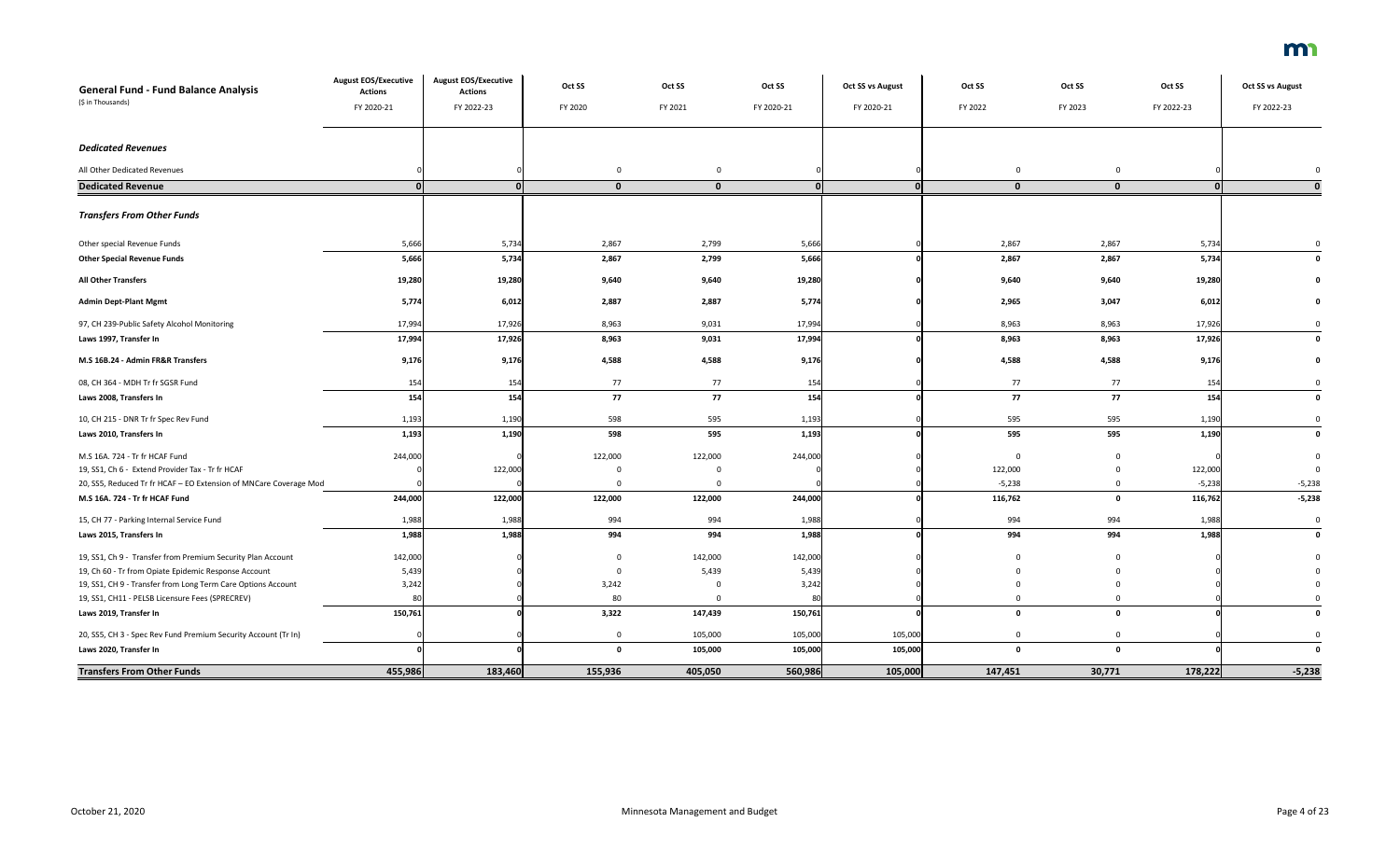| <b>General Fund - Fund Balance Analysis</b><br>(\$ in Thousands) | <b>August EOS/Executive</b><br><b>Actions</b> | <b>August EOS/Executive</b><br><b>Actions</b> | Oct SS      | Oct SS      | Oct SS     | <b>Oct SS vs August</b> | Oct SS   | Oct SS   | Oct SS     | <b>Oct SS vs August</b> |
|------------------------------------------------------------------|-----------------------------------------------|-----------------------------------------------|-------------|-------------|------------|-------------------------|----------|----------|------------|-------------------------|
|                                                                  | FY 2020-21                                    | FY 2022-23                                    | FY 2020     | FY 2021     | FY 2020-21 | FY 2020-21              | FY 2022  | FY 2023  | FY 2022-23 | FY 2022-23              |
| <b>Prior Year Adjustment and Other Financial Transactions</b>    |                                               |                                               |             |             |            |                         |          |          |            |                         |
| <b>Cancel of Prior Year Encumbrances</b>                         | 70,000                                        | 70,000                                        | 35,000      | 35,000      | 70,000     |                         | 35,000   | 35,000   | 70,000     |                         |
| <b>Cancel of Prior Year Encumbrances</b>                         | 70,000                                        | 70,000                                        | 35,000      | 35,000      | 70,000     |                         | 35,000   | 35,000   | 70,000     |                         |
| <b>Prior Yr Revenue &amp; Transfers</b>                          |                                               |                                               | $\mathbf 0$ | $\mathbf 0$ |            |                         |          |          |            |                         |
| Loan Receipts                                                    | 2,418                                         | 2,418                                         | 1,209       | 1,209       | 2,418      |                         | 1,209    | 1,209    | 2,418      |                         |
| Loan Issuances                                                   | $-2,576$                                      | $-2,576$                                      | $-1,288$    | $-1,288$    | $-2,576$   |                         | $-1,288$ | $-1,288$ | $-2,576$   |                         |
| 19, SS1, CH 6 - Senior Property Tax Deferral app due date chg    | -60                                           |                                               | 0           | $-60$       | -60        |                         |          |          |            |                         |
| <b>Net Loan Activity</b>                                         | $-218$                                        | $-158$                                        | $-79$       | $-139$      | $-218$     |                         | $-79$    | $-79$    | $-158$     |                         |
| Cash Advance (to MSFA for MPLS NFL Stadium Obligation)           | $-8,261$                                      |                                               | $-8,261$    | $\mathbf 0$ | $-8,261$   |                         |          |          |            |                         |
| Advance Reimbursement (from MPLS)                                | 2,124                                         | 4,644                                         | 0           | 2,124       | 2,124      |                         | 2,322    | 2,322    | 4,644      |                         |
| Net Cash Advance & Reimbursement                                 | $-6,137$                                      | 4,644                                         | $-8,261$    | 2,124       | $-6,137$   |                         | 2,322    | 2,322    | 4,644      |                         |
| Other                                                            |                                               |                                               | $\mathbf 0$ | $\mathbf 0$ |            |                         |          |          |            |                         |
| Other                                                            |                                               |                                               | $\mathbf 0$ | $\mathbf 0$ |            |                         |          |          |            |                         |
| <b>Prior Year Adjustments</b>                                    | 63,645                                        | 74,486                                        | 26,660      | 36,985      | 63,645     |                         | 37,243   | 37,243   | 74,486     |                         |

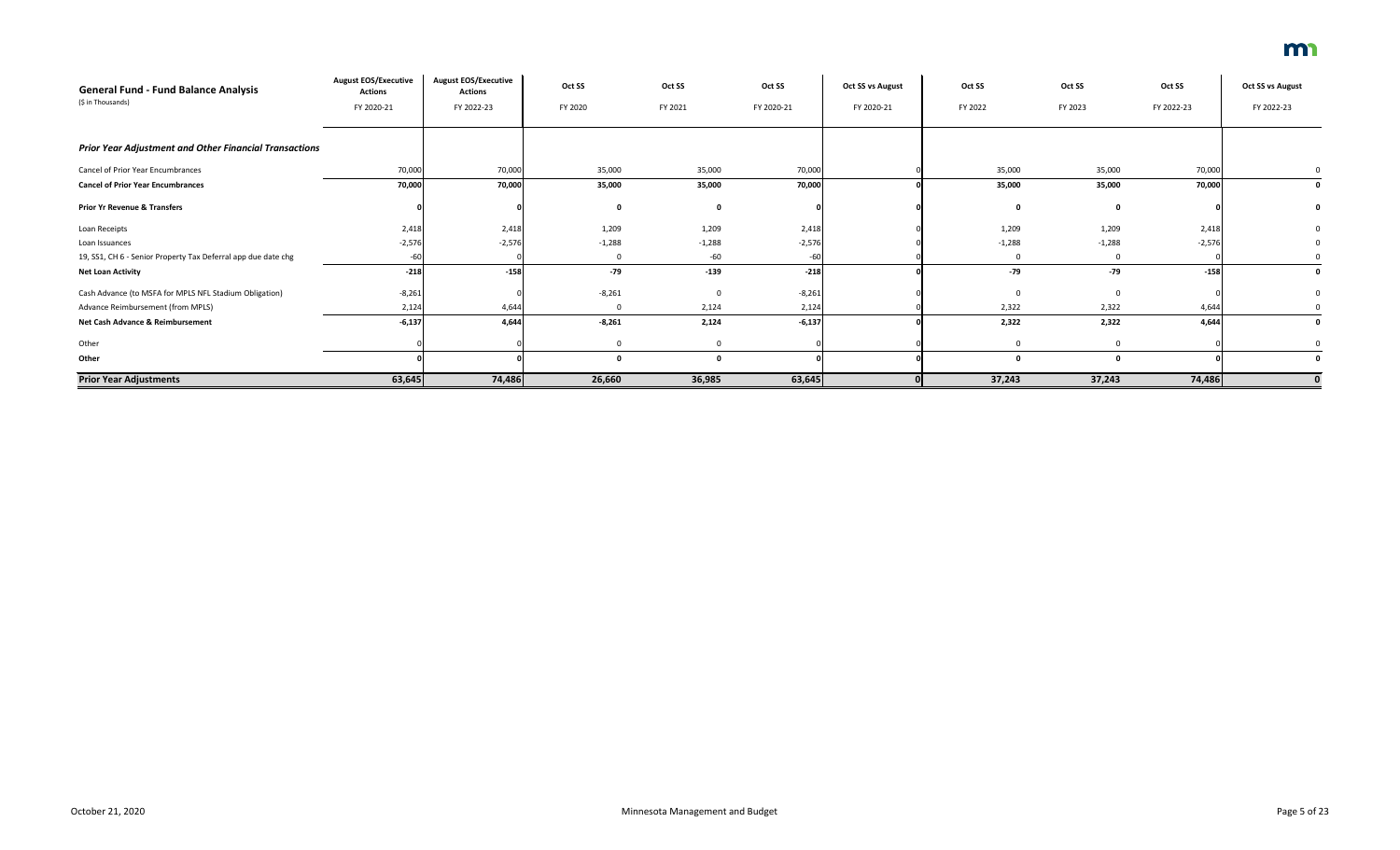| <b>General Fund - Fund Balance Analysis</b><br>(\$ in Thousands)        | <b>August EOS/Executive</b><br><b>Actions</b> | <b>August EOS/Executive</b><br><b>Actions</b> | Oct SS      | Oct SS    | Oct SS     | <b>Oct SS vs August</b> | Oct SS      | Oct SS    | Oct SS     | <b>Oct SS vs August</b> |
|-------------------------------------------------------------------------|-----------------------------------------------|-----------------------------------------------|-------------|-----------|------------|-------------------------|-------------|-----------|------------|-------------------------|
|                                                                         | FY 2020-21                                    | FY 2022-23                                    | FY 2020     | FY 2021   | FY 2020-21 | FY 2020-21              | FY 2022     | FY 2023   | FY 2022-23 | FY 2022-23              |
| <b>New Legislation Revenues</b>                                         |                                               |                                               |             |           |            |                         |             |           |            |                         |
| <b>Tax Revenues</b>                                                     |                                               |                                               |             |           |            |                         |             |           |            |                         |
| 20, SS5, CH 3 - Inc Tax - Retro Sec 179 for Like-Kind Exchange Property |                                               |                                               | $\mathbf 0$ | $-900$    | $-900$     | $-900$                  | 200         | 200       | 400        | 400                     |
| 20, SS5, CH 3 - Inc Tax - Full Sec 179 Expensing for All Properties     |                                               |                                               | $\Omega$    | $-63,800$ | $-63,800$  | $-63,800$               | $-47,300$   | $-39,100$ | $-86,400$  | $-86,400$               |
| 20, SS5, CH 3 - Corp Tax - Retro Sec 179 for Like-Kind Exchange Proper  |                                               |                                               |             | $-1,100$  | $-1,100$   | $-1,100$                | 300         | 300       | 600        | 600                     |
| 20, SS5, CH 3 - Corp Tax - Full Sec 179 Expensing for All Properties    |                                               |                                               | 0           | $-24,200$ | $-24,200$  | $-24,200$               | $-17,900$   | $-14,800$ | $-32,700$  | $-32,700$               |
| Subtotal - Tax Revenues                                                 |                                               |                                               | $\mathbf 0$ | $-90,000$ | $-90,000$  | $-90,000$               | $-64,700$   | $-53,400$ | $-118,100$ | $-118,100$              |
| <b>Non-Tax Revenues</b>                                                 |                                               |                                               |             |           |            |                         |             |           |            |                         |
| 20, SS5, CH 3 - Spec Rev Fund Premium Security Account (Tr In)          |                                               |                                               | 0           | 105,000   | 105,000    | 105,000                 | $\mathbf 0$ | $\Omega$  |            |                         |
| 20, SS5, Ch 3 - Extend Provider Tax - Tr fr HCAF                        |                                               |                                               |             | 0         |            |                         | $-5,238$    |           | $-5,238$   | $-5,238$                |
| 20, SS5, CH 3 - DHS SOS Revenue                                         |                                               |                                               |             | 3,609     | 3,609      | 3,609                   | n           |           |            |                         |
| Subtotal - Non-Tax Revenues                                             |                                               |                                               | $\mathbf 0$ | 108,609   | 108,609    | 108,609                 | $-5,238$    | $\Omega$  | $-5,238$   | $-5,238$                |
| <b>New Legislation Revenues</b>                                         |                                               |                                               |             | 18,609    | 18,609     | 18,609                  | $-69,938$   | $-53,400$ | $-123,338$ | $-123,338$              |

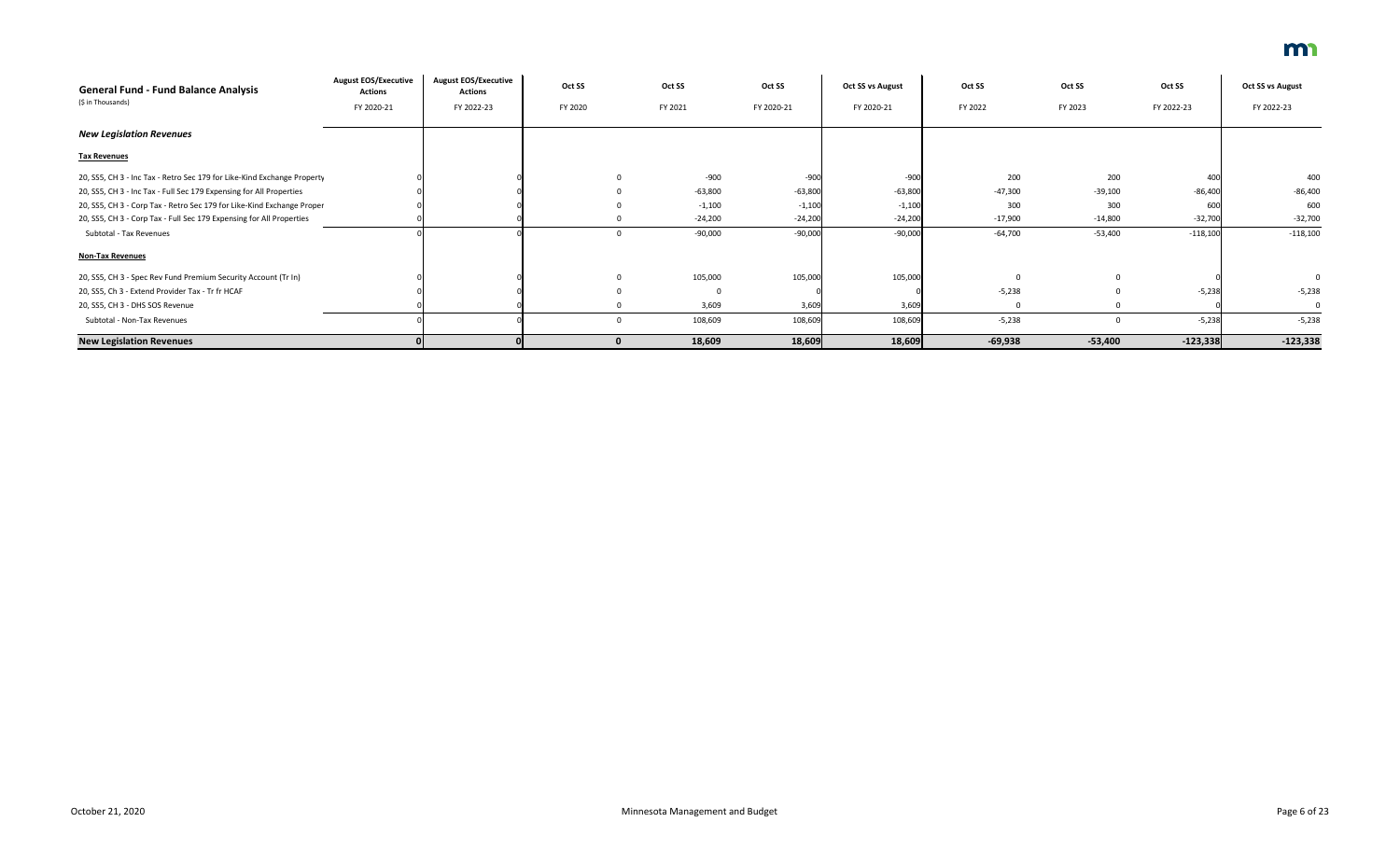| <b>General Fund - Fund Balance Analysis</b>             | <b>August EOS/Executive</b><br><b>Actions</b> | <b>August EOS/Executive</b><br><b>Actions</b> | Oct SS    | Oct SS    | Oct SS     | <b>Oct SS vs August</b> | Oct SS      | Oct SS         | Oct SS     | <b>Oct SS vs August</b> |
|---------------------------------------------------------|-----------------------------------------------|-----------------------------------------------|-----------|-----------|------------|-------------------------|-------------|----------------|------------|-------------------------|
| (\$ in Thousands)                                       | FY 2020-21                                    | FY 2022-23                                    | FY 2020   | FY 2021   | FY 2020-21 | FY 2020-21              | FY 2022     | FY 2023        | FY 2022-23 | FY 2022-23              |
| <b>E-12 Education</b>                                   |                                               |                                               |           |           |            |                         |             |                |            |                         |
| <b>General Education</b>                                | 14,857,975                                    | 15,073,628                                    | 7,348,336 | 7,509,639 | 14,857,975 |                         | 7,528,097   | 7,545,531      | 15,073,628 |                         |
| <b>Enrollment Options Transportation</b>                | 39                                            |                                               | 19        | 20        | 39         |                         | 22          | 23             | 45         |                         |
| Abatement Aid                                           | 4,597                                         | 6,716                                         | 1,770     | 2,827     | 4,597      |                         | 3,221       | 3,495          | 6,716      |                         |
| <b>Consolidation Transition Aid</b>                     | 270                                           | 450                                           | 0         | 270       | 270        |                         | 165         | 285            | 450        |                         |
| Nonpublic Pupil Aid                                     | 36,607                                        | 40,251                                        | 17,690    | 18,917    | 36,607     |                         | 19,777      | 20,474         | 40,251     |                         |
| <b>Nonpublic Transportation</b>                         | 39,179                                        | 40,418                                        | 19,079    | 20,100    | 39,179     |                         | 20,286      | 20,132         | 40,418     |                         |
| Spec Prov for Select Districts                          | 130                                           | 130                                           | 65        | 65        | 130        |                         | 65          | 65             | 130        |                         |
| Career and Technical Aid                                | 7,268                                         | 5,059                                         | 3,835     | 3,433     | 7,268      |                         | 2,742       | 2,317          | 5,059      |                         |
| 19, SS1, CH 11 - Pregnant/Parenting Pupil Trans         | 112                                           | 111                                           | 56        | 56        | 112        |                         | 56          | 55             | 111        |                         |
| <b>Other General Education Programs</b>                 | 88,202                                        | 93,180                                        | 42,514    | 45,688    | 88,202     |                         | 46,334      | 46,846         | 93,180     | $\mathbf 0$             |
| <b>General Education</b>                                | 14,946,177                                    | 15,166,808                                    | 7,390,850 | 7,555,327 | 14,946,177 |                         | 7,574,431   | 7,592,377      | 15,166,808 | 0                       |
| Charter School Lease Aid                                | 171,544                                       | 193,622                                       | 83,090    | 88,454    | 171,544    |                         | 93,961      | 99,661         | 193,622    |                         |
| Recovery Programs                                       | 1,500                                         | 1,500                                         | 750       | 750       | 1,500      |                         | 750         | 750            | 1,500      |                         |
| New Integration Program                                 | 158,358                                       | 166,199                                       | 77,125    | 81,233    | 158,358    |                         | 82,075      | 84,124         | 166,199    |                         |
| Interdistrict Desegregation Transportation              | 29,193                                        | 32,272                                        | 14,231    | 14,962    | 29,193     |                         | 15,732      | 16,540         | 32,272     |                         |
| <b>Education Excellence - Choice Programs</b>           | 360,595                                       | 393,593                                       | 175,196   | 185,399   | 360,595    |                         | 192,518     | 201,075        | 393,593    |                         |
| Indian Education Formula Aid                            | 20,716                                        | 22,603                                        | 10,020    | 10,696    | 20,716     |                         | 11,065      | 11,538         | 22,603     |                         |
| <b>Indian Teacher Preparation Grants</b>                | 920                                           | 920                                           | 460       | 460       | 920        |                         | 460         | 460            | 920        |                         |
| <b>Tribal Contract Schools</b>                          | 5,740                                         | 6,858                                         | 2,634     | 3,106     | 5,740      |                         | 3,313       | 3,545          | 6,858      |                         |
| Early Childhood Programs at Tribal Schools              | 136                                           | 136                                           | 68        | 68        | 136        |                         | 68          | 68             | 136        |                         |
| <b>Education Excellence - Indian Programs</b>           | 27,512                                        | 30,517                                        | 13,182    | 14,330    | 27,512     |                         | 14,906      | 15,611         | 30,517     |                         |
| <b>Statewide Testing</b>                                | 21,604                                        | 21,784                                        | 10,712    | 10,892    | 21,604     |                         | 10,892      | 10,892         | 21,784     |                         |
| Alternative Compensation Roll Out                       | 178,017                                       | 177,164                                       | 89,166    | 88,851    | 178,017    |                         | 88,638      | 88,526         | 177,164    |                         |
| Principal Academy                                       | 400                                           | 400                                           | 200       | 200       | 400        |                         | 200         | 200            | 400        |                         |
| <b>ACT Reimbursements</b>                               | 3,022                                         | 3,022                                         | 1,511     | 1,511     | 3,022      |                         | 1,511       | 1,511          | 3,022      |                         |
| Singing Based Pilot                                     | 230                                           |                                               | 230       |           | 230        |                         | 0           | 0              |            |                         |
| <b>Education Excellence - Innovation Accountability</b> | 203,273                                       | 202,370                                       | 101,819   | 101,454   | 203,273    |                         | 101,241     | 101,129        | 202,370    | $\mathbf{0}$            |
| Advanced Placement / Intl Baccalaureate                 | 9,000                                         | 9,000                                         | 4,500     | 4,500     | 9,000      |                         | 4,500       | 4,500          | 9,000      |                         |
| <b>Concurrent Enrollment</b>                            | 8,000                                         | 8,000                                         | 4,000     | 4,000     | 8,000      |                         | 4,000       | 4,000          | 8,000      |                         |
| Literacy Incentive Aid                                  | 89,634                                        | 91,043                                        | 44,976    | 44,658    | 89,634     |                         | 45,075      | 45,968         | 91,043     |                         |
| Serve Minnesota                                         | 1,800                                         | 1,800                                         | 900       | 900       | 1,800      |                         | 900         | 900            | 1,800      |                         |
| Early Childhood Literacy Programs                       | 15,900                                        | 15,900                                        | 7,950     | 7,950     | 15,900     |                         | 7,950       | 7,950          | 15,900     |                         |
| <b>Student Organizations</b>                            | 1,536                                         | 1,536                                         | 768       | 768       | 1,536      |                         | 768         | 768            | 1,536      |                         |
| Minnesota Math Corps                                    | 1,000                                         | 1,000                                         | 500       | 500       | 1,000      |                         | 500         | 500            | 1,000      |                         |
| <b>Civics Education</b>                                 | 150                                           |                                               | 75        | 75        | 150        |                         | $\mathbf 0$ | $\overline{0}$ |            |                         |
| Starbase MN                                             | 2,350                                         | 1,000                                         | 1,850     | 500       | 2,350      |                         | 500         | 500            | 1,000      |                         |
| Museums and Educational Centers                         | 920                                           | 920                                           | 460       | 460       | 920        |                         | 460         | 460            | 920        |                         |
| Race 2 Reduce Water Conservation Grants                 | 50                                            |                                               | 50        |           | 50         |                         |             |                |            |                         |
| NW Regional Partnership                                 | 1,000                                         |                                               | 1,000     | 0         | 1,000      |                         |             |                |            |                         |
| Statewide Concurrent Enrollment Teacher Training        | 1,150                                         | 750                                           | 775       | 375       | 1,150      |                         | 375         | 375            | 750        |                         |

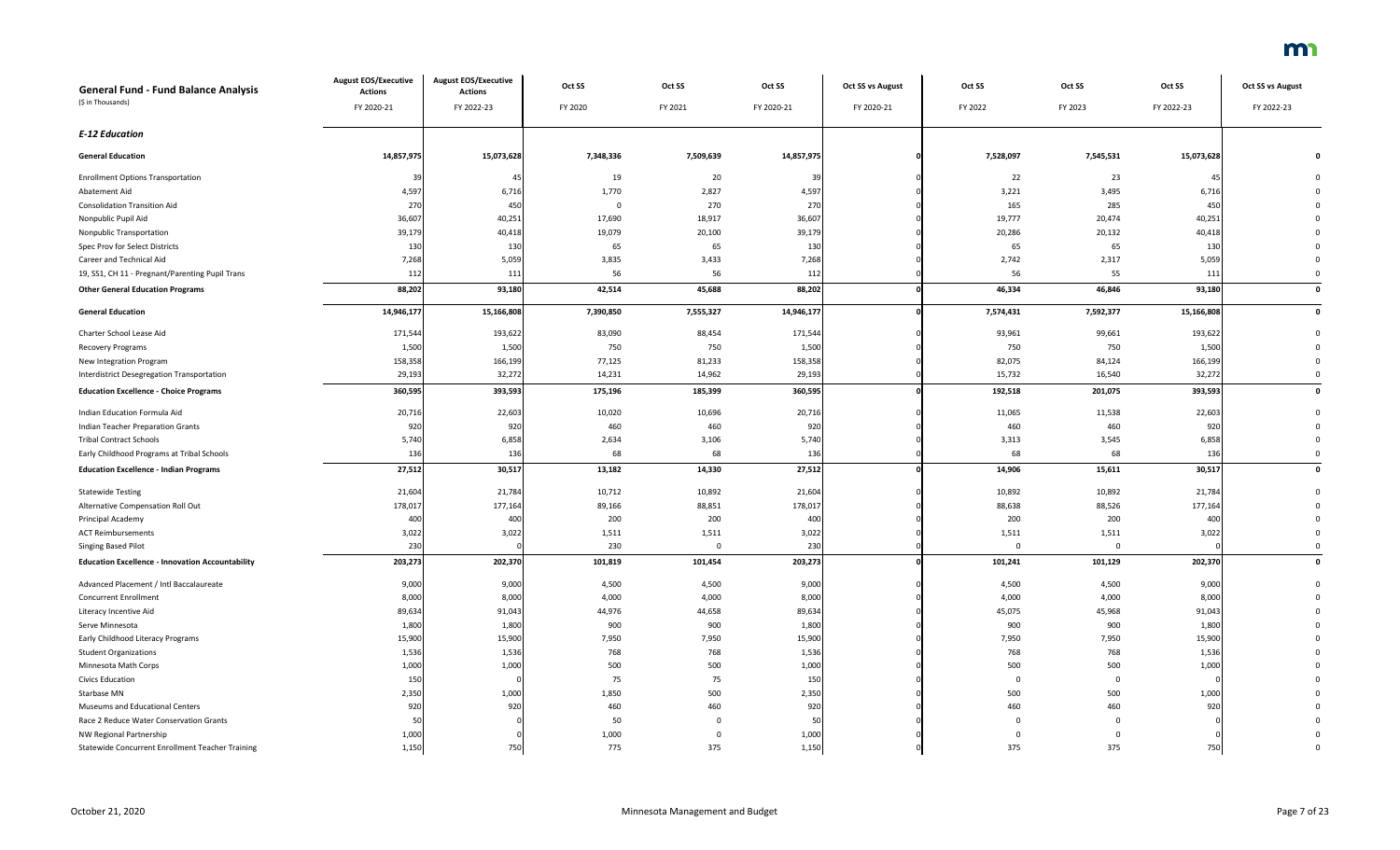| <b>General Fund - Fund Balance Analysis</b>                         | <b>August EOS/Executive</b><br><b>Actions</b> | <b>August EOS/Executive</b><br><b>Actions</b> | Oct SS    | Oct SS    | Oct SS     | <b>Oct SS vs August</b> | Oct SS    | Oct SS      | Oct SS     | <b>Oct SS vs August</b> |
|---------------------------------------------------------------------|-----------------------------------------------|-----------------------------------------------|-----------|-----------|------------|-------------------------|-----------|-------------|------------|-------------------------|
| (\$ in Thousands)                                                   | FY 2020-21                                    | FY 2022-23                                    | FY 2020   | FY 2021   | FY 2020-21 | FY 2020-21              | FY 2022   | FY 2023     | FY 2022-23 | FY 2022-23              |
| Grow Your Own                                                       | 3,000                                         | 3,000                                         | 1,500     | 1,500     | 3,000      |                         | 1,500     | 1,500       | 3,000      |                         |
| Certificate Incentive Program                                       | 860                                           |                                               | 860       | 0         | 860        |                         | O         |             |            |                         |
| Ag Educators                                                        | 500                                           | 500                                           | 250       | 250       | 500        |                         | 250       | 250         | 500        |                         |
| AP/IB STEM Grants                                                   | 500                                           | 500                                           | 250       | 250       | 500        |                         | 250       | 250         | 500        |                         |
| <b>Expanded Concurrent Enrollment Grants</b>                        | 750                                           | 750                                           | 375       | 375       | 750        |                         | 375       | 375         | 750        |                         |
| Minnesota Center for the Book                                       | 250                                           |                                               | 125       | 125       | 250        |                         | $\Omega$  | 0           |            |                         |
| Rural Career and Technical Education Consortium                     | 6,000                                         | 6,000                                         | 3,000     | 3,000     | 6,000      |                         | 3,000     | 3,000       | 6,000      |                         |
| 19, SS1, CH 11 - Suicide Prevention Training for Teachers           | 265                                           |                                               | 265       | 0         | 265        |                         | 0         |             |            |                         |
| 19, SS1, CH 11 - Minnesota Council on Economic Education            | 235                                           |                                               | 117       | 118       | 235        |                         |           |             |            |                         |
| 19, SS1, CH 11 - P-TECH Schools                                     | 1,000                                         | 1,582                                         | 500       | 500       | 1,000      |                         | 791       | 791         | 1,582      |                         |
| 19, SS1, CH 11 - Online Access to Music Education Grants            | 200                                           |                                               | 100       | 100       | 200        |                         | 0         | 0           |            |                         |
| 19, SS1, CH 11 - MN Indep Life College/Community (Tr to OHE)        | 1,125                                         | 1,250                                         | 500       | 625       | 1,125      |                         | 625       | 625         | 1,250      |                         |
| 19, SS1, CH 11 - Construction & Skilled Trades Counseling & Rpt     | 150                                           |                                               | 125       | 25        | 150        |                         | $\Omega$  | $\Omega$    |            |                         |
| <b>Education Excellence - Special Student &amp; Teacher Program</b> | 147,325                                       | 144,531                                       | 75,771    | 71,554    | 147,325    |                         | 71,819    | 72,712      | 144,531    |                         |
| <b>Education Excellence</b>                                         | 738,705                                       | 771,011                                       | 365,968   | 372,737   | 738,705    |                         | 380,484   | 390,527     | 771,011    |                         |
| <b>Regular Special Education</b>                                    | 3,347,734                                     | 3,866,229                                     | 1,600,033 | 1,747,701 | 3,347,734  |                         | 1,870,965 | 1,995,264   | 3,866,229  |                         |
| Children with Disabilities Aid                                      | 2,376                                         | 3,074                                         | 1,109     | 1,267     | 2,376      |                         | 1,441     | 1,633       | 3,074      |                         |
| Travel for Home Based Services                                      | 915                                           | 1,001                                         | 448       | 467       | 915        |                         | 489       | 512         | 1,001      |                         |
| Court Placed Special Education Revenue                              |                                               |                                               | 0         | 23        | 23         |                         | 24        | 25          |            |                         |
| Out-of-State Tuition for Special Education Students                 | 500                                           | 500                                           | 250       | 250       | 500        |                         | 250       | 250         | 500        |                         |
| <b>Special Education</b>                                            | 3,351,548                                     | 3,870,853                                     | 1,601,840 | 1,749,708 | 3,351,548  |                         | 1,873,169 | 1,997,684   | 3,870,853  |                         |
| Debt Service Equalization                                           | 46,082                                        | 49,379                                        | 20,684    | 25,380    | 46,064     |                         | 24,517    | 24,822      | 49,339     |                         |
| <b>Telecommunications Access</b>                                    | 7,500                                         | 7,500                                         | 3,750     | 3,750     | 7,500      |                         | 3,750     | 3,750       | 7,500      |                         |
| Long-Term Maintenance Equalization Aid                              | 212,211                                       | 221,989                                       | 104,391   | 107,820   | 212,211    |                         | 110,190   | 111,799     | 221,989    |                         |
| Maximum Effort Early Repayment Incentive Aid                        | 4,700                                         |                                               | 2,350     | 2,350     | 4,700      |                         | $\Omega$  | $\Omega$    |            |                         |
| Maximum Effort Loan Aid                                             | 6,556                                         | 3,265                                         | 3,291     | 3,265     | 6,556      |                         | 3,265     | $\mathbf 0$ | 3,265      |                         |
| 19, SS1, CH 11 - Safe Schools Supplemental Aid                      | 30,000                                        |                                               | 30,000    | 0         | 30,000     |                         | $\Omega$  | $\Omega$    |            |                         |
| <b>Facilities &amp; Technology</b>                                  | 307,049                                       | 282,133                                       | 164,466   | 142,565   | 307,031    | $-18$                   | 141,722   | 140,371     | 282,093    | $-40$                   |
| School Lunch                                                        | 32,759                                        | 33,686                                        | 16,245    | 16,514    | 32,759     |                         | 16,717    | 16,969      | 33,686     |                         |
| School Breakfast                                                    | 23,274                                        | 24,694                                        | 11,428    | 11,846    | 23,274     |                         | 12,147    | 12,547      | 24,694     |                         |
| Summer School Service Repl Aid                                      | 300                                           | 300                                           | 150       | 150       | 300        |                         | 150       | 150         | 300        |                         |
| Kindergarten Milk                                                   | 1,316                                         | 1,316                                         | 658       | 658       | 1,316      |                         | 658       | 658         | 1,316      |                         |
| <b>Nutrition Programs</b>                                           | 57,649                                        | 59,996                                        | 28,481    | 29,168    | 57,649     |                         | 29,672    | 30,324      | 59,996     | 0                       |
| <b>Basic Support</b>                                                | 27,140                                        | 27,140                                        | 13,570    | 13,570    | 27,140     |                         | 13,570    | 13,570      | 27,140     |                         |
| Multicounty, Multitype Library Systems                              | 2,600                                         | 2,600                                         | 1,300     | 1,300     | 2,600      |                         | 1,300     | 1,300       | 2,600      |                         |
| Electronic Library for Minnesota                                    | 1,800                                         | 1,800                                         | 900       | 900       | 1,800      |                         | 900       | 900         | 1,800      |                         |
| Regional Library Telecommunications Aid                             | 4,600                                         | 4,600                                         | 2,300     | 2,300     | 4,600      |                         | 2,300     | 2,300       | 4,600      |                         |
| <b>Library Programs</b>                                             | 36,140                                        | 36,140                                        | 18,070    | 18,070    | 36,140     |                         | 18,070    | 18,070      | 36,140     |                         |
| Early Childhood Family Education Aid                                | 65,687                                        | 68,331                                        | 32,147    | 33,540    | 65,687     |                         | 34,029    | 34,302      | 68,331     |                         |
| <b>School Readiness</b>                                             | 67,366                                        | 67,366                                        | 33,683    | 33,683    | 67,366     |                         | 33,683    | 33,683      | 67,366     |                         |
| Health & Developmental Screening Aid                                | 7,216                                         | 7,151                                         | 3,608     | 3,608     | 7,216      |                         | 3,582     | 3,569       | 7,151      |                         |
| <b>Educate Parents Partnership</b>                                  | 98                                            | 98                                            | 49        | 49        | 98         |                         | 49        | 49          | 98         |                         |
| Kindergarten Entrance Assessment                                    | 562                                           | 562                                           | 281       | 281       | 562        |                         | 281       | 281         | 562        |                         |

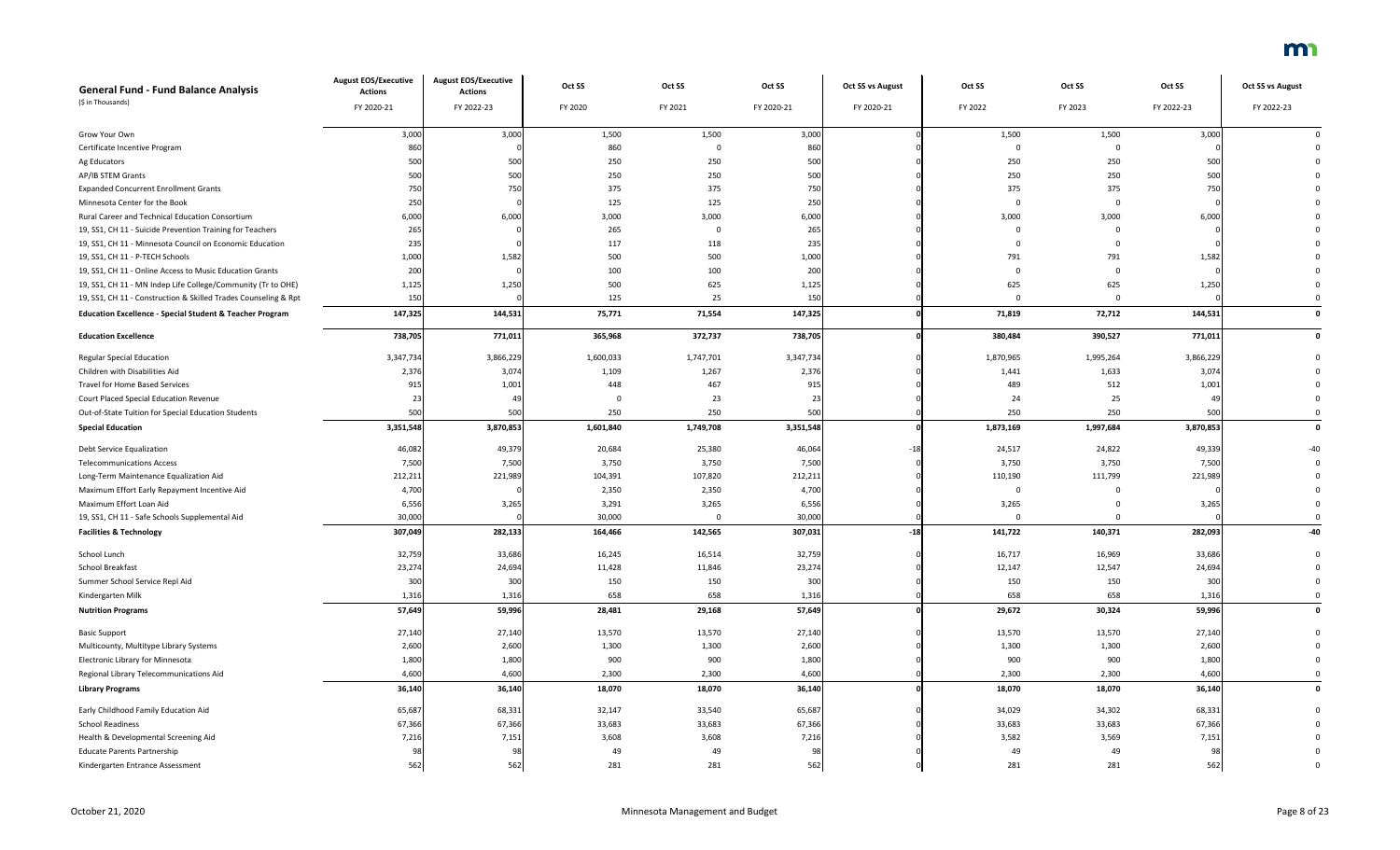| <b>General Fund - Fund Balance Analysis</b>            | <b>August EOS/Executive</b><br><b>Actions</b> | <b>August EOS/Executive</b><br><b>Actions</b> | Oct SS    | Oct SS     | Oct SS     | <b>Oct SS vs August</b> | Oct SS      | Oct SS      | Oct SS     | <b>Oct SS vs August</b> |
|--------------------------------------------------------|-----------------------------------------------|-----------------------------------------------|-----------|------------|------------|-------------------------|-------------|-------------|------------|-------------------------|
| (\$ in Thousands)                                      | FY 2020-21                                    | FY 2022-23                                    | FY 2020   | FY 2021    | FY 2020-21 | FY 2020-21              | FY 2022     | FY 2023     | FY 2022-23 | FY 2022-23              |
| <b>Head Start Program</b>                              | 50,200                                        | 50,200                                        | 25,100    | 25,100     | 50,200     |                         | 25,100      | 25,100      | 50,200     |                         |
| 19, SS1, CH 11 - Early Childhood Scholarships (TR OUT) | 145,918                                       | 141,418                                       | 75,209    | 70,709     | 145,918    |                         | 70,709      | 70,709      | 141,418    |                         |
| Parent Child Home Grant                                | 1,800                                         | 1,800                                         | 900       | 900        | 1,800      |                         | 900         | 900         | 1,800      |                         |
| <b>Education Partnerships Coalition</b>                | 7,700                                         | 6,160                                         | 3,850     | 3,850      | 7,700      |                         | 3,080       | 3,080       | 6,160      |                         |
| Statewide Early Childhood Rating System                | 3,500                                         | 3,500                                         | 1,750     | 1,750      | 3,500      |                         | 1,750       | 1,750       | 3,500      |                         |
| Home Visiting Aid                                      | 1,049                                         | 978                                           | 521       | 528        | 1,049      |                         | 505         | 473         | 978        |                         |
| 19, SS1, CH 11 - College Savings Account Pilot Program | 500                                           |                                               | 250       | 250        | 500        |                         | 0           |             |            |                         |
| 19, SS1, CH 11 - Reach Out and Read Minnesota          | 150                                           |                                               | 75        | 75         | 150        |                         | $\Omega$    |             |            |                         |
| <b>Early Childhood &amp; Family Support</b>            | 351,746                                       | 347,564                                       | 177,423   | 174,323    | 351,746    |                         | 173,668     | 173,896     | 347,564    |                         |
| <b>Community Education</b>                             | 574                                           | 372                                           | 325       | 249        | 574        |                         | 201         | 171         | 372        |                         |
| Adults With Disabilities Program Aid                   | 1,420                                         | 1,420                                         | 710       | 710        | 1,420      |                         | 710         | 710         | 1,420      |                         |
| <b>Hearing Impaired Adults</b>                         | 140                                           | 140                                           | 70        | 70         | 140        |                         | 70          | 70          | 140        |                         |
| School Age Care Revenue                                |                                               |                                               |           | - 1        |            |                         | -1          | 1           |            |                         |
| <b>Community Ed &amp; Prevention</b>                   | 2,136                                         | 1,934                                         | 1,106     | 1,030      | 2,136      |                         | 982         | 952         | 1,934      |                         |
| <b>Adult Basic Education Aid</b>                       | 101,665                                       | 107,931                                       | 50,052    | 51,613     | 101,665    |                         | 53,168      | 54,763      | 107,931    |                         |
| <b>GED Tests</b>                                       | 490                                           | 250                                           | 245       | 245        | 490        |                         | 125         | 125         | 250        |                         |
| Self-Sufficiency & Lifelong Learning                   | 102,155                                       | 108,181                                       | 50,297    | 51,858     | 102,155    |                         | 53,293      | 54,888      | 108,181    | $\mathbf{0}$            |
| <b>Subtotal E-12 Education Aids</b>                    | 19,893,305                                    | 20,644,620                                    | 9,798,501 | 10,094,786 | 19,893,287 | $-18$                   | 10,245,491  | 10,399,089  | 20,644,580 | $-40$                   |
| Education, Dept of                                     | 54,107                                        | 49,202                                        | 29,196    | 24,911     | 54,107     |                         | 24,591      | 24,611      | 49,202     |                         |
| FY19 Available/Balance Forward - Education Department  |                                               |                                               | 32        |            | -32        |                         | $\Omega$    |             |            |                         |
| <b>Education, Dept of</b>                              | 54,139                                        | 49,202                                        | 29,228    | 24,911     | 54,139     |                         | 24,591      | 24,611      | 49,202     | $\mathbf 0$             |
| Prof Educator Licensing Std Bd.                        | 9,111                                         | 8,930                                         | 4,593     | 4,518      | 9,111      |                         | 4,469       | 4,461       | 8,930      |                         |
| Prof Educator Licensing Std Bd.                        | 9,111                                         | 8,930                                         | 4,593     | 4,518      | 9,111      |                         | 4,469       | 4,461       | 8,930      | 0                       |
| Minn State Academies                                   | 27,533                                        | 27,595                                        | 13,746    | 13,787     | 27,533     |                         | 13,794      | 13,801      | 27,595     | $\mathbf 0$             |
| <b>Minn State Academies</b>                            | 27,533                                        | 27,595                                        | 13,746    | 13,787     | 27,533     |                         | 13,794      | 13,801      | 27,595     | 0                       |
| Perpich Center for Arts Education                      | 14,575                                        | 14,582                                        | 7,292     | 7,283      | 14,575     |                         | 7,288       | 7,294       | 14,582     | $\Omega$                |
| <b>Perpich Center for Arts Education</b>               | 14,575                                        | 14,582                                        | 7,292     | 7,283      | 14,575     |                         | 7,288       | 7,294       | 14,582     | $\mathbf 0$             |
| <b>E-12 Education</b>                                  | 19,998,663                                    | 20,744,929                                    | 9,853,360 | 10,145,285 | 19,998,645 | $-18$                   | 10,295,633  | 10,449,256  | 20,744,889 | $-40$                   |
| <b>Higher Education</b>                                |                                               |                                               |           |            |            |                         |             |             |            |                         |
| Office of Higher Education                             | 538,016                                       | 535,546                                       | 269,133   | 268,883    | 538,016    |                         | 267,773     | 267,773     | 535,546    |                         |
| FY19 Available/Balance Forward - Higher Education      |                                               |                                               | 24        | 0          | 24         |                         | $\mathbf 0$ | $\mathbf 0$ |            | $\mathbf 0$             |
| <b>Office of Higher Education</b>                      | 538,040                                       | 535,546                                       | 269,157   | 268,883    | 538,040    |                         | 267,773     | 267,773     | 535,546    | 0                       |
| University of Minnesota                                | 1,341,072                                     | 1,342,812                                     | 669,666   | 671,406    | 1,341,072  |                         | 671,406     | 671,406     | 1,342,812  | $\mathbf 0$             |
| <b>University of Minnesota</b>                         | 1,341,072                                     | 1,342,812                                     | 669,666   | 671,406    | 1,341,072  |                         | 671,406     | 671,406     | 1,342,812  | 0                       |
| Minnesota State (TR OUT)                               | 1,524,338                                     | 1,525,068                                     | 758,679   | 765,659    | 1,524,338  |                         | 762,534     | 762,534     | 1,525,068  | 0                       |
| <b>Minnesota State</b>                                 | 1,524,338                                     | 1,525,068                                     | 758,679   | 765,659    | 1,524,338  |                         | 762,534     | 762,534     | 1,525,068  | $\mathbf 0$             |

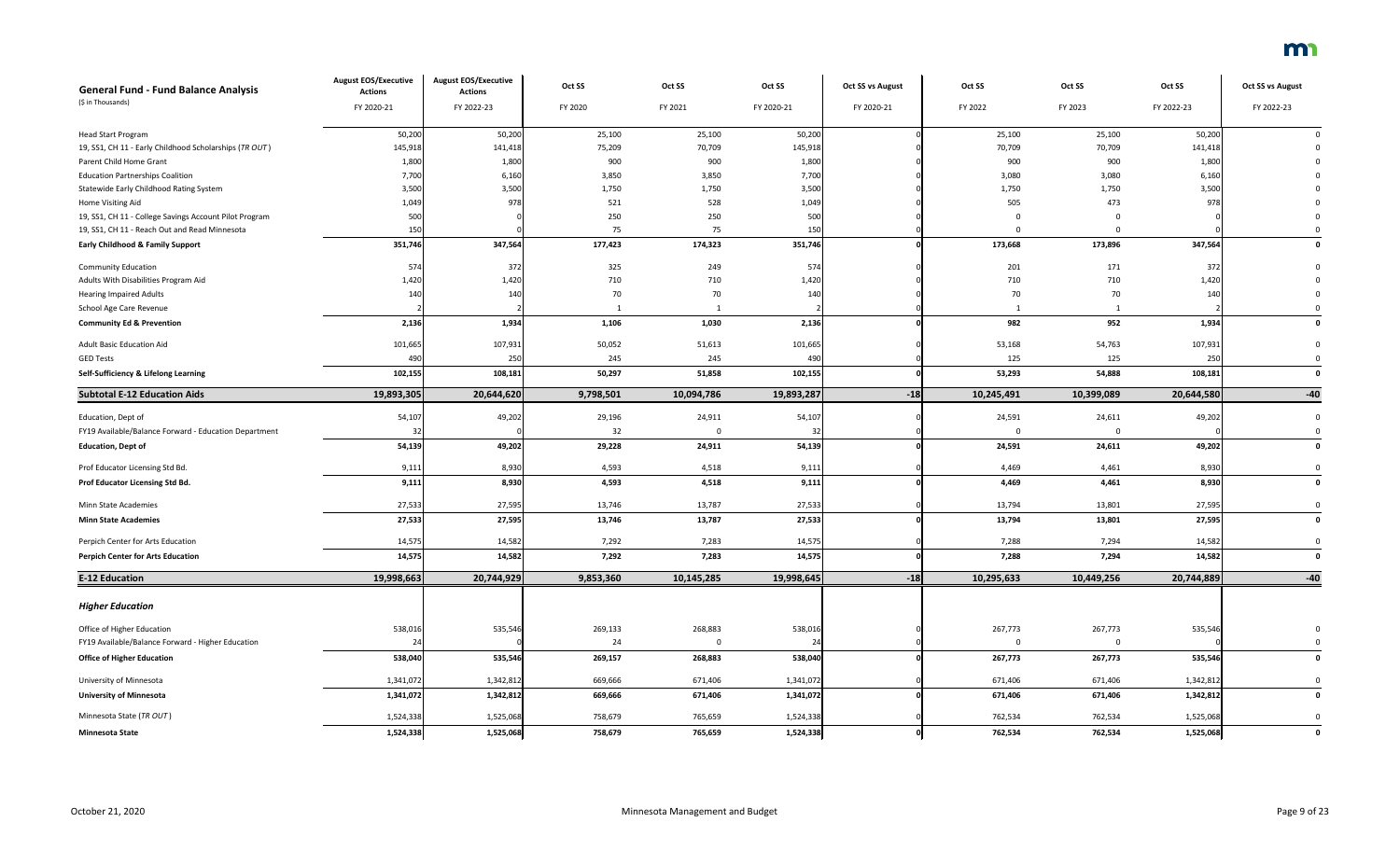| <b>General Fund - Fund Balance Analysis</b>    | <b>August EOS/Executive</b><br><b>Actions</b> | <b>August EOS/Executive</b><br><b>Actions</b> | Oct SS         | Oct SS         | Oct SS     | <b>Oct SS vs August</b> | Oct SS         | Oct SS         | Oct SS     | Oct SS vs August |
|------------------------------------------------|-----------------------------------------------|-----------------------------------------------|----------------|----------------|------------|-------------------------|----------------|----------------|------------|------------------|
| (\$ in Thousands)                              | FY 2020-21                                    | FY 2022-23                                    | FY 2020        | FY 2021        | FY 2020-21 | FY 2020-21              | FY 2022        | FY 2023        | FY 2022-23 | FY 2022-23       |
| Mayo Medical School                            | 1,330                                         | 1,330                                         | 665            | 665            | 1,330      |                         | 665            | 665            | 1,330      |                  |
| Mayo Family & Residency                        | 1,372                                         | 1,372                                         | 686            | 686            | 1,372      |                         | 686            | 686            | 1,372      |                  |
| <b>Mayo Foundation</b>                         | 2,702                                         | 2,702                                         | 1,351          | 1,351          | 2,702      |                         | 1,351          | 1,351          | 2,702      | $\Omega$         |
| <b>Higher Education</b>                        | 3,406,152                                     | 3,406,128                                     | 1,698,853      | 1,707,299      | 3,406,152  |                         | 1,703,064      | 1,703,064      | 3,406,128  |                  |
| <b>Property Tax Aids &amp; Credits</b>         |                                               |                                               |                |                |            |                         |                |                |            |                  |
| Homestead Credit Refund                        | 1,107,200                                     | 1,199,300                                     | 542,300        | 564,900        | 1,107,200  |                         | 590,630        | 608,510        | 1,199,140  | $-160$           |
| Renters Property Tax Refund                    | 461,100                                       | 477,400                                       | 228,300        | 232,800        | 461,100    |                         | 237,400        | 240,000        | 477,400    | $\Omega$         |
| Special Property Tax Refund                    | 14,321                                        | 10,000                                        | 9,621          | 4,700          | 14,321     |                         | 5,000          | 5,000          | 10,000     | $\Omega$         |
| Sustainable Forest Incentive Payments          | 24,187                                        | 26,180                                        | 11,857         | 12,330         | 24,187     |                         | 12,830         | 13,350         | 26,180     | $\Omega$         |
| <b>Property Tax Refunds</b>                    | 1,606,808                                     | 1,712,880                                     | 792,078        | 814,730        | 1,606,808  |                         | 845,860        | 866,860        | 1,712,720  | $-160$           |
| <b>Political Contribution Refunds (Open)</b>   | 6,200                                         | 7,500                                         | 2,200          | 4,000          | 6,200      |                         | 3,500          | 4,000          | 7,500      | $\mathbf{0}$     |
| Tax Refund Interest (Open)                     | 36,700                                        | 22,900                                        | 24,300         | 12,400         | 36,700     |                         | 11,900         | 11,000         | 22,900     | $\mathbf 0$      |
| Local Government Aid (City Aid)                | 1,017,729                                     | 1,128,796                                     | 456,376        | 561,353        | 1,017,729  |                         | 564,398        | 564,398        | 1,128,796  | $\mathbf{0}$     |
| County Program Aid                             | 494,174                                       | 527,925                                       | 233,958        | 260,216        | 494,174    |                         | 263,971        | 263,954        | 527,925    |                  |
| MMB Public Defender Aid (TR OUT)               | 1,000                                         | 1,000                                         | 500            | 500            | 1,000      |                         | 500            | 500            | 1,000      |                  |
| MMB Local Impact Notes (TR OUT)                | 414                                           | 414                                           | 207            | 207            | 414        |                         | 207            | 207            | 414        |                  |
| MDE Local Impact Notes (TR OUT)                |                                               | 14                                            | $\overline{7}$ | $\overline{7}$ | 14         |                         | $\overline{7}$ | $\overline{7}$ | 14         | $\Omega$         |
| <b>County Program Aid</b>                      | 495,602                                       | 529,353                                       | 234,672        | 260,930        | 495,602    |                         | 264,685        | 264,668        | 529,353    | $\mathbf 0$      |
| <b>Township Aid</b>                            | 20,000                                        | 20,000                                        | 10,000         | 10,000         | 20,000     |                         | 10,000         | 10,000         | 20,000     | 0                |
| Payment in Lieu of Taxes - PILT (Open)         | 72,079                                        | 72,979                                        | 35,927         | 36,152         | 72,079     |                         | 36,377         | 36,602         | 72,979     | 0                |
| <b>Aquatic Invasive Species Prevention Aid</b> | 20,000                                        | 20,000                                        | 10,000         | 10,000         | 20,000     |                         | 10,000         | 10,000         | 20,000     |                  |
| Riparian Protection Aid to BWSR (TR OUT)       | 2,000                                         | 2,000                                         | 1,000          | 1,000          | 2,000      |                         | 1,000          | 1,000          | 2,000      | 0                |
| Riparian Protection Aid Local Distribution     | 14,000                                        | 14,000                                        | 7,000          | 7,000          | 14,000     |                         | 7,000          | 7,000          | 14,000     | $\Omega$         |
| <b>Riparian Protection Aid</b>                 | 16,000                                        | 16,000                                        | 8,000          | 8,000          | 16,000     |                         | 8,000          | 8,000          | 16,000     | $\mathbf{0}$     |
| Indian Family Out-Of-Home Placement Aid        | 10,000                                        | 10,000                                        | 5,000          | 5,000          | 10,000     |                         | 5,000          | 5,000          | 10,000     | $\mathbf 0$      |
| <b>Casino Aid to Counties</b>                  | 3,194                                         | 3,194                                         | 1,597          | 1,597          | 3,194      |                         | 1,597          | 1,597          | 3,194      | 0                |
| State Taconite Aid to IRRR (TR OUT)            | 7,736                                         | 8,282                                         | 3,723          | 4,013          | 7,736      |                         | 4,087          | 4,195          | 8,282      |                  |
| State Taconite Aid Local Distribution          | 8,656                                         | 8,526                                         | 4,297          | 4,359          | 8,656      |                         | 4,291          | 4,235          | 8,526      |                  |
| <b>State Taconite Aid</b>                      | 16,392                                        | 16,808                                        | 8,020          | 8,372          | 16,392     |                         | 8,378          | 8,430          | 16,808     | $\mathbf 0$      |
| <b>Production Property Transition Aid</b>      | 77                                            |                                               | 53             | 24             | 77         |                         | $\mathbf 0$    | $\mathbf 0$    |            | $\mathbf 0$      |
| <b>Utility Valuation Transition Aid</b>        |                                               | 23                                            | 5 <sub>1</sub> | 3              |            |                         | 11             | 12             | 23         | $\mathbf 0$      |
| Aid To School Districts                        | 15,938                                        | 15,934                                        | 7,971          | 7,967          | 15,938     |                         | 7,967          | 7,967          | 15,934     |                  |
| Cities, Towns, Counties                        | 20,246                                        | 20,246                                        | 10,123         | 10,123         | 20,246     |                         | 10,123         | 10,123         | 20,246     |                  |
| <b>Disparity Reduction Aid</b>                 | 36,184                                        | 36,180                                        | 18,094         | 18,090         | 36,184     |                         | 18,090         | 18,090         | 36,180     | $\mathbf{0}$     |

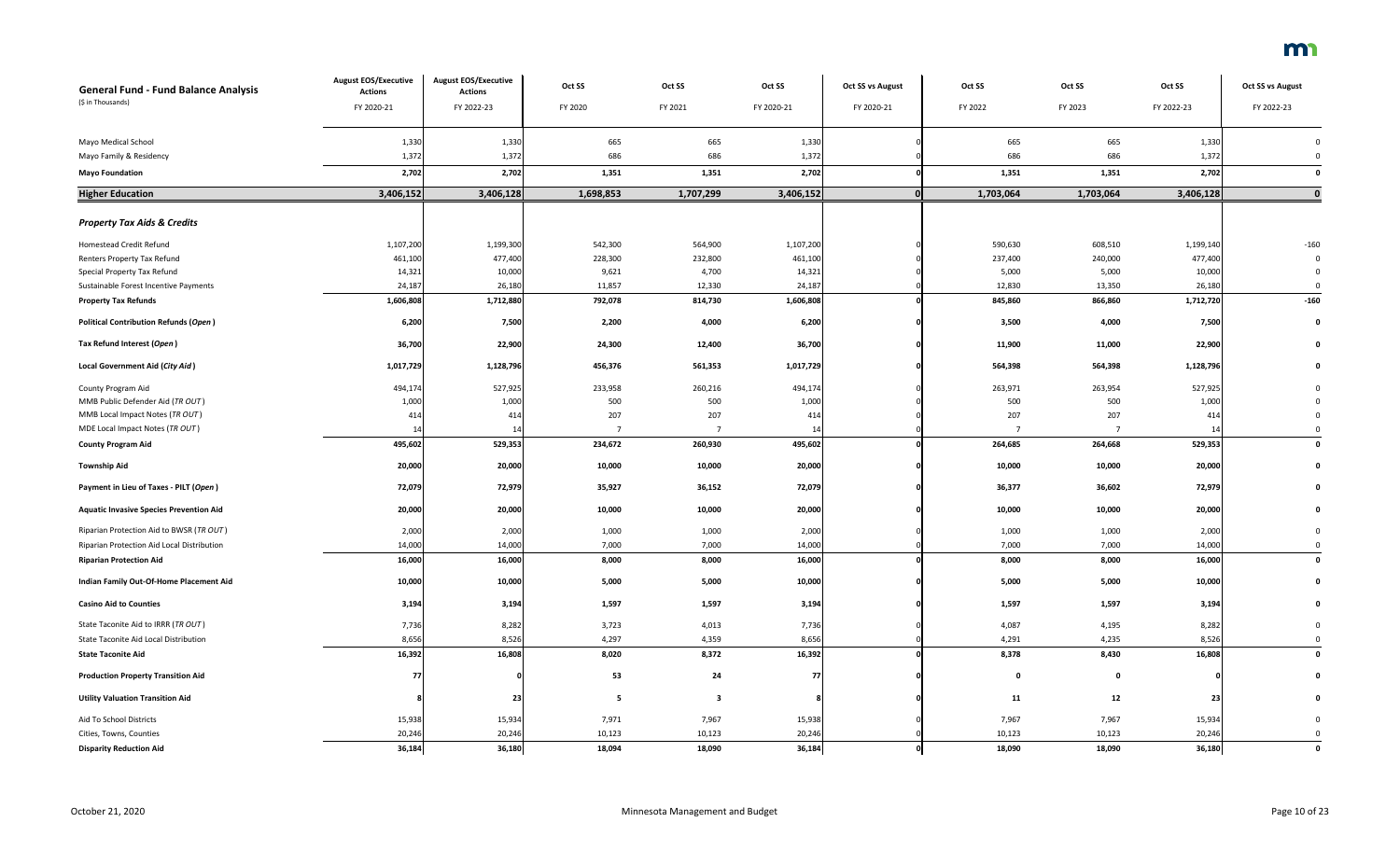| <b>General Fund - Fund Balance Analysis</b>          | <b>August EOS/Executive</b><br><b>Actions</b> | <b>August EOS/Executive</b><br><b>Actions</b> | Oct SS      | Oct SS                  | Oct SS      | Oct SS vs August | Oct SS       | Oct SS      | Oct SS     | <b>Oct SS vs August</b> |
|------------------------------------------------------|-----------------------------------------------|-----------------------------------------------|-------------|-------------------------|-------------|------------------|--------------|-------------|------------|-------------------------|
| (\$ in Thousands)                                    | FY 2020-21                                    | FY 2022-23                                    | FY 2020     | FY 2021                 | FY 2020-21  | FY 2020-21       | FY 2022      | FY 2023     | FY 2022-23 | FY 2022-23              |
| Aid To School Districts                              | 5,371                                         | 5,920                                         | 2,534       | 2,837                   | 5,371       |                  | 2,926        | 2,994       | 5,920      |                         |
| Cities, Towns, Counties                              | 21,416                                        | 23,577                                        | 9,959       | 11,457                  | 21,416      |                  | 11,678       | 11,899      | 23,577     |                         |
| <b>Border City Disparity Reduction Credit</b>        | 26,787                                        | 29,497                                        | 12,493      | 14,294                  | 26,787      |                  | 14,604       | 14,893      | 29,497     |                         |
| Aid To School Districts                              | 16,879                                        | 16,314                                        | 8,669       | 8,210                   | 16,879      |                  | 8,157        | 8,157       | 16,314     |                         |
| Cities, Towns, Counties                              | 56,036                                        | 54,288                                        | 28,892      | 27,144                  | 56,036      |                  | 27,144       | 27,144      | 54,288     |                         |
| <b>Agricultural Homestead Market Value Credit</b>    | 72,915                                        | 70,602                                        | 37,561      | 35,354                  | 72,915      |                  | 35,301       | 35,301      | 70,602     |                         |
| <b>School Building Bond Agricultural Credit</b>      | 93,695                                        | 145,892                                       | 37,856      | 55,839                  | 93,695      |                  | 68,417       | 77,475      | 145,892    |                         |
| Aid To School Districts                              | 122                                           | 120                                           | 62          | 60                      | 122         |                  | 60           | 60          | 120        |                         |
| Cities, Towns, Counties                              | 283                                           | 260                                           | 133         | 150                     | 283         |                  | 130          | 130         | 260        |                         |
| <b>Agriculture Preservation Credit</b>               | 405                                           | 380                                           | 195         | 210                     | 405         |                  | 190          | 190         | 380        |                         |
| <b>Supplemental Taconite Homestead Credit</b>        | 10,837                                        | 11,055                                        | 5,392       | 5,445                   | 10,837      |                  | 5,500        | 5,555       | 11,055     |                         |
| Aid To School Districts                              | 37                                            |                                               | 33          | $\overline{4}$          | $3^{\circ}$ |                  | 0            | $\Omega$    |            |                         |
| Cities, Towns, Counties                              | 97                                            |                                               | 97          | 0                       | 97          |                  |              |             |            |                         |
| <b>Prior Year Credit Adjustment</b>                  | 134                                           |                                               | 130         | $\overline{a}$          | 134         |                  | $\mathbf{0}$ | $\mathbf 0$ |            |                         |
| <b>Police State Aid</b>                              | 166,140                                       | 181,430                                       | 81,240      | 84,900                  | 166,140     |                  | 88,720       | 92,710      | 181,430    |                         |
| <b>Fire State Aid</b>                                | 61,845                                        | 65,570                                        | 30,445      | 31,400                  | 61,845      |                  | 32,310       | 33,260      | 65,570     |                         |
| Fire Insurance Surcharge Aid                         | 7,910                                         | 8,640                                         | 3,780       | 4,130                   | 7,910       |                  | 4,260        | 4,380       | 8,640      |                         |
| <b>Police-Fire Retirement Supp Aid</b>               | 31,000                                        | 31,000                                        | 15,500      | 15,500                  | 31,000      |                  | 15,500       | 15,500      | 31,000     |                         |
| <b>Police/Fire Amortization Aid</b>                  | 5,458                                         | 5,458                                         | 2,729       | 2,729                   | 5,458       |                  | 2,729        | 2,729       | 5,458      |                         |
| Redirected Amortization Aid to SPTRFA/TRA            | 4,188                                         | 4,188                                         | 2,094       | 2,094                   | 4,188       |                  | 2,094        | 2,094       | 4,188      |                         |
| Firefighter Supplemental Benefits Reimbursement      | 1,321                                         | 1,232                                         | 705         | 616                     | 1,321       |                  | 616          | 616         | 1,232      |                         |
| <b>PERA Pension Aid</b>                              | 13,900                                        |                                               | 13,900      | $\mathbf 0$             | 13,900      |                  | 0            | $\mathbf 0$ |            |                         |
| Aid to School Districts                              | 26                                            | 59                                            | 23          | 3                       |             |                  | 28           | 31          | 59         |                         |
| Aid to Cities, Towns, Counties                       | 77                                            | 188                                           | 77          | 0                       | 77          |                  | 94           | 94          | 188        |                         |
| <b>Disaster Credit</b>                               | 103                                           | 247                                           | 100         | $\overline{\mathbf{3}}$ | 103         |                  | 122          | 125         | 247        |                         |
| Aid to School Districts                              | 23                                            | 50                                            | $\mathbf 0$ | 23                      | 23          |                  | 25           | 25          | 50         |                         |
| Aid to Cities, Towns, Counties                       | 75                                            | 150                                           | 0           | 75                      | 75          |                  | 75           | 75          | 150        |                         |
| <b>Local Option Disaster Abatement Reimbursement</b> | <b>98</b>                                     | 200                                           | $\mathbf 0$ | 98                      | 98          |                  | 100          | 100         | 200        |                         |
| Aid to School District                               | 280                                           | 280                                           | 140         | 140                     | 280         |                  | 140          | 140         | 280        |                         |
| Aid to City and County                               | 2,120                                         | 2,120                                         | 1,060       | 1,060                   | 2,120       |                  | 1,060        | 1,060       | 2,120      |                         |
| <b>Mahnomen Property Tax Reimbursement</b>           | 2,400                                         | 2,400                                         | 1,200       | 1,200                   | 2,400       |                  | 1,200        | 1,200       | 2,400      |                         |
| <b>Border City Reimbursement</b>                     | 125                                           | 120                                           | 65          | 60                      | 125         |                  | 60           | 60          | 120        |                         |
| <b>Taconite Aid Reimbursement</b>                    | 1,122                                         | 1,122                                         | 561         | 561                     | 1,122       |                  | 561          | 561         | 1,122      |                         |
| <b>Performance Measurement Reimbursement</b>         | 935                                           | 947                                           | 466         | 469                     | 935         |                  | 472          | 475         | 947        |                         |

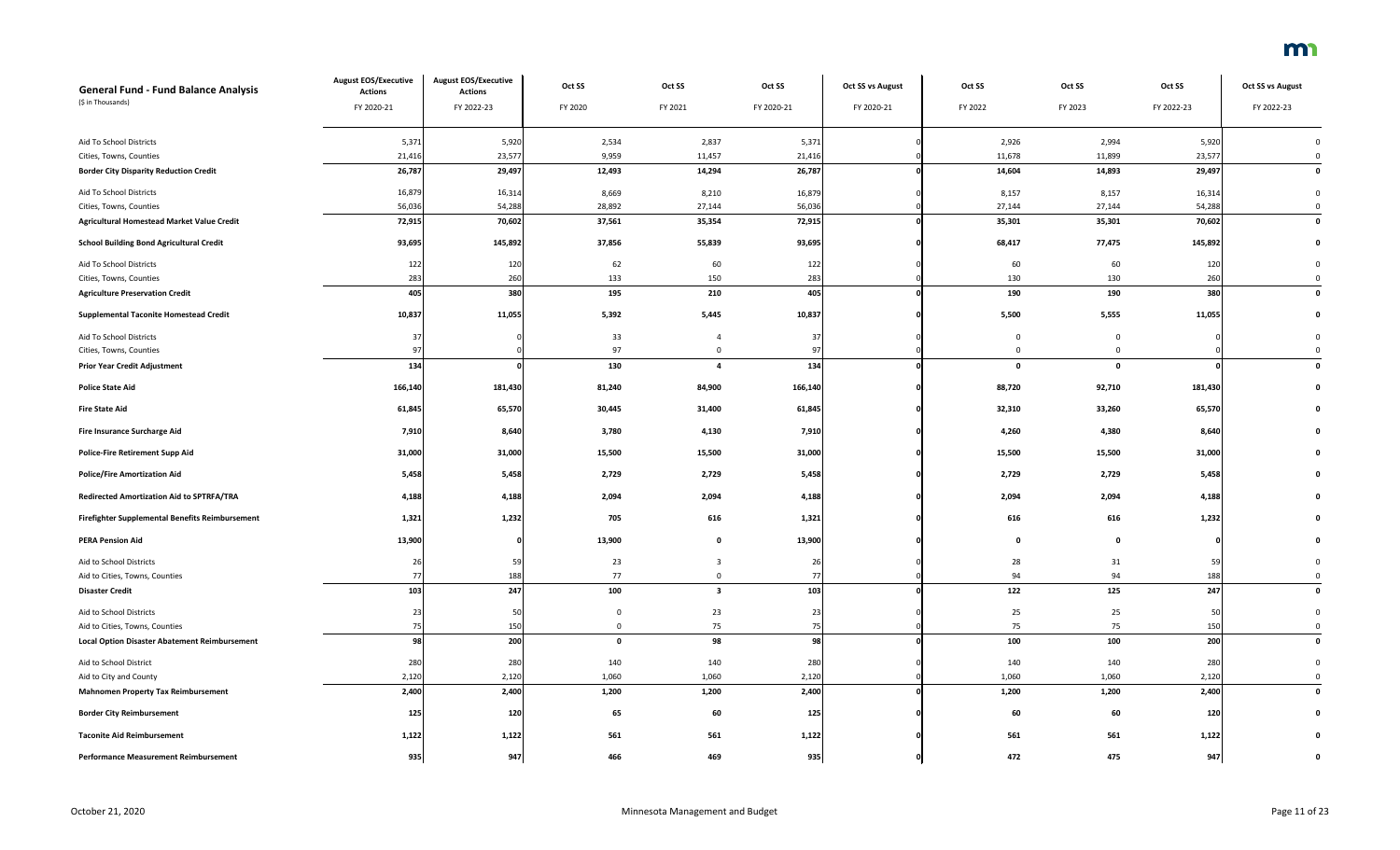| (\$ in Thousands)<br>FY 2020-21<br>FY 2020<br>FY 2021<br>FY 2022<br>FY 2023<br>FY 2022-23<br>FY 2020-21<br>FY 2020-21<br>FY 2022-23<br>8,240<br>8,240<br>4,120<br>4,120<br>4,120<br>4,120<br><b>Minneapolis Debt Service Aid</b><br>8,240 |                      |
|-------------------------------------------------------------------------------------------------------------------------------------------------------------------------------------------------------------------------------------------|----------------------|
|                                                                                                                                                                                                                                           | FY 2022-23           |
|                                                                                                                                                                                                                                           | 8,240<br>0           |
| 600<br>600<br>1,200<br>1,200<br>$\mathbf 0$<br><b>Wadena County Aid</b><br>- 0                                                                                                                                                            | $\Omega$             |
| 4,447<br>4,447<br>4,447<br>19, SS1, CH 6 - Grants to various local governments<br>0<br>$\mathbf 0$<br>- 0                                                                                                                                 | $\mathbf{0}$         |
| 5,400<br>5,400<br>19, SS1, CH 6 - Grant to City of Virginia<br>$\mathbf 0$<br>0<br>0                                                                                                                                                      | 5,400<br>0           |
| 11,000<br>20, CH 71 - Tribal Nations Grants<br>11,000<br>11,000<br>$\mathbf 0$<br>0<br>0                                                                                                                                                  | 0                    |
| 4,170,233<br>1,872,901<br>2,010,277<br>2,070,072<br><b>Property Tax Aids &amp; Credits</b><br>3,883,178<br>3,883,178<br>2,100,001                                                                                                         | $-160$<br>4,170,073  |
|                                                                                                                                                                                                                                           |                      |
| <b>Health &amp; Human Services</b>                                                                                                                                                                                                        |                      |
| <b>Central Office Operations</b>                                                                                                                                                                                                          |                      |
| 289,728<br>306,646<br>154,894<br>151,764<br>306,658<br>143,640<br>146,088<br>Finance & Management                                                                                                                                         | 289,728              |
| 27,982<br>29,333<br>13,558<br>14,793<br>14,424<br>27,982<br>14,540<br>Children & Families                                                                                                                                                 | 29,333               |
| 47,725<br>22,769<br>23,738<br>46,507<br>46,447<br>24,028<br>23,697<br><b>Health Care Management</b>                                                                                                                                       | 47,725               |
| 39,522<br>18,703<br>19,761<br>19,761<br>38,000<br>19,297<br>38,000<br><b>Continuing Care Management</b>                                                                                                                                   | 39,522               |
| 35,680<br>71,772<br>71,279<br>36,031<br>35,772<br>71,803<br>35,599<br><b>Community Support</b>                                                                                                                                            | 71,279               |
| Comp. Gambling Chem & Mental Hlth (Standing)<br>272<br>59<br>59<br>331<br>59<br>331<br>118                                                                                                                                                | 118                  |
| Administration, Law Changes (ICWA)<br>780<br>780<br>390<br>390<br>780<br>390<br>390                                                                                                                                                       | 780                  |
| 491,958<br>492,061<br>103<br>238,098<br><b>Subtotal Central Office Operations</b><br>478,485<br>246,617<br>245,444<br>240,387                                                                                                             | 478,485<br>0         |
| <b>Forecasted Programs</b>                                                                                                                                                                                                                |                      |
| MN Family Inv Plan/Div Work Prog Grants (MFIP/DWP)<br>88,223<br>178,380<br>97,204<br>96,945<br>194,149<br>90,157<br>194,149                                                                                                               | 178,380              |
| 173,835<br>216,822<br>73,445<br>100,390<br>173,835<br>107,335<br>109,487<br>MFIP Child Care Asst Grants                                                                                                                                   | 216,822              |
| General Assistance (GA)<br>107,468<br>105,332<br>52,005<br>107,468<br>52,352<br>52,980<br>55,463                                                                                                                                          | 105,332              |
| Minnesota Supplemental Aid (MSA)<br>92,300<br>101,631<br>48,595<br>92,300<br>50,369<br>43,705<br>51,262                                                                                                                                   | 101,631              |
| 182,743<br>192,884<br>371,602<br>375,627<br>183,507<br>188,095<br>371,602<br><b>Housing Support</b>                                                                                                                                       | 375,627<br>$\Omega$  |
| 10,704,364<br>12,989,774<br>5,143,979<br>5,515,453<br>10,659,432<br>$-44,932$<br>6,434,664<br>6,591,744<br><b>Medical Assistance</b>                                                                                                      | 13,026,408<br>36,634 |
| 90,551<br>45,352<br>45,655<br>91,007<br>45,483<br>45,177<br>Alternative Care Program<br>90,893<br>114                                                                                                                                     | 109<br>90,660        |
| <b>CCDTF Entitlements (TR OUT)</b><br>241,096<br>259,311<br>113,457<br>127,339<br>240,796<br>$-300$<br>127,024<br>132,287                                                                                                                 | 259,311              |
|                                                                                                                                                                                                                                           | 235,484              |
| 235,484<br>92,167<br>113,074<br>122,410<br>Northstar Care for Children<br>195,471<br>102,154<br>194,321<br>$-1,150$                                                                                                                       |                      |
| $-46,268$<br>12,171,178<br>14,552,912<br>7,386,454<br><b>Subtotal Forecasted Programs</b><br>5,844,821<br>6,280,089<br>12,124,910<br>7,203,201                                                                                            | 14,589,655<br>36,743 |
| <b>Grant Programs</b>                                                                                                                                                                                                                     |                      |
| 17,430<br>8,715<br>8,715<br>17,430<br>17,430<br><b>Support Services Grants</b>                                                                                                                                                            | 17,430               |
| 8,715<br>8,715<br>98,271<br>Basic Sliding Fee Child Care Asst Grants                                                                                                                                                                      |                      |
| 107,232<br>44,655<br>53,616<br>98,271<br>53,616<br>53,616                                                                                                                                                                                 | 107,232              |
| 33,438<br>3,474<br>31,701<br>1,737<br>33,438<br>1,737<br>1,737<br>Child Care Development<br>100<br>50<br>50<br>50<br><b>Child Support Enforcement</b><br>100<br>50<br>100                                                                 | 3,474<br>100         |
| <b>Children's Services Grants</b>                                                                                                                                                                                                         |                      |
| 93,798<br>102,681<br>45,013<br>48,785<br>93,798<br>51,483<br>51,198<br>Children & Community Svcs                                                                                                                                          | 102,681              |
| 118,902<br>121,107<br>59,201<br>59,701<br>60,251<br>60,856<br>118,902                                                                                                                                                                     | 121,107              |
| 84,167<br>45,630<br>59,852<br>24,315<br>84,167<br>22,815<br>22,815<br>Children & Econ Support Grants<br>Other Health Care Grants                                                                                                          | 45,630               |
| 8,322<br>7,422<br>4,611<br>3,711<br>8,322<br>3,711<br>3,711<br>1,925<br>Other LTC Grants<br>3,850<br>3,850<br>1,925<br>1,925<br>3,850<br>1,925                                                                                            | 7,422<br>3,850       |

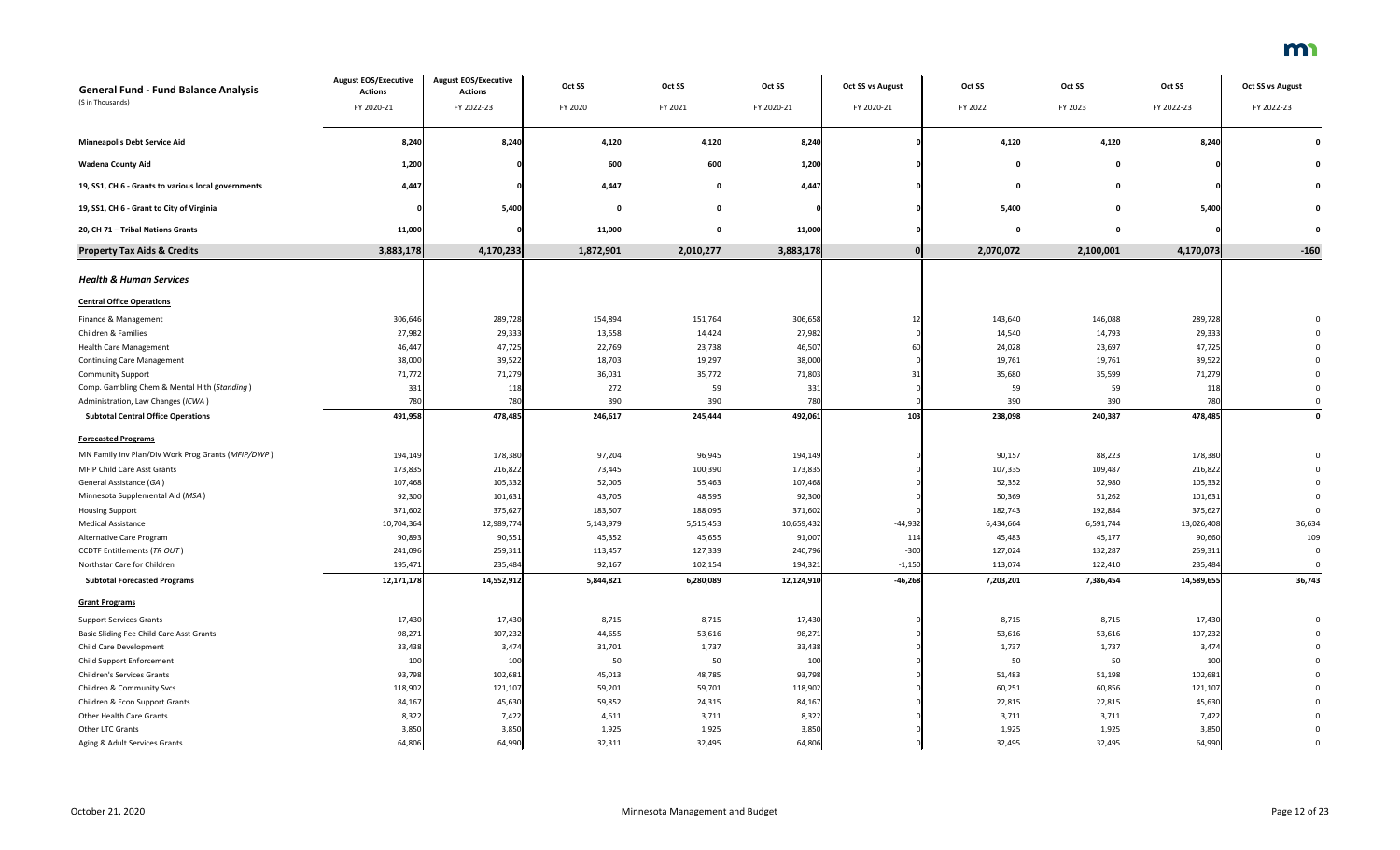| <b>General Fund - Fund Balance Analysis</b>                     | <b>August EOS/Executive</b><br><b>Actions</b> | <b>August EOS/Executive</b><br><b>Actions</b> | Oct SS         | Oct SS      | Oct SS     | <b>Oct SS vs August</b> | Oct SS    | Oct SS       | Oct SS     | <b>Oct SS vs August</b> |
|-----------------------------------------------------------------|-----------------------------------------------|-----------------------------------------------|----------------|-------------|------------|-------------------------|-----------|--------------|------------|-------------------------|
| (\$ in Thousands)                                               | FY 2020-21                                    | FY 2022-23                                    | FY 2020        | FY 2021     | FY 2020-21 | FY 2020-21              | FY 2022   | FY 2023      | FY 2022-23 | FY 2022-23              |
| Deaf & Hard of Hearing Grants                                   | 5,772                                         | 5,772                                         | 2,886          | 2,886       | 5,772      |                         | 2,886     | 2,886        | 5,772      |                         |
| <b>Disabilities Grants</b>                                      | 45,575                                        | 44,724                                        | 22,431         | 23,144      | 45,575     |                         | 22,556    | 22,168       | 44,724     |                         |
| <b>Housing Support Grants</b>                                   | 19,628                                        | 20,728                                        | 9,264          | 10,364      | 19,628     |                         | 10,364    | 10,364       | 20,728     |                         |
| <b>Adult Mental Health Grants</b>                               | 164,179                                       | 166,647                                       | 84,302         | 79,877      | 164,179    |                         | 83,323    | 83,324       | 166,647    |                         |
| Children's Mental Health Grants                                 | 43,552                                        | 51,452                                        | 21,826         | 21,726      | 43,552     |                         | 25,726    | 25,726       | 51,452     |                         |
| <b>CCDTF Non-Entitlements</b>                                   | 5,772                                         | 5,272                                         | 3,136          | 2,636       | 5,772      |                         | 2,636     | 2,636        | 5,272      |                         |
| <b>Compulsive Gambling Grants (Standing)</b>                    | 2,546                                         | 1,452                                         | 1,884          | 662         | 2,546      |                         | 698       | 754          | 1,452      |                         |
| <b>Subtotal Grant Programs</b>                                  | 810,108                                       | 769,963                                       | 433,763        | 376,345     | 810,108    |                         | 384,987   | 384,976      | 769,963    |                         |
| <b>State Operated Services</b>                                  |                                               |                                               |                |             |            |                         |           |              |            |                         |
| MH & Substance Abuse Treatment                                  | 258,410                                       | 258,394                                       | 129,209        | 129,201     | 258,410    |                         | 129,197   | 129,197      | 258,394    |                         |
| <b>Community Based Services</b>                                 | 33,807                                        | 34,352                                        | 16,630         | 17,177      | 33,807     |                         | 17,176    | 17,176       | 34,352     |                         |
| <b>Forensic Services</b>                                        | 227,468                                       | 231,888                                       | 112,126        | 115,342     | 227,468    |                         | 115,944   | 115,944      | 231,888    |                         |
| Sex Offender Program                                            | 194,693                                       | 196,332                                       | 97,072         | 97,621      | 194,693    |                         | 98,166    | 98,166       | 196,332    |                         |
| <b>DCT Operations</b>                                           | 95,055                                        | 95,312                                        | 47,398         | 63,686      | 111,084    | 16,029                  | 47,656    | 47,656       | 95,312     |                         |
| <b>Subtotal State Operated Services</b>                         | 809,433                                       | 816,278                                       | 402,435        | 423,027     | 825,462    | 16,029                  | 408,139   | 408,139      | 816,278    |                         |
| Subtotal Human Services, Dept of                                | 14,282,677                                    | 16,617,638                                    | 6,927,636      | 7,324,905   | 14,252,541 | $-30,136$               | 8,234,425 | 8,419,956    | 16,654,381 | 36,743                  |
| <b>DHS - Federal Reimbursement</b>                              | $-76,812$                                     | $-77,976$                                     | $-38,195$      | $-38,646$   | $-76,841$  | $-29$                   | $-39,039$ | $-38,937$    | $-77,976$  |                         |
| 19 SS1, CH 9 - Blue Ribbon Commission                           |                                               | $-100,000$                                    | $\mathbf 0$    | $\mathbf 0$ |            |                         | $-50,000$ | $-50,000$    | $-100,000$ |                         |
| <b>Human Services, Dept of</b>                                  | 14,205,865                                    | 16,439,662                                    | 6,889,441      | 7,286,259   | 14,175,700 | $-30,165$               | 8,145,386 | 8,331,019    | 16,476,405 | 36,743                  |
| Health Improvement                                              | 190,442                                       | 193,650                                       | 94,980         | 95,462      | 190,442    |                         | 96,840    | 96,810       | 193,650    |                         |
| 19, CH 63 - Opiate Epidemic Response                            | 1,288                                         |                                               | 1,288          | 0           | 1,288      |                         |           |              |            |                         |
| <b>Health Protection</b>                                        | 38,577                                        | 38,238                                        | 18,803         | 19,774      | 38,577     |                         | 19,119    | 19,119       | 38,238     |                         |
| 19, Ch 60 - Vulnerable Adult Protection                         | 19,072                                        | 11,169                                        | 9,656          | 9,416       | 19,072     |                         | 5,800     | 5,369        | 11,169     |                         |
| <b>Health Operations</b>                                        | 20,983                                        | 21,824                                        | 10,598         | 10,385      | 20,983     |                         | 10,912    | 10,912       | 21,824     |                         |
| FY19 Available/Balance Forward - Health Department              |                                               |                                               | $\overline{2}$ | $\Omega$    |            |                         |           |              |            |                         |
| <b>Health, Department of</b>                                    | 270,364                                       | 264,881                                       | 135,327        | 135,037     | 270,364    |                         | 132,671   | 132,210      | 264,881    |                         |
| 20, CH 66 - Public Health Response Contingency Account (TR OUT) | 20,889                                        |                                               | 20,889         | $\mathbf 0$ | 20,889     |                         | $\Omega$  | $\Omega$     |            |                         |
| 20, CH 70 - Public Health Response Contingency Account (TR OUT) | 50,000                                        |                                               | 50,000         | $\mathbf 0$ | 50,000     |                         |           |              |            |                         |
| 20, CH 70 - Health Care Response Fund (TR OUT)                  | 150,000                                       |                                               | 150,000        | $\mathbf 0$ | 150,000    |                         | $\Omega$  | $\mathbf{0}$ |            |                         |
| <b>Emergency Medical Services Board</b>                         | 7,556                                         | 7,552                                         | 3,747          | 3,809       | 7,556      |                         | 3,776     | 3,776        | 7,552      |                         |
| <b>Emergency Medical Services Board</b>                         | 7,556                                         | 7,552                                         | 3,747          | 3,809       | 7,556      |                         | 3,776     | 3,776        | 7,552      |                         |
| Council on Disability                                           | 2,020                                         | 2,012                                         | 1,014          | 1,006       | 2,020      |                         | 1,006     | 1,006        | 2,012      |                         |
| <b>Council on Disability</b>                                    | 2,020                                         | 2,012                                         | 1,014          | 1,006       | 2,020      |                         | 1,006     | 1,006        | 2,012      | 0                       |
| MH/DD Ombudsman                                                 | 4,676                                         | 4,676                                         | 2,338          | 2,338       | 4,676      |                         | 2,338     | 2,338        | 4,676      |                         |
| <b>UMN Drug Trial Monitoring</b>                                | 200                                           | 200                                           | 100            | 100         | 200        |                         | 100       | 100          | 200        |                         |
| FY19 Available/Balance Forward - MH/DD Ombudsman                | 193                                           |                                               | 193            | $\Omega$    | 193        |                         |           |              |            |                         |
| MH/DD Ombudsman                                                 | 5,069                                         | 4,876                                         | 2,631          | 2,438       | 5,069      |                         | 2,438     | 2,438        | 4,876      |                         |

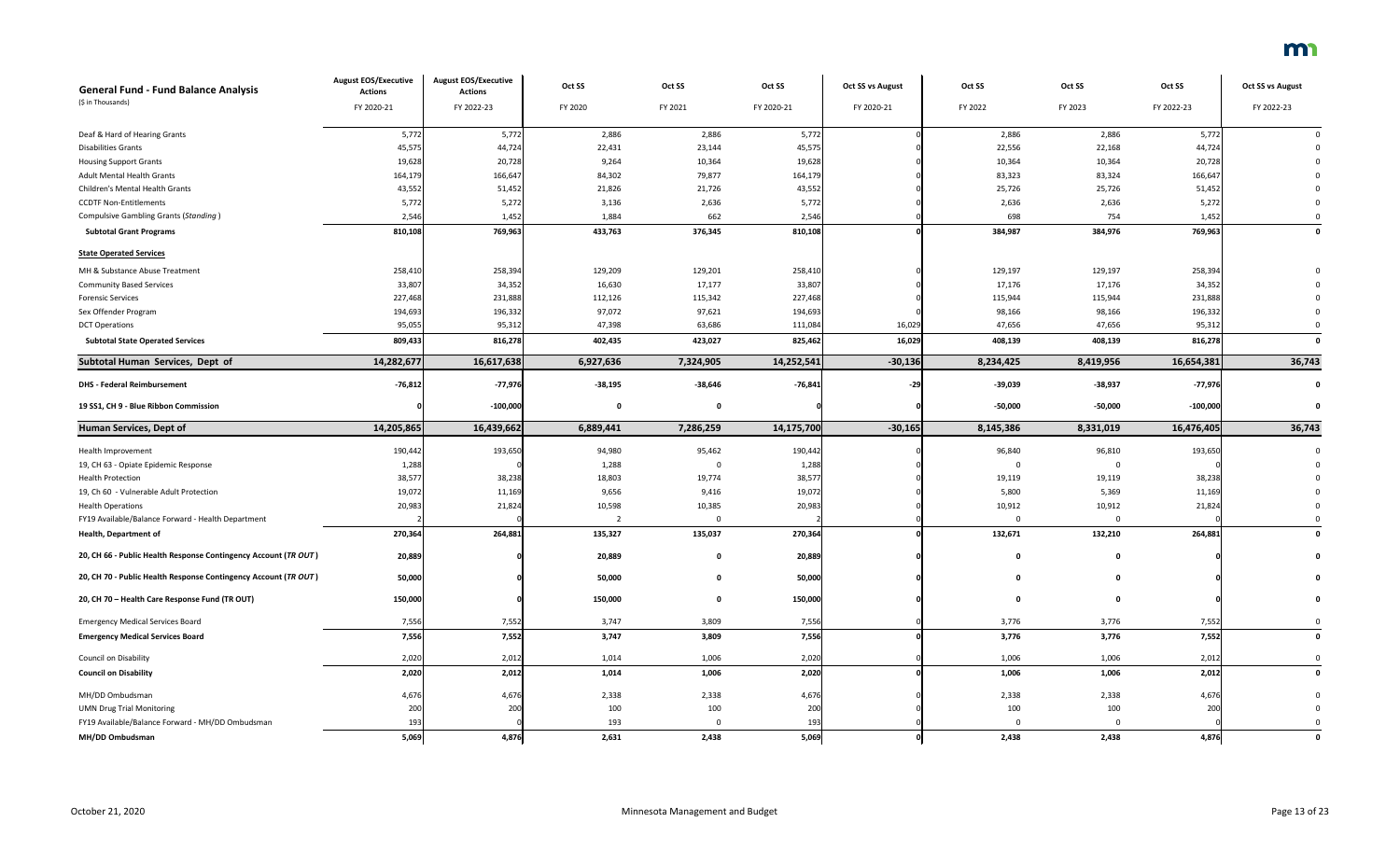| <b>General Fund - Fund Balance Analysis</b>                     | <b>August EOS/Executive</b><br><b>Actions</b> | <b>August EOS/Executive</b><br><b>Actions</b> | Oct SS             | Oct SS             | Oct SS             | <b>Oct SS vs August</b> | Oct SS             | Oct SS             | Oct SS             | <b>Oct SS vs August</b> |
|-----------------------------------------------------------------|-----------------------------------------------|-----------------------------------------------|--------------------|--------------------|--------------------|-------------------------|--------------------|--------------------|--------------------|-------------------------|
| (\$ in Thousands)                                               | FY 2020-21                                    | FY 2022-23                                    | FY 2020            | FY 2021            | FY 2020-21         | FY 2020-21              | FY 2022            | FY 2023            | FY 2022-23         | FY 2022-23              |
| <b>Ombudsperson for Families</b>                                | 1,437                                         | 1,446                                         | 714                | 723                | 1,437              |                         | 723                | 723                | 1,446              |                         |
| <b>Ombudsperson for Families</b>                                | 1,437                                         | 1,446                                         | 714                | 723                | 1,437              |                         | 723                | 723                | 1,446              |                         |
| Board of Pharmacy - 19, SS1, Ch 63 - Opiate Epidemic Response   | 370                                           |                                               | 370                | $\mathbf 0$        | 370                |                         | $\mathbf 0$        | $\mathbf 0$        |                    |                         |
| 19, SS1, CH 9 - MNsure                                          | 8,000                                         |                                               | 8,000              | $\mathbf 0$        | 8,000              |                         | $\mathbf 0$        | $\mathbf 0$        |                    |                         |
| <b>Health &amp; Human Services</b>                              | 14,721,570                                    | 16,720,429                                    | 7,262,133          | 7,429,272          | 14,691,405         | $-30,165$               | 8,286,000          | 8,471,172          | 16,757,172         | 36,743                  |
| <b>Public Safety &amp; Judiciary</b>                            |                                               |                                               |                    |                    |                    |                         |                    |                    |                    |                         |
| <b>Supreme Court Operations</b>                                 | 84,422                                        | 83,564                                        | 41,647             | 42,775             | 84,422             |                         | 41,782             | 41,782             | 83,564             |                         |
| Civil Legal Svcs                                                | 29,440                                        | 29,440                                        | 14,720             | 14,720             | 29,440             |                         | 14,720             | 14,720             | 29,440             |                         |
| <b>Supreme Court</b>                                            | 113,862                                       | 113,004                                       | 56,367             | 57,495             | 113,862            |                         | 56,502             | 56,502             | 113,004            |                         |
| Court of Appeals                                                | 25,994                                        | 26,326                                        | 12,831             | 13,163             | 25,994             |                         | 13,163             | 13,163             | 26,326             | $\Omega$                |
| <b>Court of Appeals</b>                                         | 25,994                                        | 26,326                                        | 12,831             | 13,163             | 25,994             |                         | 13,163             | 13,163             | 26,326             | 0                       |
| <b>District Courts</b>                                          | 626,204                                       | 634,404                                       | 309,002            | 317,202            | 626,204            |                         | 317,202            | 317,202            | 634,404            |                         |
| <b>District Courts</b>                                          | 626,204                                       | 634,404                                       | 309,002            | 317,202            | 626,204            |                         | 317,202            | 317,202            | 634,404            | 0                       |
|                                                                 |                                               |                                               |                    |                    |                    |                         |                    |                    |                    |                         |
| State Guardian Ad Litem Board                                   | 43,386<br>43,386                              | 44,000<br>44,000                              | 21,386             | 22,000             | 43,386<br>43,386   |                         | 22,000             | 22,000             | 44,000             |                         |
| <b>State Guardian Ad Litem Board</b>                            |                                               |                                               | 21,386             | 22,000             |                    |                         | 22,000             | 22,000             | 44,000             |                         |
| <b>Tax Court</b>                                                | 3,615                                         | 3,616                                         | 1,807              | 1,808              | 3,615              |                         | 1,808              | 1,808              | 3,616              |                         |
| <b>Tax Court</b>                                                | 3,615                                         | 3,616                                         | 1,807              | 1,808              | 3,615              |                         | 1,808              | 1,808              | 3,616              |                         |
| Uniform Laws Commission                                         | 196                                           | 196                                           | 98                 | 98                 | 196                |                         | 98                 | 98                 | 196                |                         |
| <b>Uniform Laws Commission</b>                                  | 196                                           | 196                                           | 98                 | 98                 | 196                |                         | 98                 | 98                 | 196                |                         |
| Judicial Standards, Bd of                                       | 1,044                                         | 1,018                                         | 535                | 509                | 1,044              |                         | 509                | 509                | 1,018              |                         |
| FY19 Available/Balance Forward - Judicial Std Board             | 223                                           |                                               | 223                | $\mathbf 0$        | 223                |                         | 0                  | 0                  |                    |                         |
| Judicial Standards, Bd of                                       | 1,267                                         | 1,018                                         | 758                | 509                | 1,267              |                         | 509                | 509                | 1,018              | 0                       |
| Board of Public Defense                                         | 197,552                                       | 202,356                                       | 96,374             | 101,178            | 197,552            |                         | 101,178            | 101,178            | 202,356            | $\Omega$                |
| <b>Board of Public Defense</b>                                  | 197,552                                       | 202,356                                       | 96,374             | 101,178            | 197,552            |                         | 101,178            | 101,178            | 202,356            | 0                       |
| Private Detective Board                                         | 554                                           | 554                                           | 277                | 277                | 554                |                         | 277                | 277                | 554                | $\Omega$                |
| <b>Private Detective Board</b>                                  | 554                                           | 554                                           | 277                | 277                | 554                |                         | 277                | 277                | 554                | $\mathbf{0}$            |
| Peace Officer Standards and Training, Board                     | 20,692                                        | 8,692                                         | 10,346             | 10,346             | 20,692             |                         | 4,346              | 4,346              | 8,692              |                         |
| 20, SS2, CH 2 - Police Reform                                   | 3,764                                         | 13,570                                        | 0                  | 3,764              | 3,764              |                         | 6,785              | 6,785              | 13,570             |                         |
| Peace Officer Standards and Training, Board                     | 24,456                                        | 22,262                                        | 10,346             | 14,110             | 24,456             |                         | 11,131             | 11,131             | 22,262             | 0                       |
|                                                                 |                                               |                                               |                    |                    |                    |                         |                    |                    |                    |                         |
| <b>Correctional Institutions</b><br><b>Community Services</b>   | 910,963<br>266,697                            | 935,828<br>267,812                            | 449,096<br>132,959 | 461,867<br>133,738 | 910,963<br>266,697 |                         | 466,659<br>133,906 | 469,169<br>133,906 | 935,828<br>267,812 |                         |
| <b>Operations Support</b>                                       | 58,063                                        | 58,126                                        | 29,064             | 28,999             | 58,063             |                         | 29,063             | 29,063             | 58,126             |                         |
| 20, SS5, CH 3 - Compensation Costs and Continuity of Operations |                                               |                                               | 0                  | 7,500              | 7,500              | 7,500                   |                    |                    |                    |                         |
| <b>Corrections, Dept of</b>                                     | 1,235,723                                     | 1,261,766                                     | 611,119            | 632,104            | 1,243,223          | 7,500                   | 629,628            | 632,138            | 1,261,766          | $\mathbf 0$             |
|                                                                 |                                               |                                               |                    |                    |                    |                         |                    |                    |                    |                         |

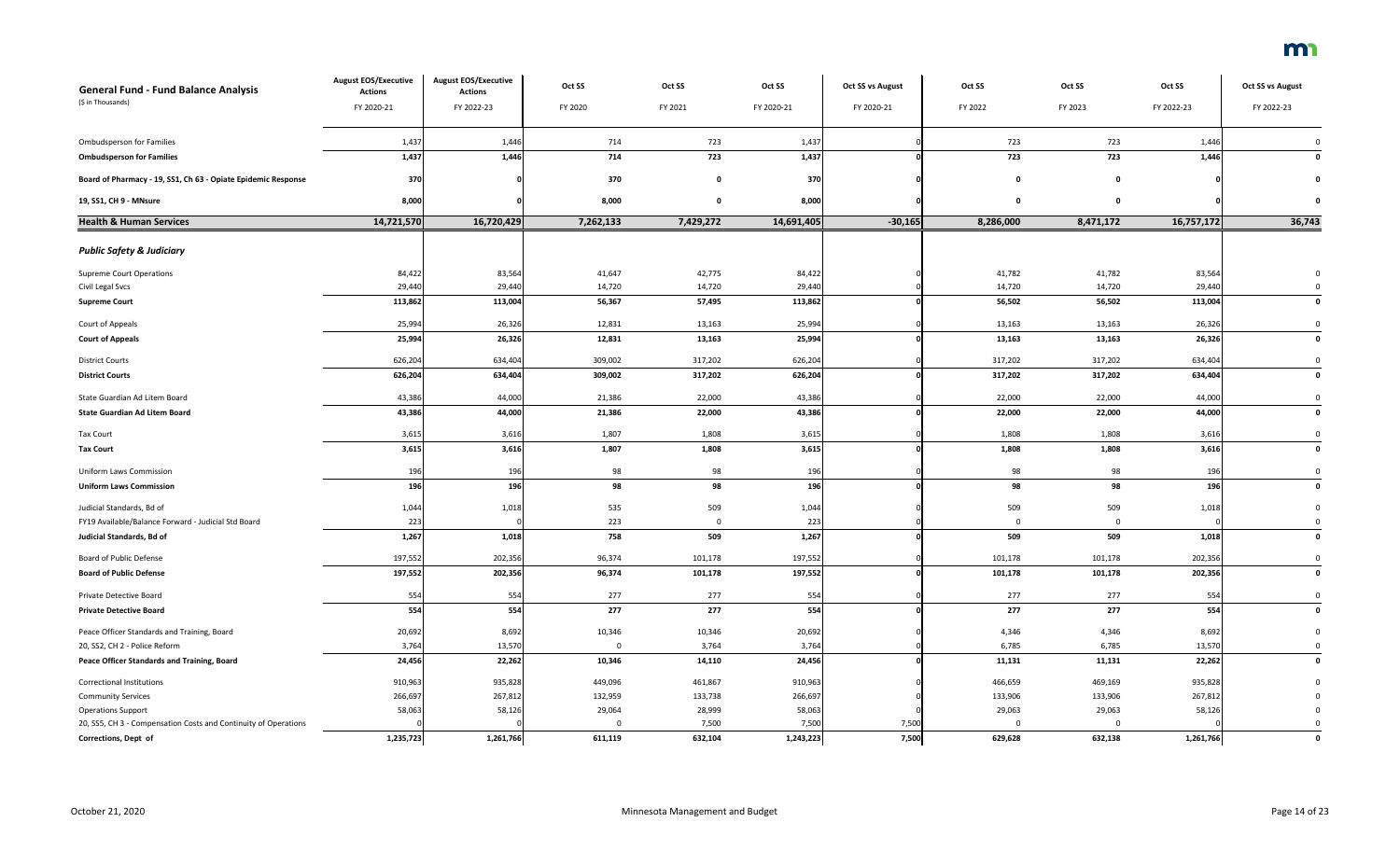| <b>General Fund - Fund Balance Analysis</b>                                                                                     | <b>August EOS/Executive</b><br><b>Actions</b> | <b>August EOS/Executive</b><br><b>Actions</b> | Oct SS    | Oct SS         | Oct SS         | <b>Oct SS vs August</b> | Oct SS      | Oct SS       | Oct SS     | <b>Oct SS vs August</b> |
|---------------------------------------------------------------------------------------------------------------------------------|-----------------------------------------------|-----------------------------------------------|-----------|----------------|----------------|-------------------------|-------------|--------------|------------|-------------------------|
| (\$ in Thousands)                                                                                                               | FY 2020-21                                    | FY 2022-23                                    | FY 2020   | FY 2021        | FY 2020-21     | FY 2020-21              | FY 2022     | FY 2023      | FY 2022-23 | FY 2022-23              |
| <b>Sentencing Guidelines Comm</b>                                                                                               | 1,366                                         | 1,374                                         | 679       | 687            | 1,366          |                         | 687         | 687          | 1,374      |                         |
| <b>Sentencing Guidelines Comm</b>                                                                                               | 1,366                                         | 1,374                                         | 679       | 687            | 1,366          |                         | 687         | 687          | 1,374      |                         |
| Homeland Security & Emergency Mgmt                                                                                              | 6,580                                         | 5,290                                         | 3,460     | 3,120          | 6,580          |                         | 2,645       | 2,645        | 5,290      |                         |
| <b>Criminal Apprehension</b>                                                                                                    | 122,162                                       | 125,744                                       | 59,328    | 62,834         | 122,162        |                         | 62,872      | 62,872       | 125,744    |                         |
| <b>Gambling &amp; Alcohol Enforcement</b>                                                                                       | 3,988                                         | 4,012                                         | 1,990     | 1,998          | 3,988          |                         | 2,006       | 2,006        | 4,012      |                         |
| Office of Justice Programs                                                                                                      | 80,037                                        | 79,458                                        | 40,051    | 39,986         | 80,037         |                         | 39,729      | 39,729       | 79,458     |                         |
| 19, SS1, CH 6 - Melrose Fire Remediation Grant                                                                                  | 644                                           |                                               | 644       |                | 644            |                         |             |              |            |                         |
| 19, CH 63 - Opiate Epidemic Response                                                                                            | 672                                           |                                               | 672       |                | 672            |                         |             |              |            |                         |
| FY19 Available/Balance Forward - Public Saftey                                                                                  | 1,849                                         |                                               | 1,849     | $\Omega$       | 1,849          |                         |             |              |            |                         |
| 20, SS5, CH 3 - BCA - Sexual Assault Examination Kits                                                                           |                                               |                                               |           | 3,096          | 3,096          | 3,096                   | 2,067       | 2,067        | 4,134      | 4,134                   |
| 20, SS5, CH 3 - BCA - Crime Laboratory                                                                                          |                                               |                                               |           | 1,386          | 1,386          | 1,386                   | 844         | 844          | 1,688      | 1,688                   |
| 20, SS5, CH 3 - Public Safety - Civil Unrest Deployment                                                                         |                                               |                                               |           | 893            | 893            | 893                     | $\Omega$    |              |            | $\Omega$                |
|                                                                                                                                 |                                               |                                               |           |                |                |                         |             |              |            |                         |
| <b>Public Safety, Dept of</b>                                                                                                   | 215,932                                       | 214,504                                       | 107,994   | 113,313        | 221,307        | 5,375                   | 110,163     | 110,163      | 220,326    | 5,822                   |
| Human Rights, Dept of                                                                                                           | 10,042                                        | 10,262                                        | 4,911     | 5,131          | 10,042         |                         | 5,131       | 5,131        | 10,262     |                         |
| Human Rights, Dept of                                                                                                           | 10,042                                        | 10,262                                        | 4,911     | 5,131          | 10,042         |                         | 5,131       | 5,131        | 10,262     |                         |
| <b>Transfer to Disaster Contingency Account</b>                                                                                 | 50,000                                        |                                               | 50,000    | $\mathbf 0$    | 50,000         |                         | $\mathbf 0$ | $\mathbf{0}$ |            |                         |
| Transfer out to Community Justice Acct.                                                                                         | 922                                           | 922                                           | 461       | 461            | 922            |                         | 461         | 461          | 922        |                         |
| <b>Public Safety &amp; Judiciary</b>                                                                                            | 2,551,079                                     | 2,536,564                                     | 1,284,418 | 1,279,536      | 2,563,954      | 12,875                  | 1,269,938   | 1,272,448    | 2,542,386  | 5,822                   |
|                                                                                                                                 |                                               |                                               |           |                |                |                         |             |              |            |                         |
| <b>Transportation</b>                                                                                                           |                                               |                                               |           |                |                |                         |             |              |            |                         |
| <b>Multimodal Systems</b>                                                                                                       | 39,446                                        | 38,636                                        | 20,128    | 19,318         | 39,446         |                         | 19,318      | 19,318       | 38,636     |                         |
| <b>State Roads</b>                                                                                                              | 1,068                                         |                                               | 1,065     | -3             | 1,068          |                         |             |              |            |                         |
| Agency Management                                                                                                               | 735                                           |                                               | 365       | 370            | 735            |                         |             | 54           | 108        |                         |
| FY19 Available/Balance Forward - Transportation                                                                                 | 1,261                                         |                                               | 1,261     | 0              | 1,261          |                         | $\mathbf 0$ | $\Omega$     |            |                         |
| <b>Transportation, Dept of</b>                                                                                                  | 42,510                                        | 38,750                                        | 22,819    | 19,691         | 42,510         |                         | 19,375      | 19,375       | 38,750     |                         |
| <b>Transit System Operations</b>                                                                                                | 65,508                                        | 65,308                                        | 32,854    | 32,654         | 65,508         |                         | 32,654      | 32,654       | 65,308     |                         |
| Metro Mobility                                                                                                                  | 150,502                                       | 112,392                                       | 80,336    | 70,166         | 150,502        |                         | 56,416      | 55,976       | 112,392    |                         |
| <b>Metropolitan Council</b>                                                                                                     | 216,010                                       | 177,700                                       | 113,190   | 102,820        | 216,010        |                         | 89,070      | 88,630       | 177,700    |                         |
| Admin & Related Services                                                                                                        | 11,883                                        | 11,032                                        | 5,918     | 5,965          | 11,883         |                         | 5,516       | 5,516        | 11,032     |                         |
| <b>State Patrol</b>                                                                                                             | 18,445                                        | 18,574                                        | 9,201     | 9,244          | 18,445         |                         | 9,287       | 9,287        | 18,574     |                         |
| MnCRASH System Maintenance (Traffic Safety)                                                                                     | 940                                           | 940                                           | 470       | 470            | 940            |                         | 470         | 470          | 940        |                         |
| 19, SS1, CH 3 - Driver and Vehicle Services                                                                                     | 55,669                                        |                                               | 55,669    |                | 55,669         |                         |             |              |            |                         |
| 19, SS1, CH 3 - Emergency Contacts on DLs - Update BCA Software                                                                 | 29                                            |                                               | 29        |                | 29             |                         |             |              |            |                         |
| FY19 Available/Balance Forward - Public Saftey                                                                                  | 3,151                                         |                                               | 3,151     | 0              | 3,151          |                         |             |              |            |                         |
|                                                                                                                                 |                                               |                                               |           |                |                |                         |             |              |            |                         |
| 20, SS5, CH 3 - Public Safety - Civil Unrest Deployment<br>20, SS5, CH 3 - State Patrol Operating Adjustment - Capitol Security |                                               |                                               |           | 2,688<br>1,278 | 2,688<br>1,278 | 2,688<br>1,278          | 1,278       | 1,278        | 2,556      | 2,556                   |
| 20, SS5, CH 3 - State Patrol Trooper Salary Increase - Capitol Security                                                         |                                               |                                               |           | 193            | 193            | 193                     |             |              |            | $\Omega$                |
| <b>Public Safety, Dept of</b>                                                                                                   | 90,117                                        | 30,546                                        | 74,438    | 19,838         | 94,276         | 4,159                   | 16,551      | 16,551       | 33,102     | 2,556                   |
| <b>Transportation</b>                                                                                                           | 348,637                                       | 246,996                                       | 210,447   | 142,349        |                | 4,159                   |             |              |            |                         |

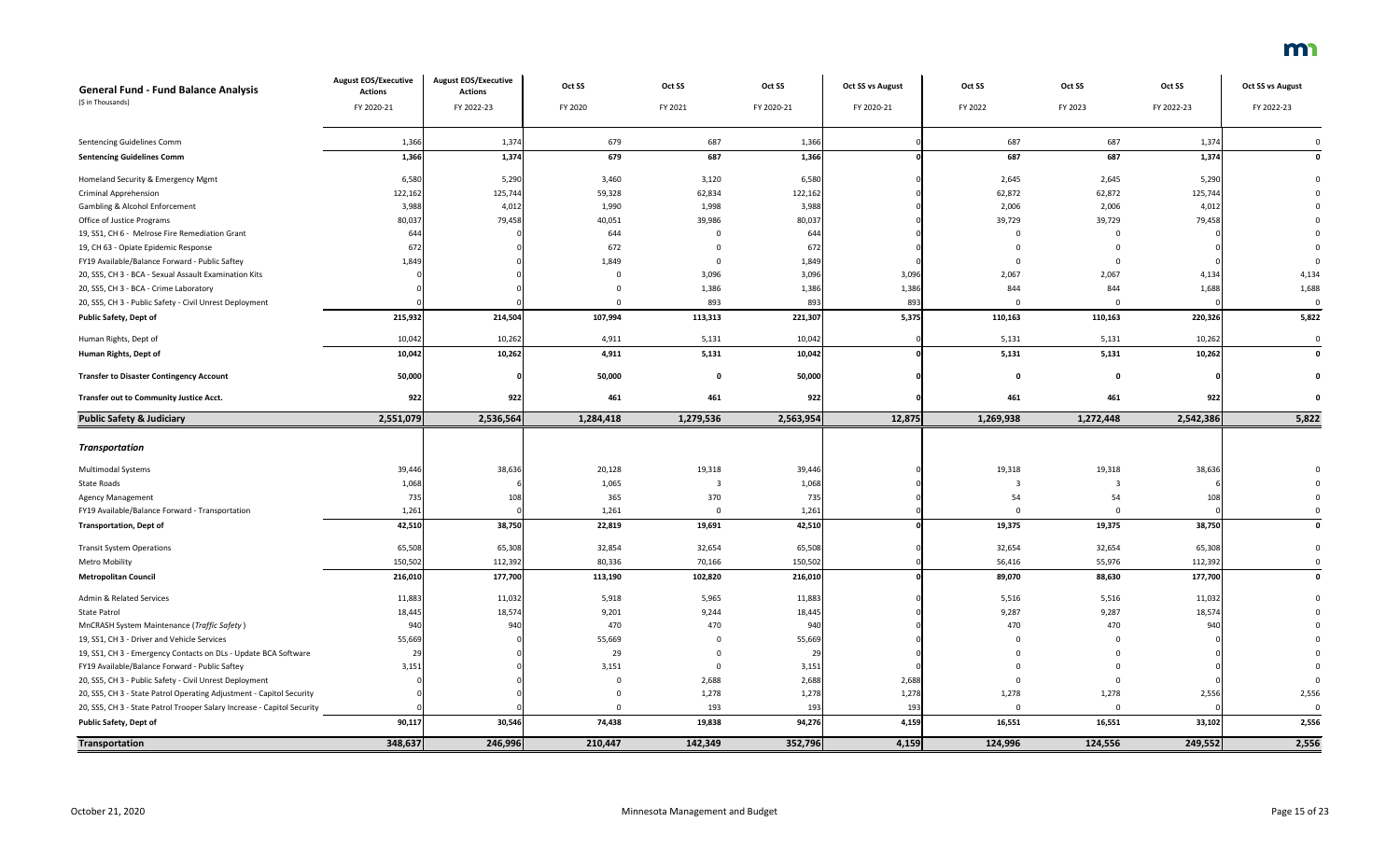| <b>General Fund - Fund Balance Analysis</b>                   | <b>August EOS/Executive</b><br><b>Actions</b> | <b>August EOS/Executive</b><br><b>Actions</b> | Oct SS   | Oct SS      | Oct SS     | <b>Oct SS vs August</b> | Oct SS      | Oct SS      | Oct SS     | <b>Oct SS vs August</b> |
|---------------------------------------------------------------|-----------------------------------------------|-----------------------------------------------|----------|-------------|------------|-------------------------|-------------|-------------|------------|-------------------------|
| (\$ in Thousands)                                             | FY 2020-21                                    | FY 2022-23                                    | FY 2020  | FY 2021     | FY 2020-21 | FY 2020-21              | FY 2022     | FY 2023     | FY 2022-23 | FY 2022-23              |
| <b>Environment</b>                                            |                                               |                                               |          |             |            |                         |             |             |            |                         |
|                                                               |                                               |                                               |          |             |            |                         |             |             |            |                         |
| <b>Environmental Analysis and Outcomes Division</b>           | 410                                           | 408                                           | 205      | 205         | 410        |                         | 204         | 204         | 408        |                         |
| <b>Municipal Division</b>                                     | 328                                           | 328                                           | 164      | 164         | 328        |                         | 164         | 164         | 328        |                         |
| <b>Operations Division</b>                                    | 4,980                                         | 4,980                                         | 2,490    | 2,490       | 4,980      |                         | 2,490       | 2,490       | 4,980      |                         |
| <b>Remediation Division</b>                                   | 216                                           |                                               | 216      | $\mathbf 0$ | 216        |                         | 0           |             |            |                         |
| Resource Management and Assistance Division                   | 1,325                                         | 600                                           | 700      | 625         | 1,325      |                         | 300         | 300         | 600        |                         |
| <b>Watershed Division</b>                                     | 3,918                                         | 3,918                                         | 1,959    | 1,959       | 3,918      |                         | 1,959       | 1,959       | 3,918      |                         |
| <b>Environmental Quality Board</b>                            | 2,162                                         | 2,162                                         | 1,081    | 1,081       | 2,162      |                         | 1,081       | 1,081       | 2,162      |                         |
| FY19 Available/Balance Forward - Pollution Control            | 59                                            |                                               | 59       | $\mathbf 0$ | 59         |                         | $\mathbf 0$ | $\mathbf 0$ |            |                         |
| <b>Pollution Control Agency</b>                               | 13,398                                        | 12,396                                        | 6,874    | 6,524       | 13,398     |                         | 6,198       | 6,198       | 12,396     |                         |
| Land and Mineral Resources Management                         | 3,671                                         | 3,692                                         | 1,825    | 1,846       | 3,671      |                         | 1,846       | 1,846       | 3,692      |                         |
| <b>Ecological &amp; Water Resources</b>                       | 37,740                                        | 37,094                                        | 18,818   | 18,922      | 37,740     |                         | 18,547      | 18,547      | 37,094     |                         |
| <b>Forest Management</b>                                      | 66,951                                        | 66,074                                        | 33,651   | 33,300      | 66,951     |                         | 33,037      | 33,037      | 66,074     |                         |
| Parks & Trails Mgmt                                           | 54,198                                        | 54,460                                        | 26,968   | 27,230      | 54,198     |                         | 27,230      | 27,230      | 54,460     |                         |
| Fish and Wildlife Management                                  | 2,052                                         | 550                                           | 1,777    | 275         | 2,052      |                         | 275         | 275         | 550        |                         |
| <b>Enforcement Natural Res Laws-Rules</b>                     | 14,757                                        | 14,723                                        | 7,282    | 7,475       | 14,757     |                         | 7,361       | 7,362       | 14,723     |                         |
| <b>Operations Support</b>                                     | 2,700                                         |                                               | 2,700    | 0           | 2,700      |                         | 0           | 0           |            |                         |
| Office of School Trust Lands                                  | 374                                           | 374                                           | 187      | 187         | 374        |                         | 187         | 187         | 374        |                         |
| DNR Firefighting (OPEN)                                       | 36,000                                        | 36,000                                        | 18,000   | 18,000      | 36,000     |                         | 18,000      | 18,000      | 36,000     |                         |
| 1854 Treaty (OPEN)                                            | 12,714                                        | 12,657                                        | 6,355    | 6,359       | 12,714     |                         | 6,356       | 6,301       | 12,657     |                         |
| Leech Lake White Earth (OPEN)                                 | 6,157                                         | 6,078                                         | 3,079    | 3,078       | 6,157      |                         | 3,050       | 3,028       | 6,078      |                         |
| Con Con Areas (OPEN)                                          |                                               |                                               | 33       | 33          | 66         |                         | 33          | 33          | 66         |                         |
| State Forest Cost Certification (OPEN)                        |                                               |                                               | - 5      | 5           | 10         |                         |             |             |            |                         |
| FY19 Available/Balance Forward - Natural Resources            | 2,989                                         |                                               | 2,989    | $\Omega$    | 2,989      |                         |             |             |            |                         |
| 20, SS5, CH 3 - Civil Unrest Deployment                       |                                               |                                               | $\Omega$ | 2,112       | 2,112      | 2,112                   |             |             |            |                         |
| <b>Natural Resources, Dept of</b>                             | 240,379                                       | 231,778                                       | 123,669  | 118,822     | 242,491    | 2,112                   | 115,927     | 115,851     | 231,778    | 0                       |
| Transfer to Mining and Env Regulatory Account (OPEN)          | 1,822                                         | 1,904                                         | 873      | 949         | 1,822      |                         | 953         | 951         | 1,904      |                         |
| Board of Water & Soil Resources                               | 30,079                                        | 29,744                                        | 15,207   | 14,872      | 30,079     |                         | 14,872      | 14,872      | 29,744     |                         |
| FY19 Available/Balance Forward - Bd of Water & Soil Resources | 108                                           |                                               | 108      | $\mathbf 0$ | 108        |                         | 0           | 0           |            |                         |
| <b>Board of Water &amp; Soil Resources</b>                    | 30,187                                        | 29,744                                        | 15,315   | 14,872      | 30,187     |                         | 14,872      | 14,872      | 29,744     | $\mathbf{0}$            |
| <b>MN Conservation Corps</b>                                  | 910                                           | 910                                           | 455      | 455         | 910        |                         | 455         | 455         | 910        |                         |
| Metropolitan Council Parks                                    | 5,080                                         | 5,080                                         | 2,540    | 2,540       | 5,080      |                         | 2,540       | 2,540       | 5,080      | 0                       |
| <b>Metropolitan Council Parks</b>                             | 5,080                                         | 5,080                                         | 2,540    | 2,540       | 5,080      |                         | 2,540       | 2,540       | 5,080      | $\mathbf 0$             |
| Zoological Board                                              | 19,474                                        | 19,618                                        | 9,665    | 9,809       | 19,474     |                         | 9,809       | 9,809       | 19,618     | 0                       |
| <b>Zoological Board</b>                                       | 19,474                                        | 19,618                                        | 9,665    | 9,809       | 19,474     |                         | 9,809       | 9,809       | 19,618     | 0                       |
| <b>Science Museum of Minnesota</b>                            | 2,158                                         | 2,158                                         | 1,079    | 1,079       | 2,158      |                         | 1,079       | 1,079       | 2,158      | $\mathbf 0$             |

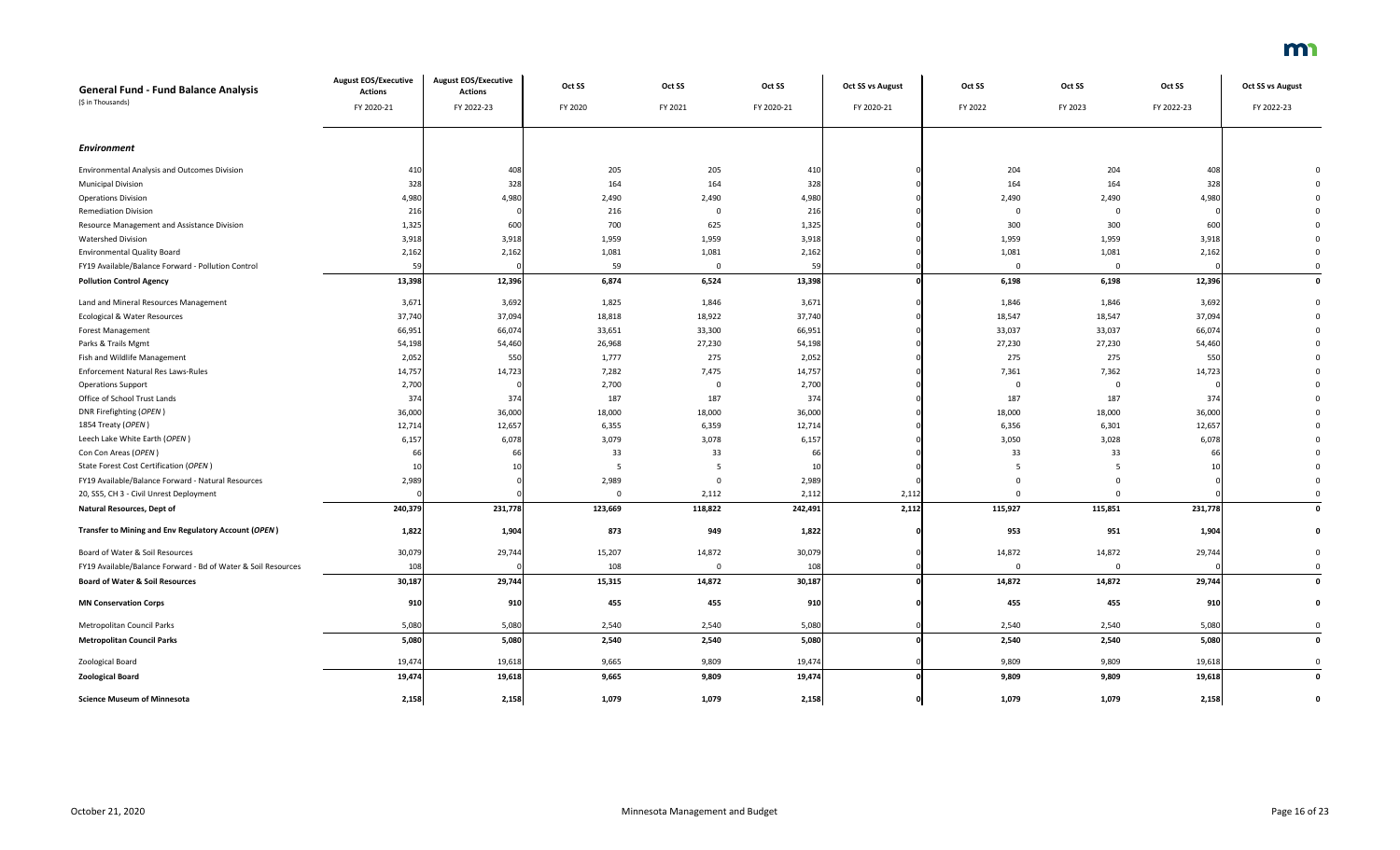| <b>General Fund - Fund Balance Analysis</b>                     | <b>August EOS/Executive</b><br><b>Actions</b> | <b>August EOS/Executive</b><br><b>Actions</b> | Oct SS  | Oct SS   | Oct SS     | <b>Oct SS vs August</b> | Oct SS  | Oct SS  | Oct SS     | <b>Oct SS vs August</b> |
|-----------------------------------------------------------------|-----------------------------------------------|-----------------------------------------------|---------|----------|------------|-------------------------|---------|---------|------------|-------------------------|
| (\$ in Thousands)                                               | FY 2020-21                                    | FY 2022-23                                    | FY 2020 | FY 2021  | FY 2020-21 | FY 2020-21              | FY 2022 | FY 2023 | FY 2022-23 | FY 2022-23              |
| Explore Minnesota Tourism                                       | 28,748                                        | 28,688                                        | 14,404  | 14,344   | 28,748     |                         | 14,344  | 14,344  | 28,688     |                         |
| FY19 Available/Balance Forward - Explore Minnesota Tourism      | 24                                            |                                               | 24      | 0        | 24         |                         |         |         |            |                         |
| <b>Explore Minnesota Tourism</b>                                | 28,772                                        | 28,688                                        | 14,428  | 14,344   | 28,772     |                         | 14,344  | 14,344  | 28,688     |                         |
| <b>Environment</b>                                              | 342,180                                       | 332,276                                       | 174,898 | 169,394  | 344,292    | 2,112                   | 166,177 | 166,099 | 332,276    |                         |
| <b>Agriculture</b>                                              |                                               |                                               |         |          |            |                         |         |         |            |                         |
| <b>Protection Service</b>                                       | 37,300                                        | 36,750                                        | 18,650  | 18,650   | 37,300     |                         | 18,375  | 18,375  | 36,750     |                         |
| <b>Promotion &amp; Marketing</b>                                | 7,992                                         | 7,892                                         | 3,996   | 3,996    | 7,992      |                         | 3,946   | 3,946   | 7,892      |                         |
| Value-Added Products                                            | 47,307                                        | 47,986                                        | 23,653  | 23,654   | 47,307     |                         | 23,993  | 23,993  | 47,986     |                         |
| Admin & Financial Assistance                                    | 15,018                                        | 14,428                                        | 7,510   | 7,508    | 15,018     |                         | 7,214   | 7,214   | 14,428     |                         |
| 19, SS1, CH 10 - Healthy Eating Grant                           |                                               | 650                                           | 0       | 0        |            |                         | 325     | 325     | 650        |                         |
| 20, CH 73 - COVID-19 Response (Second Harvest Heartland Grants) | 1,250                                         |                                               | 1,250   | $\Omega$ | 1,250      |                         |         |         |            |                         |
| Agriculture, Dept of                                            | 108,867                                       | 107,706                                       | 55,059  | 53,808   | 108,867    |                         | 53,853  | 53,853  | 107,706    |                         |
| Agricultural Utilization Research Institute                     | 7,786                                         | 7,786                                         | 3,893   | 3,893    | 7,786      |                         | 3,893   | 3,893   | 7,786      |                         |
| <b>Agricultural Utilization Research Institute</b>              | 7,786                                         | 7,786                                         | 3,893   | 3,893    | 7,786      |                         | 3,893   | 3,893   | 7,786      |                         |
| <b>Board of Animal Health</b>                                   | 11,354                                        | 11,354                                        | 5,677   | 5,677    | 11,354     |                         | 5,677   | 5,677   | 11,354     |                         |
| 19, SS1, CH 4 - CWD Monitoring                                  | 320                                           | 400                                           | 120     | 200      | 320        |                         | 200     | 200     | 400        |                         |
| FY19 Available/Balance Forward - Board of Animal Health         | 36                                            |                                               | 36      | 0        | 36         |                         |         |         |            |                         |
| <b>Board of Animal Health</b>                                   | 11,710                                        | 11,754                                        | 5,833   | 5,877    | 11,710     |                         | 5,877   | 5,877   | 11,754     |                         |
| Housing Finance Agency (TR OUT)                                 | 120,596                                       | 115,596                                       | 64,048  | 56,548   | 120,596    |                         | 57,798  | 57,798  | 115,596    |                         |
| <b>Housing Finance Agency</b>                                   | 120,596                                       | 115,596                                       | 64,048  | 56,548   | 120,596    |                         | 57,798  | 57,798  | 115,596    | $\mathbf 0$             |
| <b>Agriculture &amp; Housing</b>                                | 248,959                                       | 242,842                                       | 128,833 | 120,126  | 248,959    | 0                       | 121,421 | 121,421 | 242,842    | $\mathbf{0}$            |

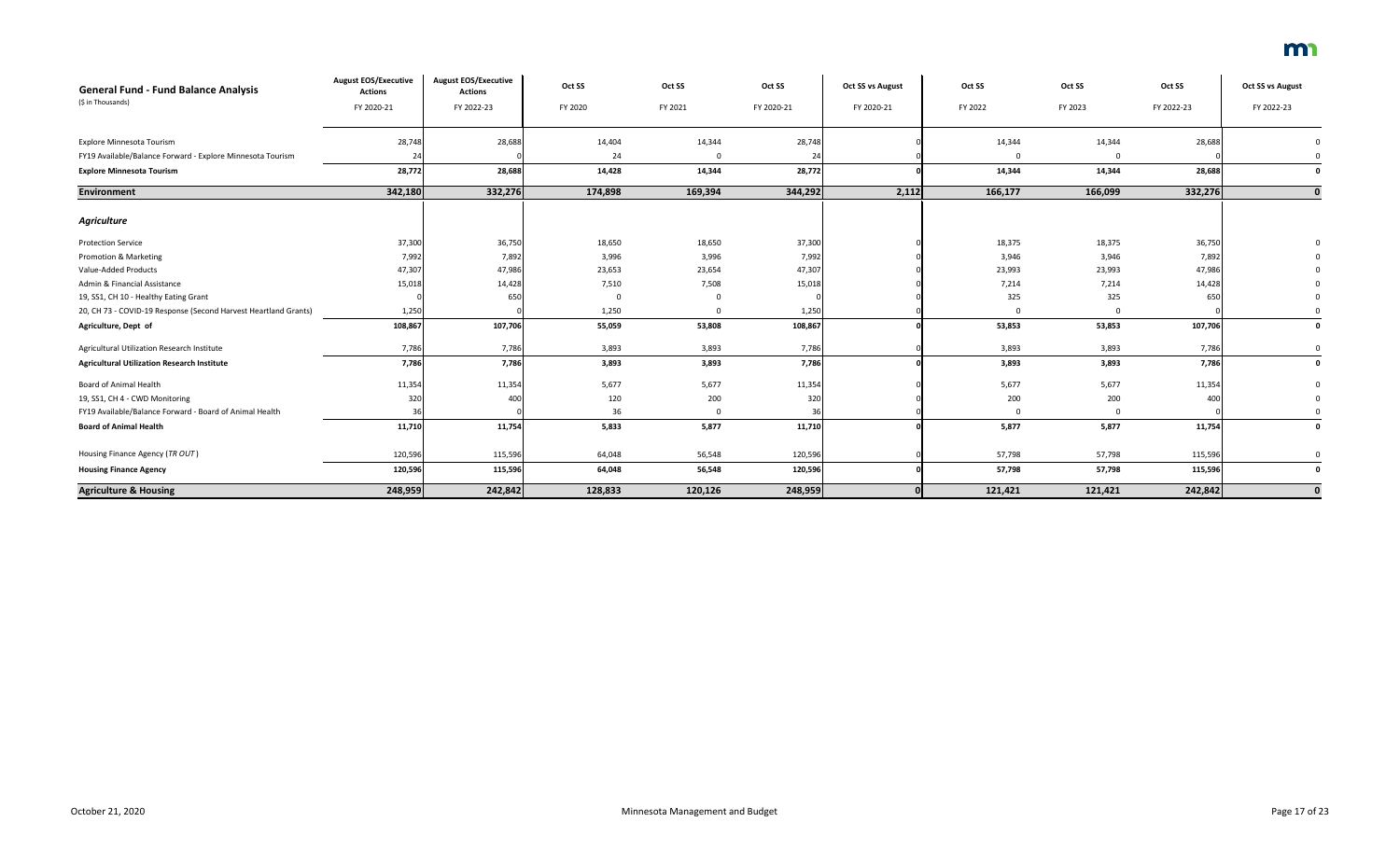| <b>General Fund - Fund Balance Analysis</b>                     | <b>August EOS/Executive</b><br><b>Actions</b> | <b>August EOS/Executive</b><br><b>Actions</b> | Oct SS   | Oct SS   | Oct SS     | <b>Oct SS vs August</b> | Oct SS  | Oct SS  | Oct SS     | <b>Oct SS vs August</b> |
|-----------------------------------------------------------------|-----------------------------------------------|-----------------------------------------------|----------|----------|------------|-------------------------|---------|---------|------------|-------------------------|
| (\$ in Thousands)                                               | FY 2020-21                                    | FY 2022-23                                    | FY 2020  | FY 2021  | FY 2020-21 | FY 2020-21              | FY 2022 | FY 2023 | FY 2022-23 | FY 2022-23              |
|                                                                 |                                               |                                               |          |          |            |                         |         |         |            |                         |
| <b>Jobs, Economic Development &amp; Commerce</b>                |                                               |                                               |          |          |            |                         |         |         |            |                         |
| <b>Financial Institutions</b>                                   | 800                                           | 800                                           | 400      | 400      | 800        |                         | 400     | 400     | 800        |                         |
| <b>Administrative Services</b>                                  | 17,465                                        | 17,820                                        | 8,868    | 8,597    | 17,465     |                         | 9,222   | 8,598   | 17,820     |                         |
| Enforcement                                                     | 12,024                                        | 12,114                                        | 5,967    | 6,057    | 12,024     |                         | 6,057   | 6,057   | 12,114     |                         |
| Telecommunications                                              | 2,064                                         | 2,094                                         | 1,017    | 1,047    | 2,064      |                         | 1,047   | 1,047   | 2,094      |                         |
| <b>Energy Resources</b>                                         | 9,107                                         | 8,760                                         | 4,727    | 4,380    | 9,107      |                         | 4,380   | 4,380   | 8,760      |                         |
| Insurance                                                       | 10,136                                        | 10,192                                        | 5,055    | 5,081    | 10,136     |                         | 5,111   | 5,081   | 10,192     |                         |
| 19, CH 39 - Lic Reg Pharm Benefit Managers                      | 723                                           | 850                                           | 340      | 383      | 723        |                         | 425     | 425     | 850        |                         |
| 19 SS1, CH 9 - Pediatric Autoimmune Coverage Admin              | 54                                            | -54                                           | 27       | 27       | 54         |                         | 27      | 27      | 54         |                         |
| 19 SS1, CH 9 - Pediatric Autoimmune Coverage Pymts (OPEN)       | 155                                           | 176                                           | 75       | 80       | 155        |                         | 85      | 91      | 176        |                         |
| Commerce, Department of                                         | 52,528                                        | 52,860                                        | 26,476   | 26,052   | 52,528     |                         | 26,754  | 26,106  | 52,860     |                         |
| <b>Public Utilities Commission</b>                              | 15,586                                        | 15,586                                        | 7,793    | 7,793    | 15,586     |                         | 7,793   | 7,793   | 15,586     |                         |
| <b>Public Utilities Commission</b>                              | 15,586                                        | 15,586                                        | 7,793    | 7,793    | 15,586     |                         | 7,793   | 7,793   | 15,586     |                         |
| <b>Business &amp; Community Development</b>                     | 78,962                                        | 71,962                                        | 40,756   | 38,206   | 78,962     |                         | 35,981  | 35,981  | 71,962     |                         |
| <b>Employment and Training Programs</b>                         | 11,064                                        | 13,592                                        | 5,532    | 5,532    | 11,064     |                         | 6,796   | 6,796   | 13,592     |                         |
| <b>General Support Services</b>                                 | 8,342                                         | 8,342                                         | 4,171    | 4,171    | 8,342      |                         | 4,171   | 4,171   | 8,342      |                         |
| Minnesota Trade Office                                          | 4,584                                         | 4,584                                         | 2,292    | 2,292    | 4,584      |                         | 2,292   | 2,292   | 4,584      |                         |
| <b>Vocational Rehabilitation</b>                                | 57,722                                        | 57,722                                        | 28,861   | 28,861   | 57,722     |                         | 28,861  | 28,861  | 57,722     |                         |
| Services for the Blind                                          | 12,850                                        | 12,850                                        | 6,425    | 6,425    | 12,850     |                         | 6,425   | 6,425   | 12,850     |                         |
| Broadband Development Office (TR-OUT)                           | 40,500                                        | 500                                           | 20,250   | 20,250   | 40,500     |                         | 250     | 250     | 500        |                         |
| 19, SS1, CH 7 - Dairy Assistance - DAIRI (TR OUT)               | 3,000                                         |                                               | 3,000    | $\Omega$ | 3,000      |                         | 0       | - 0     |            |                         |
| 19, SS1, CH 10 - Film & TV Board Grant                          |                                               | 324                                           | - 0      |          |            |                         | 162     | 162     | 324        |                         |
| FY19 Available/Balance Forward - Employment & Economic Developm | 33,485                                        |                                               | 33,485   |          | 33,485     |                         |         |         |            |                         |
| 20, CH 71 - Small Business Loan Guarantee Program (TR OUT)      | 10,000                                        |                                               | 10,000   |          | 10,000     |                         |         |         |            |                         |
| <b>Employment &amp; Economic Development</b>                    | 260,509                                       | 169,876                                       | 154,772  | 105,737  | 260,509    |                         | 84,938  | 84,938  | 169,876    |                         |
| <b>Destination Medical Center (Open)</b>                        | 34,963                                        | 71,149                                        | 13,493   | 21,470   | 34,963     |                         | 33,649  | 37,500  | 71,149     |                         |
| Labor & Industry, Dept of                                       | 7,688                                         | 8,488                                         | 3,844    | 3,844    | 7,688      |                         | 4,244   | 4,244   | 8,488      | 0                       |
| Labor & Industry, Dept of                                       | 7,688                                         | 8,488                                         | 3,844    | 3,844    | 7,688      |                         | 4,244   | 4,244   | 8,488      |                         |
| <b>Mediation Services</b>                                       | 5,282                                         | 5,282                                         | 2,641    | 2,641    | 5,282      |                         | 2,641   | 2,641   | 5,282      |                         |
| 20, SS2, CH 2 - Police Reform                                   | 120                                           | 94                                            | $\Omega$ | 120      | 120        |                         | 47      | 47      | 94         |                         |
| <b>Mediation Services</b>                                       | 5,402                                         | 5,376                                         | 2,641    | 2,761    | 5,402      |                         | 2,688   | 2,688   | 5,376      |                         |
| GF Tr to IRRR Region 3 (Carlton & Koochiching Counties) (OPEN)  | 1,142                                         | 1,149                                         | 570      | 572      | 1,142      |                         | 570     | 579     | 1,149      |                         |
| GF Tr to IRRR School Consolidation Acct (OPEN)                  | 4,566                                         | 4,598                                         | 2,278    | 2,288    | 4,566      |                         | 2,282   | 2,316   | 4,598      |                         |
| <b>General Fund Transfer to IRRR</b>                            | 5,708                                         | 5,747                                         | 2,848    | 2,860    | 5,708      |                         | 2,852   | 2,895   | 5,747      | 0                       |
| <b>Jobs, Economic Development &amp; Commerce</b>                | 382,384                                       | 329,082                                       | 211,867  | 170,517  | 382,384    | n                       | 162,918 | 166,164 | 329,082    |                         |

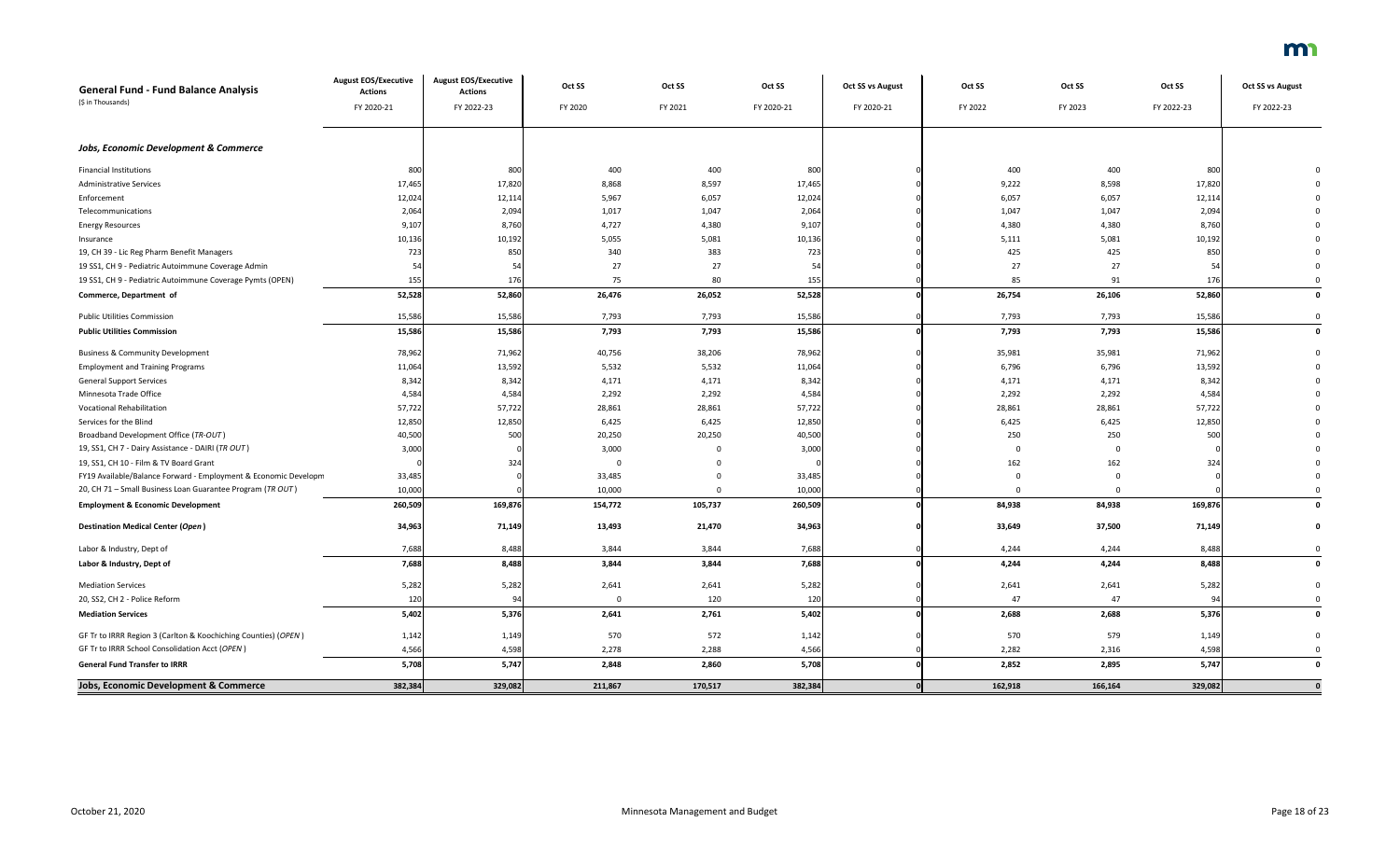| <b>General Fund - Fund Balance Analysis</b>            | <b>August EOS/Executive</b><br><b>Actions</b> | <b>August EOS/Executive</b><br><b>Actions</b> | Oct SS         | Oct SS         | Oct SS     | <b>Oct SS vs August</b> | Oct SS         | Oct SS         | Oct SS     | <b>Oct SS vs August</b> |
|--------------------------------------------------------|-----------------------------------------------|-----------------------------------------------|----------------|----------------|------------|-------------------------|----------------|----------------|------------|-------------------------|
| (\$ in Thousands)                                      | FY 2020-21                                    | FY 2022-23                                    | FY 2020        | FY 2021        | FY 2020-21 | FY 2020-21              | FY 2022        | FY 2023        | FY 2022-23 | FY 2022-23              |
| <b>State Government &amp; Veterans</b>                 |                                               |                                               |                |                |            |                         |                |                |            |                         |
| House of Representatives                               | 76,277                                        | 77,714                                        | 37,420         | 38,857         | 76,277     |                         | 38,857         | 38,857         | 77,714     |                         |
| FY19 Available/Balance Forward - House                 | 8,337                                         |                                               | 8,337          | $\mathbf 0$    | 8,337      |                         | 0              |                |            |                         |
| Senate                                                 | 70,520                                        | 71,308                                        | 34,866         | 35,654         | 70,520     |                         | 35,654         | 35,654         | 71,308     |                         |
| FY19 Available/Balance Forward - Senate                | 10,104                                        |                                               | 10,104         | $\mathbf{0}$   | 10,104     |                         | 0              | $\Omega$       |            |                         |
| Legislative Coordinating Commission                    | 40,554                                        | 41,561                                        | 19,484         | 21,070         | 40,554     |                         | 20,780         | 20,781         | 41,561     |                         |
| FY19 Available/Balance Forward - LCC                   | 5,039                                         |                                               | 5,039          | 0              | 5,039      |                         |                |                |            |                         |
| 19, SS1, CH 3 - DPS and MNDOT program audits           | 200                                           |                                               | 200            | $\mathbf 0$    | 200        |                         | 0              |                |            |                         |
| Legislature                                            | 211,031                                       | 190,583                                       | 115,450        | 95,581         | 211,031    |                         | 95,291         | 95,292         | 190,583    |                         |
| Governor's Office                                      | 7,244                                         | 7,244                                         | 3,622          | 3,622          | 7,244      |                         | 3,622          | 3,622          | 7,244      |                         |
| <b>Governor's Office</b>                               | 7,244                                         | 7,244                                         | 3,622          | 3,622          | 7,244      |                         | 3,622          | 3,622          | 7,244      |                         |
| <b>State Auditor</b>                                   | 20,938                                        | 21,204                                        | 10,336         | 10,602         | 20,938     |                         | 10,602         | 10,602         | 21,204     |                         |
| <b>Statutory Local Performance Measurement Rptg</b>    |                                               |                                               | $\overline{2}$ | $\overline{2}$ |            |                         | $\overline{2}$ | $\overline{2}$ |            |                         |
| <b>State Auditor</b>                                   | 20,942                                        | 21,208                                        | 10,338         | 10,604         | 20,942     |                         | 10,604         | 10,604         | 21,208     |                         |
| <b>Attorney General</b>                                | 46,341                                        | 47,026                                        | 22,828         | 23,513         | 46,341     |                         | 23,513         | 23,513         | 47,026     |                         |
| <b>Attorney General</b>                                | 46,341                                        | 47,026                                        | 22,828         | 23,513         | 46,341     |                         | 23,513         | 23,513         | 47,026     |                         |
| Secretary of State                                     | 14,463                                        | 14,584                                        | 7,171          | 7,292          | 14,463     |                         | 7,292          | 7,292          | 14,584     |                         |
| 19, SS1, CH 10 - Election Equipment Grants             | 2,000                                         |                                               | 2,000          | 0              | 2,000      |                         |                |                |            |                         |
| 19, SS1, CH 10 - State Match for Help America Vote Act | 163                                           |                                               | 163            | $\Omega$       | 163        |                         |                |                |            |                         |
| CH 77 - HELP AMERICA VOTE ACT (TR OUT)                 | 1,478                                         |                                               | 1,478          | $\Omega$       | 1,478      |                         |                |                |            |                         |
| CH 77 - HAVA, State Match for CARES Act (TR OUT)       | 1,386                                         |                                               | 0              | 1,386          | 1,386      |                         |                |                |            |                         |
| <b>Secretary of State</b>                              | 19,490                                        | 14,584                                        | 10,812         | 8,678          | 19,490     |                         | 7,292          | 7,292          | 14,584     |                         |
| Presidential Primary (OPEN) (TR OUT)                   | 11,941                                        |                                               | 11,941         | $\mathbf 0$    | 11,941     |                         | 0              | 0              |            |                         |
| Campaign Finance & Public Disclosure Bd                | 2,246                                         | 2,246                                         | 1,123          | 1,123          | 2,246      |                         | 1,123          | 1,123          | 2,246      |                         |
| Campaign Finance 10A.31                                | 1,020                                         | 1,020                                         | $\mathbf{0}$   | 1,020          | 1,020      |                         | 0              | 1,020          | 1,020      |                         |
| Campaign Finance (OPEN) (TR OUT)                       | 1,417                                         | 1,339                                         | 85             | 1,332          | 1,417      |                         | 85             | 1,254          | 1,339      |                         |
| <b>Campaign Finance</b>                                | 4,683                                         | 4,605                                         | 1,208          | 3,475          | 4,683      |                         | 1,208          | 3,397          | 4,605      | $\mathbf 0$             |
| <b>Investment Board</b>                                | 278                                           | 278                                           | 139            | 139            | 278        |                         | 139            | 139            | 278        |                         |
| <b>MNIT Services</b>                                   | 5,358                                         | 5,358                                         | 2,679          | 2,679          | 5,358      |                         | 2,679          | 2,679          | 5,358      |                         |
| 19, SS1, CH 10 - Cybersecurity                         | 10,000                                        | 10,000                                        | 5,000          | 5,000          | 10,000     |                         | 5,000          | 5,000          | 10,000     |                         |
| FY19 Available/Balance Forward - MN.IT Services        |                                               |                                               |                | $\mathbf{0}$   |            |                         | $\mathbf 0$    | 0              |            |                         |
| <b>MN-IT Services</b>                                  | 15,359                                        | 15,358                                        | 7,680          | 7,679          | 15,359     |                         | 7,679          | 7,679          | 15,358     |                         |
| <b>Campaign Violations</b>                             | 230                                           | 230                                           | 115            | 115            | 230        |                         | 115            | 115            | 230        |                         |
| Data Practices                                         | 44                                            | 44                                            | 22             | 22             | 44         |                         | 22             | 22             | 44         |                         |
| <b>Municipal Boundary Adjustments</b>                  | 526                                           | 526                                           | 263            | 263            | 526        |                         | 263            | 263            | 526        |                         |
| <b>Administrative Hearings Office</b>                  | 800                                           | 800                                           | 400            | 400            | 800        |                         | 400            | 400            | 800        | $\mathbf 0$             |

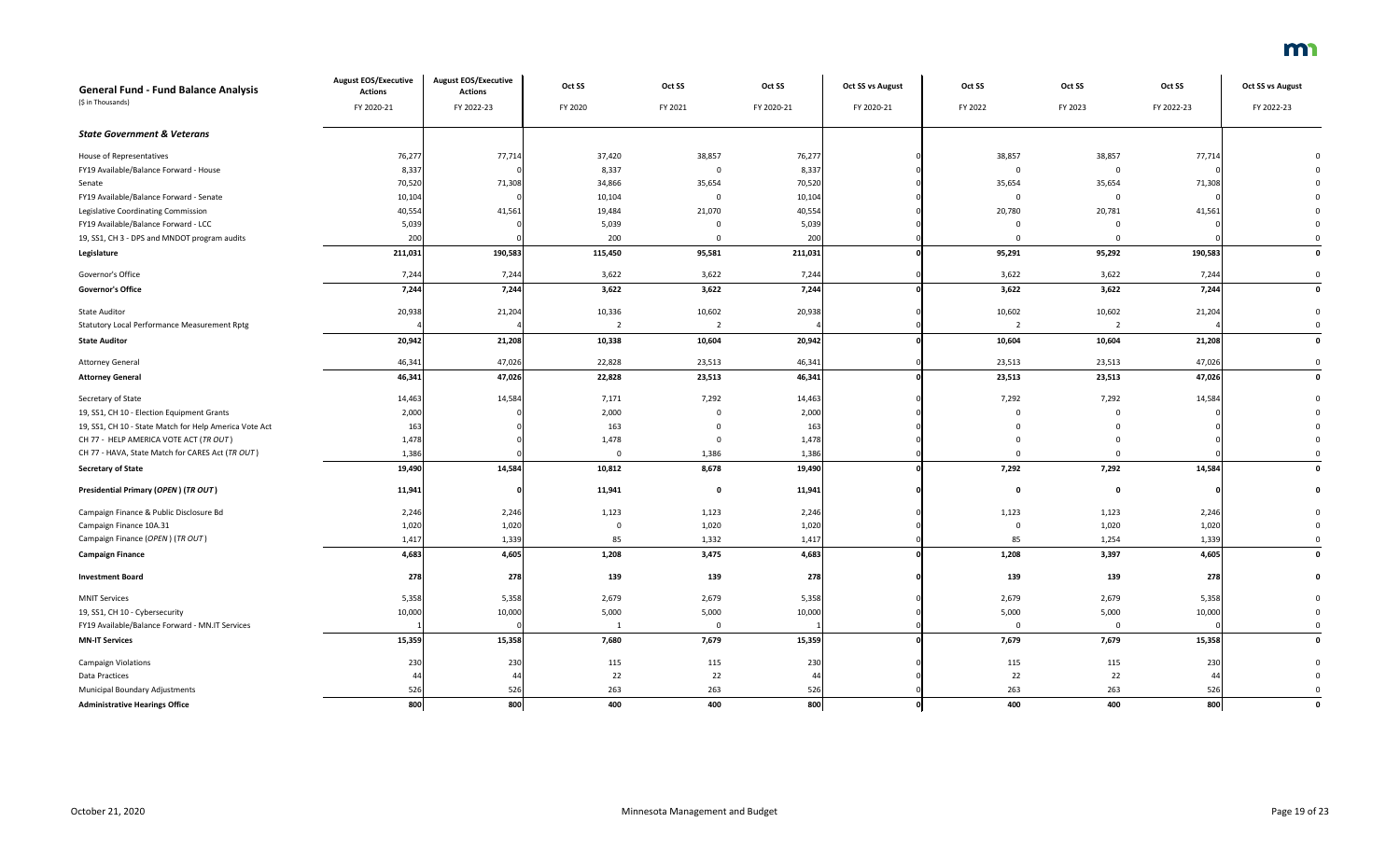| <b>General Fund - Fund Balance Analysis</b>          | <b>August EOS/Executive</b><br><b>Actions</b> | <b>August EOS/Executive</b><br><b>Actions</b> | Oct SS       | Oct SS      | Oct SS     | <b>Oct SS vs August</b> | Oct SS      | Oct SS   | Oct SS     | <b>Oct SS vs August</b> |
|------------------------------------------------------|-----------------------------------------------|-----------------------------------------------|--------------|-------------|------------|-------------------------|-------------|----------|------------|-------------------------|
| (\$ in Thousands)                                    | FY 2020-21                                    | FY 2022-23                                    | FY 2020      | FY 2021     | FY 2020-21 | FY 2020-21              | FY 2022     | FY 2023  | FY 2022-23 | FY 2022-23              |
| Government and Citizen Services                      | 20,484                                        | 18,884                                        | 11,042       | 9,442       | 20,484     |                         | 9,442       | 9,442    | 18,884     |                         |
| <b>Strategic Management Services</b>                 | 5,322                                         | 5,302                                         | 2,671        | 2,651       | 5,322      |                         | 2,651       | 2,651    | 5,302      |                         |
| <b>Fiscal Agent</b>                                  | 25,244                                        | 25,420                                        | 12,372       | 12,872      | 25,244     |                         | 12,710      | 12,710   | 25,420     |                         |
| WCRA (OPEN)                                          | 1,352                                         | 1,446                                         | 650          | 702         | 1,352      |                         | 716         | 730      | 1,446      |                         |
| Historic Structure Grants MS 290.0681 (OPEN)         | 30                                            | 1,504                                         | $\mathsf{O}$ | 30          | 30         |                         | 621         | 883      | 1,504      |                         |
| <b>Administration, Dept of</b>                       | 52,432                                        | 52,556                                        | 26,735       | 25,697      | 52,432     |                         | 26,140      | 26,416   | 52,556     |                         |
| Capitol Area Arch & Plng Bd                          | 702                                           | 702                                           | 351          | 351         | 702        |                         | 351         | 351      | 702        |                         |
| Capitol Area Arch & Ping Bd                          | 702                                           | 702                                           | 351          | 351         | 702        |                         | 351         | 351      | 702        |                         |
| Minnesota Management and Budget                      | 53,528                                        | 53,446                                        | 26,805       | 26,723      | 53,528     |                         | 26,723      | 26,723   | 53,446     |                         |
| 19, SS1, CH 10 - Becker, Wright Counties' Legal Fees | 141                                           |                                               | 141          | $\mathbf 0$ | 141        |                         | $\mathbf 0$ | 0        |            |                         |
| 19, SS1, CH 9 - Evaluation Activites                 | 996                                           | 996                                           | 498          | 498         | 996        |                         | 498         | 498      | 996        |                         |
| 19, CH 63 - Opiate Epidemic Response                 | 300                                           |                                               | 300          | $\mathbf 0$ | 300        |                         | $\Omega$    | $\Omega$ |            |                         |
| <b>Minnesota Management &amp; Budget</b>             | 54,965                                        | 54,442                                        | 27,744       | 27,221      | 54,965     |                         | 27,221      | 27,221   | 54,442     |                         |
| Tax System Management                                | 264,413                                       | 266,830                                       | 130,998      | 133,415     | 264,413    |                         | 133,415     | 133,415  | 266,830    |                         |
| 19, SS1, CH 10 - Taxpayer Assistance Grants          | 800                                           | 800                                           | 400          | 400         | 800        |                         | 400         | 400      | 800        |                         |
| 19, SS1, CH 6 - Taxpayer Assistance Grants           | 400                                           | 400                                           | 200          | 200         | 400        |                         | 200         | 200      | 400        |                         |
| <b>Debt Collection Management</b>                    | 58,102                                        | 58,632                                        | 28,786       | 29,316      | 58,102     |                         | 29,316      | 29,316   | 58,632     |                         |
| Collections, Seized Property, Recording Fees (OPEN)  | 2,000                                         | 2,000                                         | 1,000        | 1,000       | 2,000      |                         | 1,000       | 1,000    | 2,000      |                         |
| Property Tax Benchmark Study MS 270C.991             | -50                                           |                                               | 25           | 25          | 50         |                         | 25          | 25       | 50         |                         |
| 19, SS1, CH 6 - 2019 Tax Bill Administration         | 6,000                                         | 6,000                                         | 3,000        | 3,000       | 6,000      |                         | 3,000       | 3,000    | 6,000      |                         |
| Revenue, Dept of                                     | 331,765                                       | 334,712                                       | 164,409      | 167,356     | 331,765    |                         | 167,356     | 167,356  | 334,712    | $\mathbf{0}$            |
| <b>Amateur Sports Commission</b>                     | 647                                           | 612                                           | 341          | 306         | 647        |                         | 306         | 306      | 612        |                         |
| <b>Amateur Sports Commission</b>                     | 647                                           | 612                                           | 341          | 306         | 647        |                         | 306         | 306      | 612        | 0                       |
| Council on Minnesotans of African Heritage           | 1,063                                         | 1,064                                         | 531          | 532         | 1,063      |                         | 532         | 532      | 1,064      | $\mathbf 0$             |
| <b>Council on Minnesotans of African Heritage</b>    | 1,063                                         | 1,064                                         | 531          | 532         | 1,063      |                         | 532         | 532      | 1,064      | $\mathbf{0}$            |
| Minnesota Council on Latino Affairs                  | 1,044                                         | 1,050                                         | 519          | 525         | 1,044      |                         | 525         | 525      | 1,050      |                         |
| <b>Minnesota Council on Latino Affairs</b>           | 1,044                                         | 1,050                                         | 519          | 525         | 1,044      |                         | 525         | 525      | 1,050      | 0                       |
| Council on Asian-Pacific Minnesotans                 | 1,025                                         | 1,030                                         | 510          | 515         | 1,025      |                         | 515         | 515      | 1,030      |                         |
| <b>Council on Asian-Pacific Minnesotans</b>          | 1,025                                         | 1,030                                         | 510          | 515         | 1,025      |                         | 515         | 515      | 1,030      | 0                       |
| Indian Affairs Council                               | 1,699                                         | 1,692                                         | 853          | 846         | 1,699      |                         | 846         | 846      | 1,692      |                         |
| <b>Indian Affairs Council</b>                        | 1,699                                         | 1,692                                         | 853          | 846         | 1,699      |                         | 846         | 846      | 1,692      | $\mathbf{0}$            |
| Programs & Operations                                | 45,844                                        | 46,394                                        | 22,647       | 23,197      | 45,844     |                         | 23,197      | 23,197   | 46,394     |                         |
| <b>Fiscal Agents</b>                                 | 642                                           | 642                                           | 321          | 321         | 642        |                         | 321         | 321      | 642        |                         |
| <b>Historical Society</b>                            | 46,486                                        | 47,036                                        | 22,968       | 23,518      | 46,486     |                         | 23,518      | 23,518   | 47,036     | $\mathbf{0}$            |
| <b>Operations and Services</b>                       | 1,904                                         | 1,204                                         | 1,302        | 602         | 1,904      |                         | 602         | 602      | 1,204      |                         |
| <b>Grants Programs</b>                               | 9,600                                         | 9,600                                         | 4,800        | 4,800       | 9,600      |                         | 4,800       | 4,800    | 9,600      |                         |
| Regional Arts Council                                | 4,278                                         | 4,278                                         | 2,139        | 2,139       | 4,278      |                         | 2,139       | 2,139    | 4,278      |                         |
| <b>Arts Board</b>                                    | 15,782                                        | 15,082                                        | 8,241        | 7,541       | 15,782     |                         | 7,541       | 7,541    | 15,082     | $\mathbf{0}$            |
| <b>MN Humanities Center</b>                          | 1,400                                         | 750                                           | 700          | 700         | 1,400      |                         | 375         | 375      | 750        | 0                       |

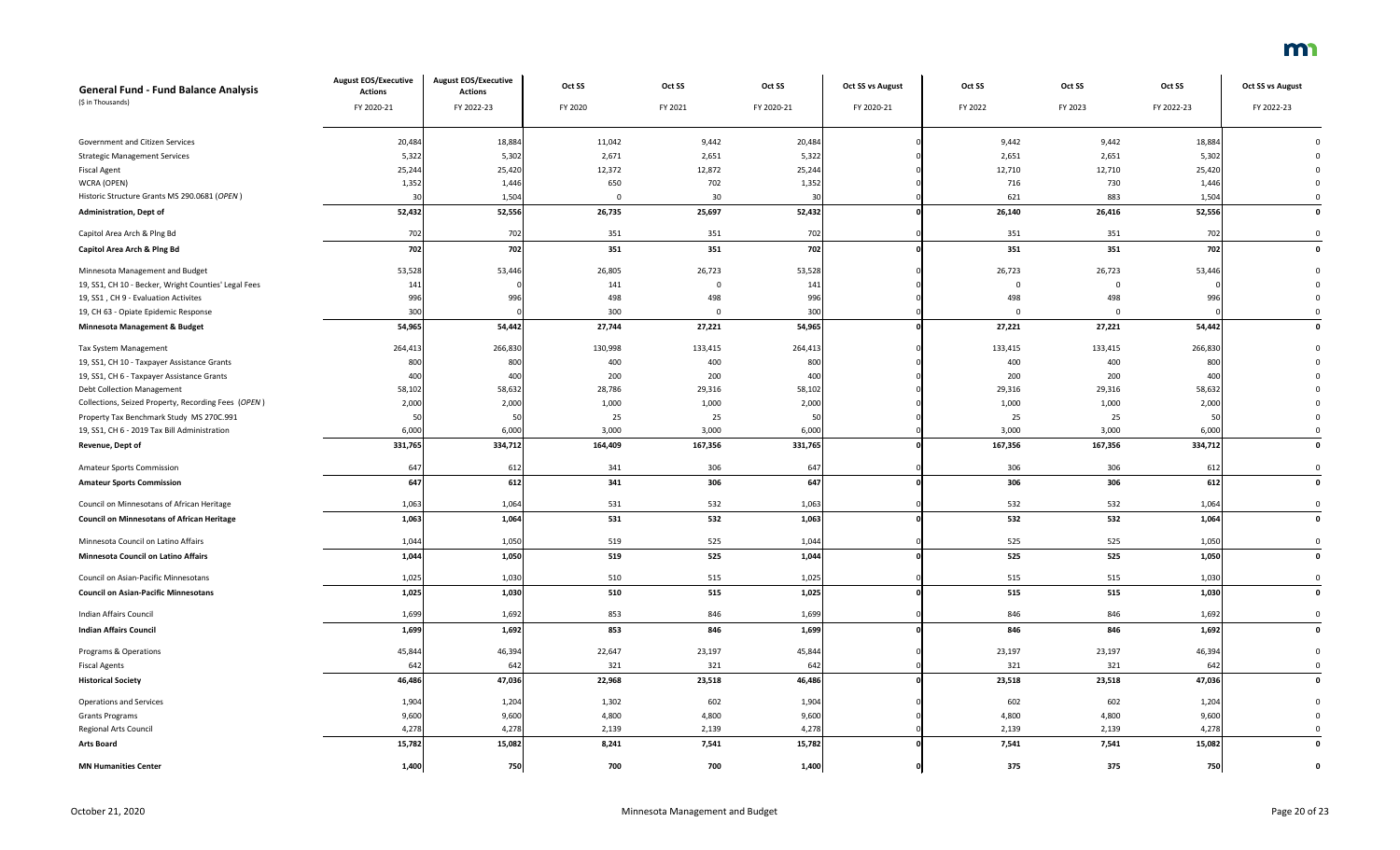| <b>General Fund - Fund Balance Analysis</b>                | <b>August EOS/Executive</b><br><b>Actions</b> | <b>August EOS/Executive</b><br><b>Actions</b> | Oct SS  | Oct SS      | Oct SS     | <b>Oct SS vs August</b> | Oct SS      | Oct SS       | Oct SS     | <b>Oct SS vs August</b> |
|------------------------------------------------------------|-----------------------------------------------|-----------------------------------------------|---------|-------------|------------|-------------------------|-------------|--------------|------------|-------------------------|
| (\$ in Thousands)                                          | FY 2020-21                                    | FY 2022-23                                    | FY 2020 | FY 2021     | FY 2020-21 | FY 2020-21              | FY 2022     | FY 2023      | FY 2022-23 | FY 2022-23              |
| <b>Veterans Services</b>                                   | 36,333                                        | 36,306                                        | 18,180  | 18,153      | 36,333     |                         | 18,153      | 18,153       | 36,306     |                         |
| Veterans Homes (TR OUT)                                    | 115,522                                       | 115,522                                       | 57,761  | 57,761      | 115,522    |                         | 57,761      | 57,761       | 115,522    |                         |
| GI Bill (OPEN)                                             | 4,000                                         | 4,000                                         | 2,000   | 2,000       | 4,000      |                         | 2,000       | 2,000        | 4,000      |                         |
| GI Bill OJT and Apprenticeships (OPEN)                     | 2,200                                         | 2,200                                         | 1,100   | 1,100       | 2,200      |                         | 1,100       | 1,100        | 2,200      |                         |
| 20, CH 71 - COVID-19 Special Emergency Grants              | 6,200                                         |                                               | 6,200   | $\mathbf 0$ | 6,200      |                         | $\mathbf 0$ | $\mathsf{O}$ |            |                         |
| Veteran Affairs, Dept of                                   | 164,255                                       | 158,028                                       | 85,241  | 79,014      | 164,255    |                         | 79,014      | 79,014       | 158,028    |                         |
| Main-Military Training Facility                            | 19,402                                        | 19,402                                        | 9,701   | 9,701       | 19,402     |                         | 9,701       | 9,701        | 19,402     |                         |
| <b>General Support</b>                                     | 6,764                                         | 6,764                                         | 3,382   | 3,382       | 6,764      |                         | 3,382       | 3,382        | 6,764      |                         |
| <b>Enlistment Incentives</b>                               | 22,228                                        | 22,228                                        | 11,114  | 11,114      | 22,228     |                         | 11,114      | 11,114       | 22,228     |                         |
| <b>Emergency Services / Military Support (OPEN)</b>        | 394                                           | 394                                           | 197     | 197         | 394        |                         | 197         | 197          | 394        |                         |
| FY19 Available/Balance Forward - Military Affairs          | 995                                           |                                               | 995     | $\mathbf 0$ | 995        |                         | $\Omega$    | - 0          |            |                         |
| <b>Military Affairs, Dept of</b>                           | 49,783                                        | 48,788                                        | 25,389  | 24,394      | 49,783     |                         | 24,394      | 24,394       | 48,788     |                         |
| <b>Board of Accountancy</b>                                | 1,369                                         | 1,350                                         | 694     | 675         | 1,369      |                         | 675         | 675          | 1,350      |                         |
| <b>Board of Accountancy</b>                                | 1,369                                         | 1,350                                         | 694     | 675         | 1,369      |                         | 675         | 675          | 1,350      | $\mathbf 0$             |
| Board of Architectural/Eng                                 | 1,706                                         | 1,702                                         | 855     | 851         | 1,706      |                         | 851         | 851          | 1,702      |                         |
| <b>Board of Architectural/Eng</b>                          | 1,706                                         | 1,702                                         | 855     | 851         | 1,706      |                         | 851         | 851          | 1,702      |                         |
| <b>Board of Cosmetologist Examiners</b>                    | 5,827                                         | 5,846                                         | 2,904   | 2,923       | 5,827      |                         | 2,923       | 2,923        | 5,846      |                         |
| <b>Board of Cosmetologist Examiners</b>                    | 5,827                                         | 5,846                                         | 2,904   | 2,923       | 5,827      |                         | 2,923       | 2,923        | 5,846      |                         |
| <b>Board of Barber Examiners</b>                           | 686                                           | 686                                           | 343     | 343         | 686        |                         | 343         | 343          | 686        |                         |
| <b>Board of Barber Examiners</b>                           | 686                                           | 686                                           | 343     | 343         | 686        |                         | 343         | 343          | 686        |                         |
| <b>Contingent Accounts</b>                                 | 500                                           | 500                                           | 500     | $\mathbf 0$ | 500        |                         | 500         | $\mathbf 0$  | 500        |                         |
| <b>Contingent Accounts</b>                                 | 500                                           | 500                                           | 500     | $\mathbf 0$ | 500        |                         | 500         | $\mathbf 0$  | 500        |                         |
| <b>Tort Claims</b>                                         | 322                                           | 322                                           | 161     | 161         | 322        |                         | 161         | 161          | 322        | $\mathbf 0$             |
| <b>Tort Claims</b>                                         | 322                                           | 322                                           | 161     | 161         | 322        |                         | 161         | 161          | 322        | $\mathbf 0$             |
| <b>Consolidated Leg &amp; Const Officers Retire (OPEN)</b> | 18,241                                        | 18,310                                        | 9,111   | 9,130       | 18,241     |                         | 9,148       | 9,162        | 18,310     |                         |
| <b>Judges Retirement Plan Direct Appropriation</b>         | 12,000                                        | 12,000                                        | 6,000   | 6,000       | 12,000     |                         | 6,000       | 6,000        | 12,000     |                         |
| 18, CH 211 - Pension, PERA Police and Fire                 | 13,500                                        | 18,000                                        | 4,500   | 9,000       | 13,500     |                         | 9,000       | 9,000        | 18,000     |                         |
| PERA / Mpls Employee Retirement Aid (OPEN)                 | 32,000                                        | 32,000                                        | 16,000  | 16,000      | 32,000     |                         | 16,000      | 16,000       | 32,000     |                         |
| 1993 TRA / Mpls Teacher Retire Aid (OPEN)                  | 5,000                                         | 5,000                                         | 2,500   | 2,500       | 5,000      |                         | 2,500       | 2,500        | 5,000      |                         |
| 1997 TRA / Mpls Teacher Retire Aid (OPEN)                  | 54,662                                        | 54,662                                        | 27,331  | 27,331      | 54,662     |                         | 27,331      | 27,331       | 54,662     |                         |
| St Paul Teacher Retirement Aid 1997 (OPEN)                 | 5,654                                         | 5,654                                         | 2,827   | 2,827       | 5,654      |                         | 2,827       | 2,827        | 5,654      |                         |
| 14, CH 296 - Pension Bill - St Paul Teachers               | 14,000                                        | 14,000                                        | 7,000   | 7,000       | 14,000     |                         | 7,000       | 7,000        | 14,000     |                         |
| 18, CH 211 - Pension, St Paul Dir Aid                      | 10,000                                        | 10,000                                        | 5,000   | 5,000       | 10,000     |                         | 5,000       | 5,000        | 10,000     |                         |
| <b>St Paul Teacher Retirement Aid</b>                      | 29,654                                        | 29,654                                        | 14,827  | 14,827      | 29,654     |                         | 14,827      | 14,827       | 29,654     | 0                       |
| <b>State Government Appropriations</b>                     | 1,236,624                                     | 1,199,262                                     | 634,676 | 601,948     | 1,236,624  |                         | 598,641     | 600,621      | 1,199,262  |                         |

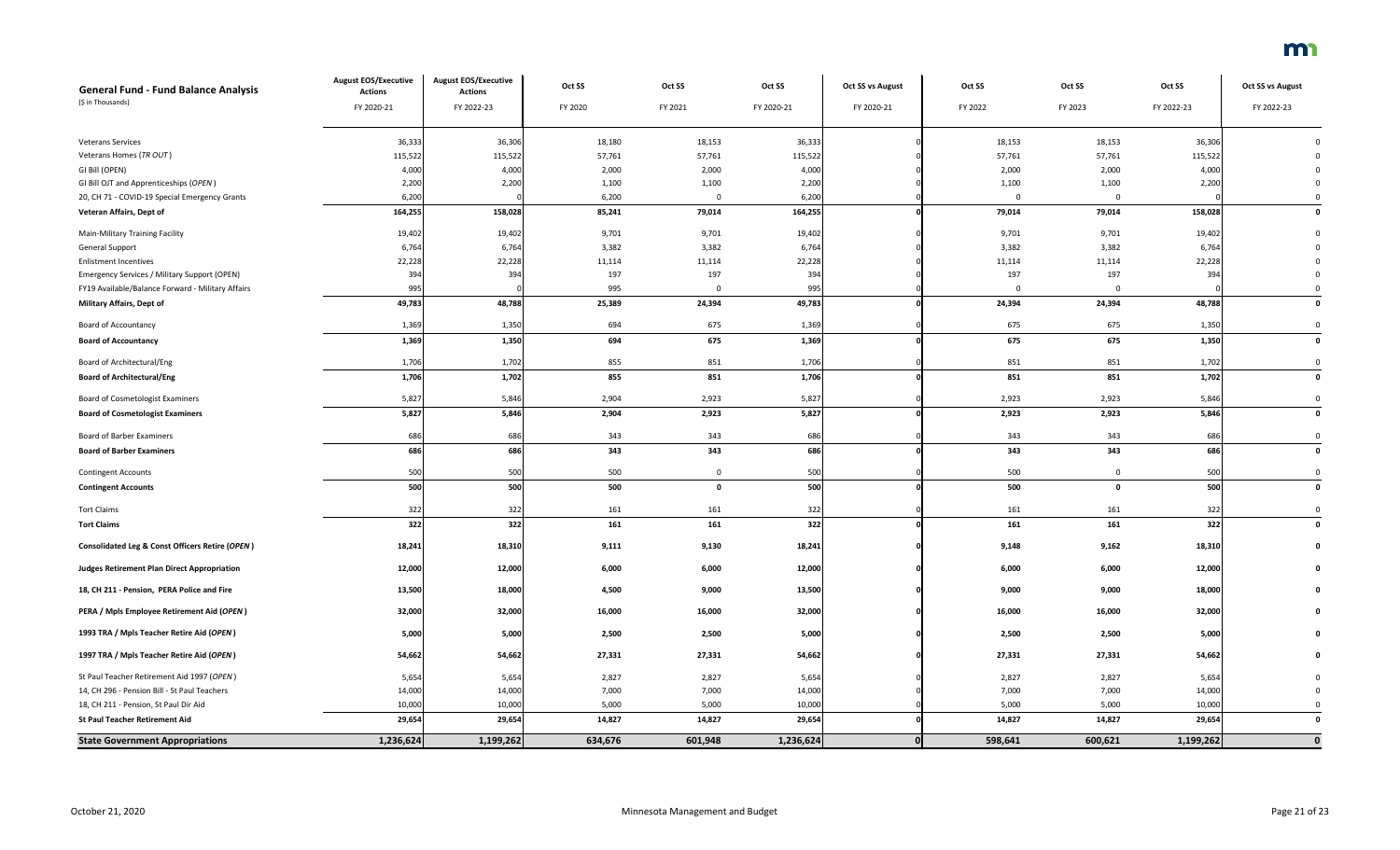| <b>General Fund - Fund Balance Analysis</b>       | <b>August EOS/Executive</b><br><b>Actions</b> | <b>August EOS/Executive</b><br><b>Actions</b> | Oct SS      | Oct SS      | Oct SS     | <b>Oct SS vs August</b> | Oct SS    | Oct SS    | Oct SS     | <b>Oct SS vs August</b> |
|---------------------------------------------------|-----------------------------------------------|-----------------------------------------------|-------------|-------------|------------|-------------------------|-----------|-----------|------------|-------------------------|
| (\$ in Thousands)                                 | FY 2020-21                                    | FY 2022-23                                    | FY 2020     | FY 2021     | FY 2020-21 | FY 2020-21              | FY 2022   | FY 2023   | FY 2022-23 | FY 2022-23              |
| DNR Police State Aid (TR OUT)                     | 2,771                                         | 3,025                                         | 1,356       | 1,415       | 2,771      |                         | 1,480     | 1,545     | 3,025      |                         |
| DPS Police State Aid (TR OUT)                     | 9,052                                         | 9,880                                         | 4,426       | 4,626       | 9,052      |                         | 4,831     | 5,049     | 9,880      |                         |
| DPS/DNR Police State Aid GF [Cancel]              | [4, 421]                                      | [4, 421]                                      | [2, 162]    | [2, 259]    | [4, 421]   |                         | [2,360]   | [2,466]   | [4, 421]   | $\left[0\right]$        |
| <b>MMB Non-Operating</b>                          | 11,823                                        | 12,905                                        | 5,782       | 6,041       | 11,823     |                         | 6,311     | 6,594     | 12,905     |                         |
| <b>Indirect Cost Receipts Offset</b>              | $-39,954$                                     | $-39,954$                                     | $-19,977$   | $-19,977$   | $-39,954$  |                         | $-19,977$ | $-19,977$ | $-39,954$  |                         |
| One time Transfer to HCAF (TR OUT)                | 7,200                                         |                                               | 7,200       | $\mathbf 0$ | 7,200      |                         |           |           |            |                         |
| 20, CH 71, Transfer to COVID-19 Minnesota Fund    | 200,000                                       |                                               | 200,000     | $\mathbf 0$ | 200,000    |                         |           |           |            |                         |
| 20, SS5, CH 3 - Refinance GF Spending to CRF      |                                               |                                               | $\mathbf 0$ | $-10,000$   | $-10,000$  | $-10,000$               |           |           |            |                         |
| <b>State Government &amp; Veterans</b>            | 1,415,693                                     | 1,172,213                                     | 827,681     | 578,012     | 1,405,693  | $-10,000$               | 584,975   | 587,238   | 1,172,213  |                         |
| <b>Debt Service</b>                               |                                               |                                               |             |             |            |                         |           |           |            |                         |
| Debt Service (TR OUT)                             | 1,130,051                                     | 1,204,966                                     | 540,081     | 589,970     | 1,130,051  |                         | 610,195   | 594,771   | 1,204,966  |                         |
| 20, SS5, CH 3 - Debt Service                      |                                               |                                               | 0           | 9,568       | 9,568      | 9,568                   | 29,550    | 47,599    | 77,149     | 77,149                  |
| 20, SS5, CH 3 - Recognize Bond Refinance Savings  |                                               |                                               |             | $-41,666$   | $-41,666$  | $-41,666$               | $-5,784$  | $-1$      | $-5,785$   | $-5,785$                |
| 20, SS5, CH 3 - E-12 Max Effort Loan Debt Service |                                               |                                               |             | $\Omega$    |            |                         | $-1$      |           |            |                         |
| <b>Debt Service</b>                               | 1,130,051                                     | 1,204,966                                     | 540,081     | 557,872     | 1,097,953  | $-32,098$               | 633,960   | 642,377   | 1,276,337  | 71,371                  |
| <b>Debt Service</b>                               | 1,130,051                                     | 1,204,966                                     | 540,081     | 557,872     | 1,097,953  | $-32,098$               | 633,960   | 642,377   | 1,276,337  | 71,371                  |